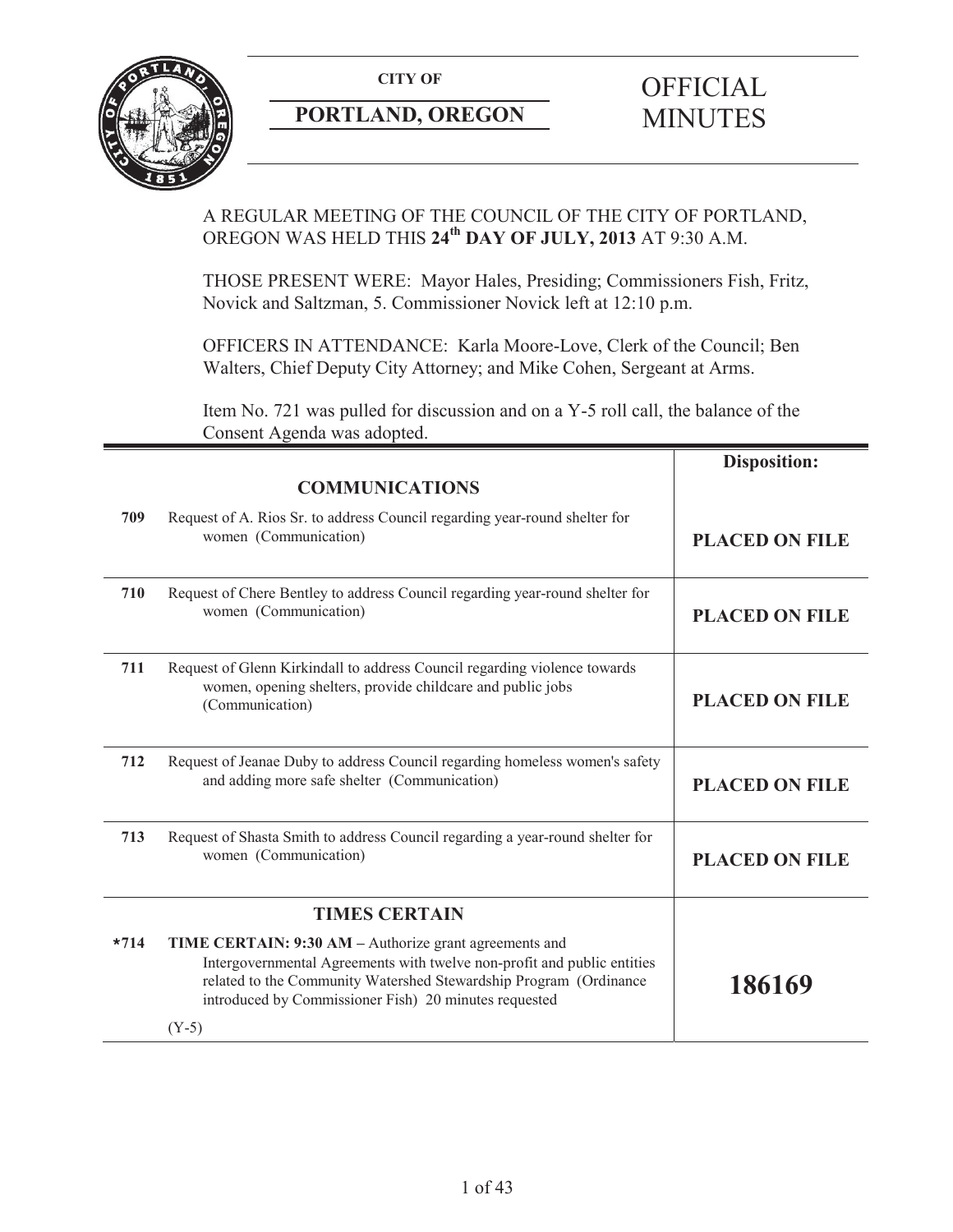| $*715$ | TIME CERTAIN: 10:00 AM - Authorize Mayor to enter into a collaborative<br>agreement between the City, Albina Ministerial Alliance Coalition for<br>Justice and Police Reform (AMA Coalition), and the United States to<br>clarify and strengthen a proposed Settlement Agreement related to police<br>interactions with people experiencing mental illness (Ordinance<br>introduced by Mayor Hales) 45 minutes requested | 186170 |
|--------|--------------------------------------------------------------------------------------------------------------------------------------------------------------------------------------------------------------------------------------------------------------------------------------------------------------------------------------------------------------------------------------------------------------------------|--------|
|        | (Y-4; Novick absent)                                                                                                                                                                                                                                                                                                                                                                                                     |        |
|        | <b>CONSENT AGENDA - NO DISCUSSION</b>                                                                                                                                                                                                                                                                                                                                                                                    |        |
|        | <b>Mayor Charlie Hales</b>                                                                                                                                                                                                                                                                                                                                                                                               |        |
|        | Bureau of Planning & Sustainability                                                                                                                                                                                                                                                                                                                                                                                      |        |
| $*716$ | Authorize application to the Oregon Department of Land Conservation and<br>Development for a Periodic Review Grant in the amount of \$80,000<br>(Ordinance)                                                                                                                                                                                                                                                              | 186163 |
|        | $(Y-5)$                                                                                                                                                                                                                                                                                                                                                                                                                  |        |
|        | <b>Office of Management and Finance</b>                                                                                                                                                                                                                                                                                                                                                                                  |        |
| $*717$ | Pay claim of Terry Kotz in the sum of \$26,599 involving Bureau of<br>Environmental Services (Ordinance)                                                                                                                                                                                                                                                                                                                 | 186164 |
|        | $(Y-5)$                                                                                                                                                                                                                                                                                                                                                                                                                  |        |
| 718    | Grant a franchise to WCI Cable, Inc. for telecommunications services, for a<br>period of ten years (Second Reading Agenda 587)                                                                                                                                                                                                                                                                                           | 186165 |
|        | $(Y-5)$                                                                                                                                                                                                                                                                                                                                                                                                                  |        |
| 719    | Grant a franchise to SFPP, Inc. for a period of 20 years to use the right of way<br>to provide pipeline services (Second Reading Agenda 588)                                                                                                                                                                                                                                                                             | 186166 |
|        | $(Y-5)$                                                                                                                                                                                                                                                                                                                                                                                                                  |        |
|        | <b>Commissioner Dan Saltzman</b>                                                                                                                                                                                                                                                                                                                                                                                         |        |
|        | <b>Position No. 3</b>                                                                                                                                                                                                                                                                                                                                                                                                    |        |
|        | <b>Portland Housing Bureau</b>                                                                                                                                                                                                                                                                                                                                                                                           |        |
| 720    | Certify Nonprofit Corporation Low Income Housing Tax Exemptions to County<br>Assessor according to City Code Chapter 3.101 (Resolution)                                                                                                                                                                                                                                                                                  | 37025  |
|        | $(Y-5)$                                                                                                                                                                                                                                                                                                                                                                                                                  |        |
| $*721$ | Authorize twenty subrecipient contracts totaling \$15,768,128 for the provision<br>of services in support of ending homelessness and providing affordable<br>housing (Ordinance)                                                                                                                                                                                                                                         | 186168 |
|        | $(Y-5)$                                                                                                                                                                                                                                                                                                                                                                                                                  |        |
|        | <b>Commissioner Nick Fish</b>                                                                                                                                                                                                                                                                                                                                                                                            |        |
|        | <b>Position No. 2</b>                                                                                                                                                                                                                                                                                                                                                                                                    |        |
|        | <b>Bureau of Environmental Services</b>                                                                                                                                                                                                                                                                                                                                                                                  |        |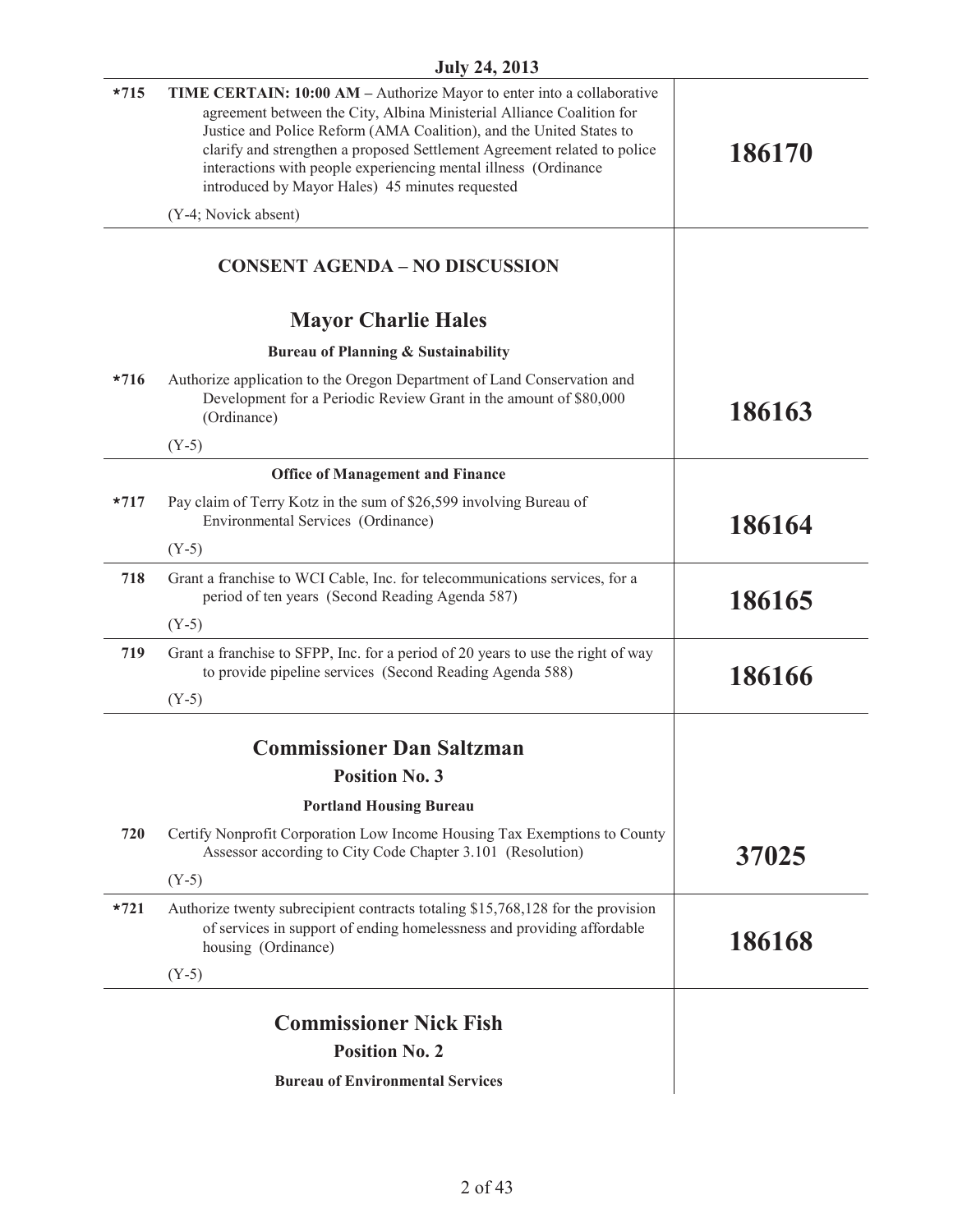| JUIY 24, 2013 |                                                                                                                                                                                                                                                                                                      |                                                                                             |  |
|---------------|------------------------------------------------------------------------------------------------------------------------------------------------------------------------------------------------------------------------------------------------------------------------------------------------------|---------------------------------------------------------------------------------------------|--|
| 722           | Authorize the Director of the Bureau of Environmental Services to execute<br>Intergovernmental Agreements for the continued implementation of the<br>Innovative Wet Weather Program, not to exceed in aggregate \$300,000<br>(Second Reading Agenda 701)                                             | 186167                                                                                      |  |
|               | $(Y-5)$                                                                                                                                                                                                                                                                                              |                                                                                             |  |
| 723           | <b>City Auditor LaVonne Griffin-Valade</b><br>Amend the Regulation of Lobbying Entities code for bureau additions and<br>technical updates (Ordinance; amend Code Chapter 2.12)                                                                                                                      | <b>PASSED TO</b><br><b>SECOND READING</b><br><b>JULY 31, 2013</b><br>AT 9:30 AM             |  |
|               | <b>REGULAR AGENDA</b>                                                                                                                                                                                                                                                                                |                                                                                             |  |
|               | <b>Mayor Charlie Hales</b>                                                                                                                                                                                                                                                                           |                                                                                             |  |
|               | <b>Bureau of Police</b>                                                                                                                                                                                                                                                                              |                                                                                             |  |
| $*724$        | Authorize an Intergovernmental Agreement with Multnomah County to<br>reimburse Police Bureau overtime costs up to \$15,000 for education and<br>enforcement efforts to reduce alcohol service to visibly intoxicated<br>persons and service to minors at Portland bars and nightclubs<br>(Ordinance) | <b>REFERRED TO</b><br><b>COMMISSIONER OF</b><br><b>FINANCE AND</b><br><b>ADMINISTRATION</b> |  |
|               | <b>Office of Management and Finance</b>                                                                                                                                                                                                                                                              |                                                                                             |  |
| 725           | Amend City of Portland Accounting Administrative Rule ARC-FIN-6.04 -<br>Accounts Receivable to reflect best practices and update names of the<br>appropriate bureaus (Resolution) 10 minutes requested                                                                                               | <b>REFERRED TO</b><br><b>COMMISSIONER OF</b><br><b>FINANCE AND</b><br><b>ADMINISTRATION</b> |  |
|               | <b>Commissioner Steve Novick</b>                                                                                                                                                                                                                                                                     |                                                                                             |  |
|               | <b>Position No. 4</b>                                                                                                                                                                                                                                                                                |                                                                                             |  |
|               | <b>Bureau of Transportation</b>                                                                                                                                                                                                                                                                      |                                                                                             |  |
| $*726$        | Accept a grant from Portland Development Commission for \$3,000,000 and<br>authorize an Intergovernmental Agreement for the construction of the<br>Killingsworth Phase II project (Ordinance)                                                                                                        | 186171                                                                                      |  |
|               | (Y-4; Novick absent)                                                                                                                                                                                                                                                                                 |                                                                                             |  |
|               |                                                                                                                                                                                                                                                                                                      |                                                                                             |  |

At 1:00 p.m., Council adjourned.

LAVONNE GRIFFIN-VALADE Auditor of the City of Portland

Call

By Karla Moore-Love Clerk of the Council

For a discussion of agenda items, please consult the following Closed Caption File.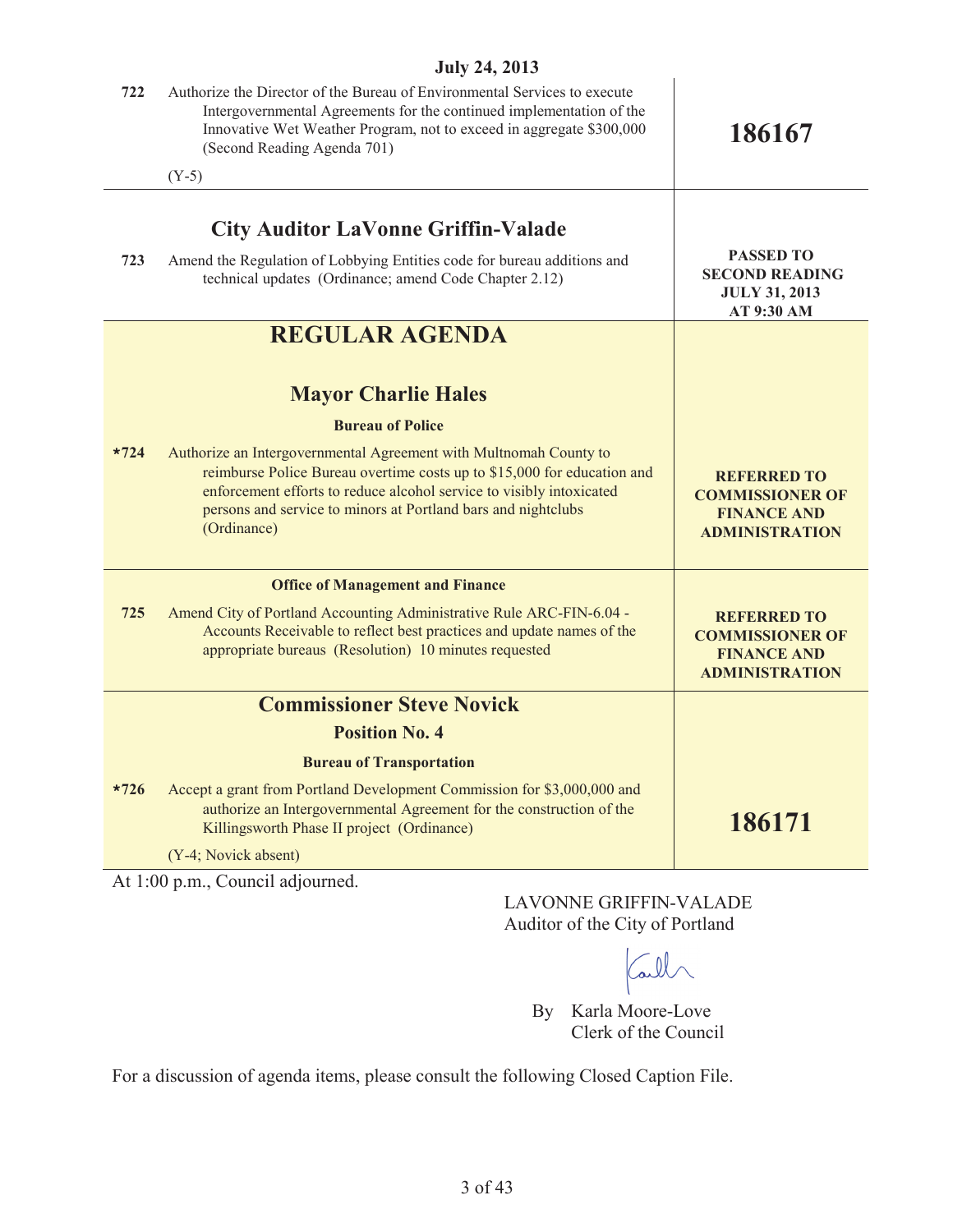# **WEDNESDAY, 2:00 PM, JULY 24, 2013**

# **DUE TO LACK OF AN AGENDA THERE WAS NO MEETING**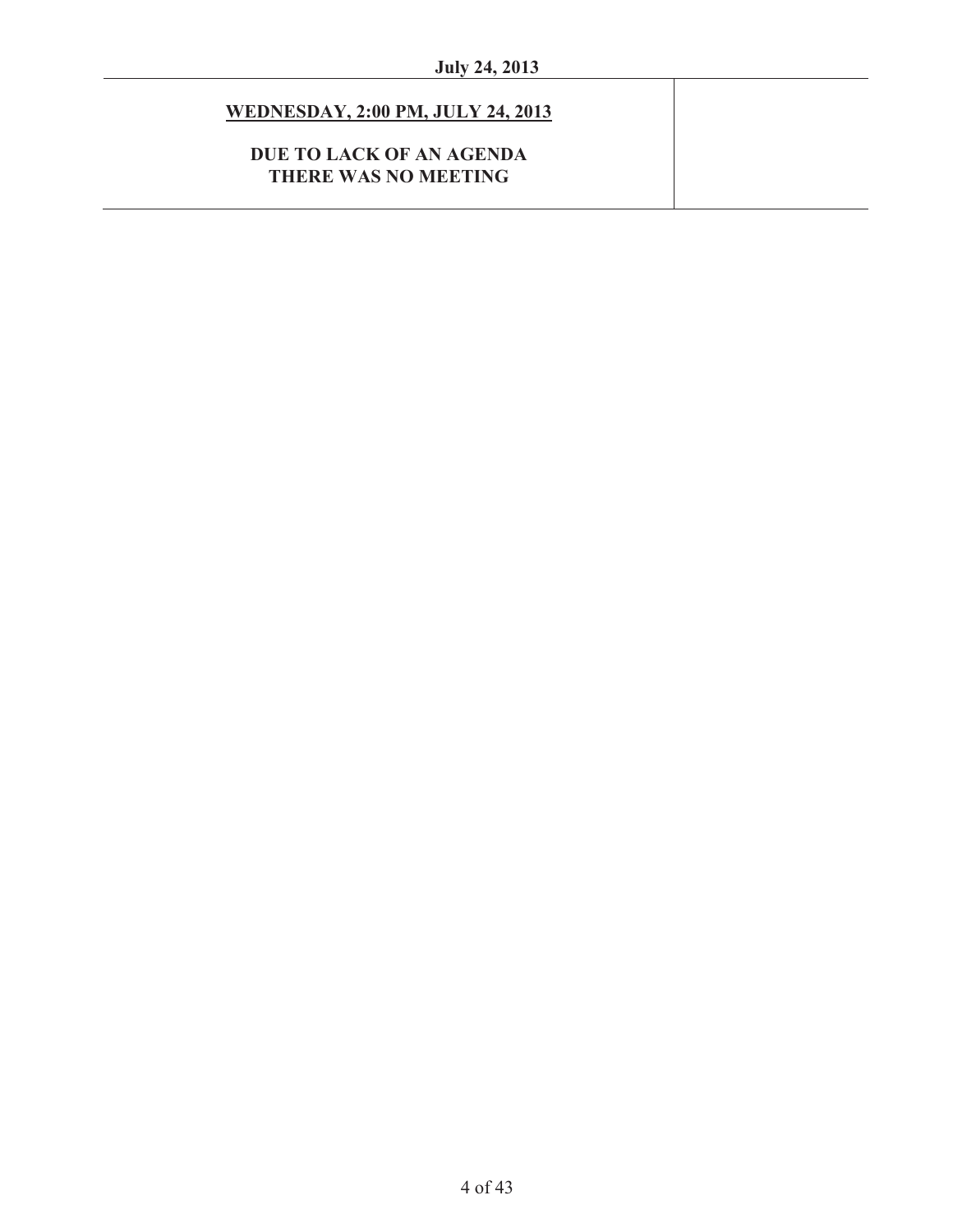# **July 24, 2013 Closed Caption File of Portland City Council Meeting**

This file was produced through the closed captioning process for the televised City Council broadcast and should not be considered a verbatim transcript. Key: **\*\*\*\*\*** means unidentified speaker.

# **JULY 24, 2013 9:30 AM**

**Hales:** Good morning, everybody. Welcome to the july 24 meeting of the Portland city council. We have a couple of fun announcements, and proclamations this morning, before we start the official business. First, up in the balcony I want to welcome 24 students from the Ulsan in korea, which is our sister city, and they are here for a three-week leadership program. Welcome. These students were fund by a scholarship to be here and participate in this program. We hope really enjoy Portland. We hope you learn a lot, and we hope that you give us some good ideas for how to make our cities better. So, welcome to Portland. Thanks for coming.

**Hales:** Good morning. [applause]

**Hales:** And now we have a team from our team. The timbers here this morning. So, welcome. We have, we have a proclamation here, and, but we have, of course, timber joey and christa and, becky blumer, the executive director of hands on greater Portland. So, welcome the three of you, and why don't I read the Proclamation and we'll turn it over to you to talk about, about this program and how it's going to work. Whereas the city of Portland is proud to be home to the Portland timbers and the Portland thorns, our professional soccer teams, and whereas the timbers and thorns are committed to giving back to our community. And whereas the city of Portland is proud to partner with the timbers and thorns in organizing stands together, and a week of community service from august 4th through august 10th, and whereas close to 1,000 stand together volunteers, including timbers and thorns players, timbers army, coaches, and ambassadors and staff and community members will come together for week of service, and whereas, stand-together volunteers will participate in over 30 community events and projects throughout Portland, and whereas community service projects will include building homes, tending gardens, and restoring local parks, pulling ivy, and painting schools, and more. And whereas stand together will support local mission driven nonprofits, including ac Portland, Portland youth builders, friends of trees, and hands-on greater Portland, among others, and whereas stand together week is a call to action, by the city, by the timbers and our community partners to inspire people to give back through community service. Now, therefore, I, charlie hales, mayor of the city of Portland, Oregon, the city of Roses do hereby proclaim august 4-10, 2013 to be Portland timbers stand together week in Portland, and encourage all residents to join in this week of service to our community. Thank you. Congratulations. [applause] so tell us how this is going to work and how people can get involved.

**Christa Thoeresz:** Absolutely. We are, as you said, creating volunteer opportunities for anyone in the community to come free of charge to volunteer with players, with timber joey and our former players and the thorns players, and all throughout the city, like to said, with a bunch of types of projects. Like you will talk bit more about exactly what that is, and how many projects and what that will look like. But, we're really excited to be able to creating some that, that engages people in the community, and actually increases volunteerism throughout the city, it's really important to us as a club, and especially because we've been so fortunate to get so much from the city, and we're so supportive, so we really wanted to thank you for the opportunity for the proclamation, for the partnership, and thanks to hands-on, and our partners, as well, for making this happen. Thanks for having us.

**Hales:** Great. Thanks, christa.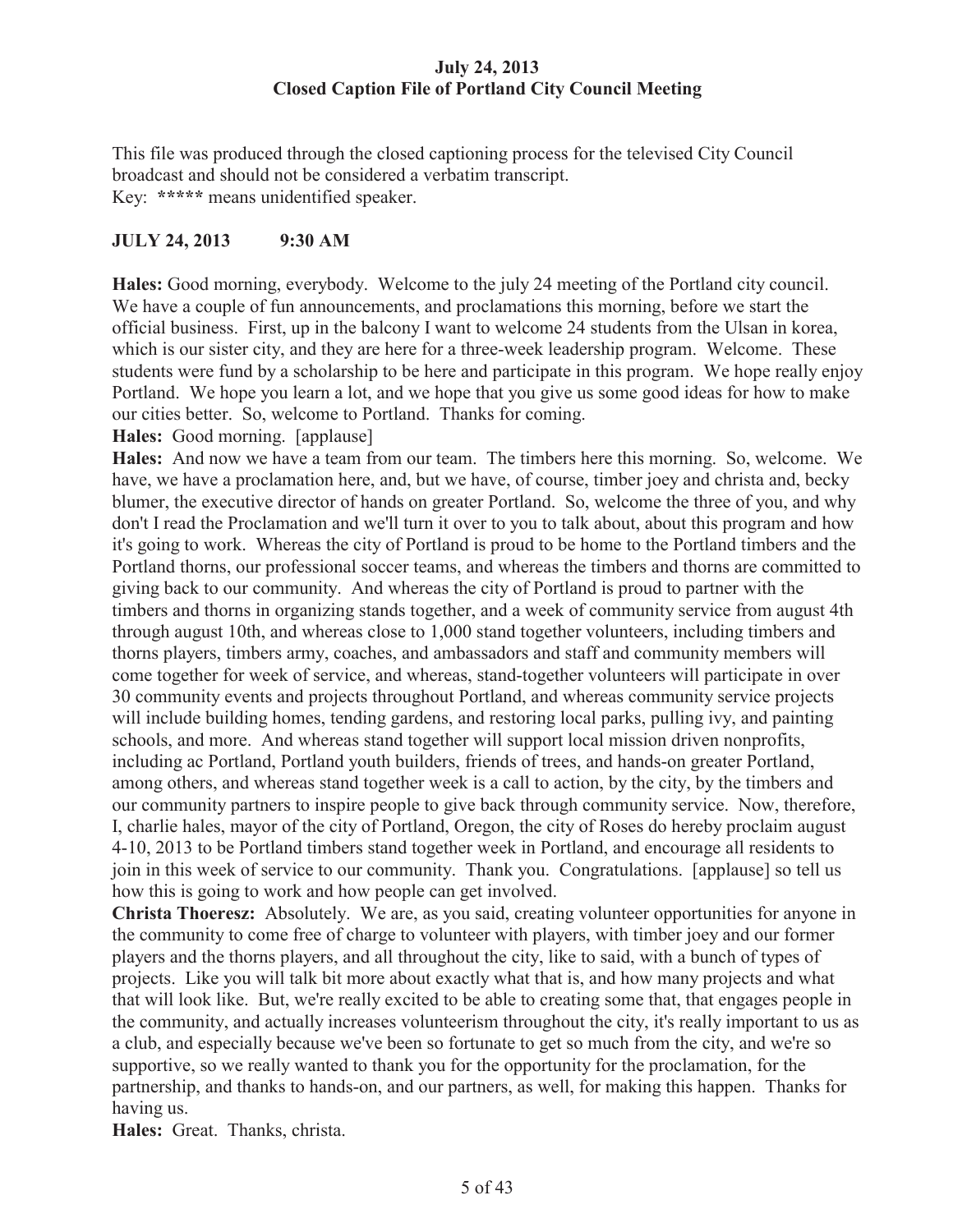**Timber Joey:** This is a really awesome opportunity. This is what I get sent out to do throughout the whole year And, and I get to help people and be a volunteer at different places, and it's the one time that we, actually, get the players more involved and they are involved in a group. And, and people come out from all over the city, and not only hang out with the players, but, actually, do good with the city, too. And, and so, we'll be painting like you said, pulling weeds, pulling ivy, and helping out in gardens, and, and it's a lot of fun, and I hope that, that everybody in the community wants to get involved and comes out and helps us. It's great.

**Hales:** Thank you.

**Becky Blumer:** Becky Blumer, Executive Director, Hands on Portland. We have 27 projects going from running from saturday to saturday, and they also focus on youth and the environment. And there is still opportunities available, and to find a project, you can visit handsonPortland.org, and family friend, and all ages and abilities, and if you have any questions, you can give us a call. **Hales:** So we just go to that website, handsonPortland.org. And we can put a link on our website website so people get involved.

**Blumer:** Fantastic.

**Hales:** That's something that we can do to add to the effort. We're all fans of the timbers and thorns here at this table. But there is one of us who is clearly the most avid, almost rabid fan, and that's --Fish: We're going to have a smackdown here between the two of these.

Fish: I defer to my Colleagues but let's recognize commissioner Fritz first. [laughter] **Hales:** Ok, well, we'll have to have a contest. I think, at some point.

**\*\*\*\*\*:** Ok.

**Fritz:** I paid to watch the thorns stream from england, and it is more expensive, and it was a great thing. Thank you very much, and i'm so happy that you are here, and for the proclamation, and indeed, this is what sets the thorns and the timbers apart from, I think, fans anywhere else in the country, and anywhere else in the world. And is this dedication to our community, and to being a part of the community, being a valued participants in our community and teaming with everybody in Portland and greater Portland so thanks to hands on greater Portland, which has for many years, set the standard for allowing people to just show up and volunteer, and have plane different options for that, all year-round. So, hands-on greater Portland.

**Blumer:** HandsonPortland.org.

**Fritz:** That's where you can find where to volunteer at the food bank, and there is all kinds of opportunities. Don't have to be able to pull it all off.

**\*\*\*\*\*:** Every day of the week.

**Fritz:** So there is things that people can do sitting down or whatever, so, I am very excited about this opportunity, and I will be looking to see how many I can attend during that week. Thank you for being here.

**Blumer:** Thank you.

Fish: Thank you for issuing the proclamation, and it's really exciting. And something christa told me before this morning, which she will not be announcing publicly, is that, that the players will be salted into many of these events. So while I won't say that, there are chances that, that there might be a player who, who shows up, and congratulations, by the way. I see made the cover of willamette week, by the way. The greatest american striker, or second greatest on the cover. And I want to thank christa for all the support that the timbers have given our community. I don't think that people fully appreciate the many different ways that they do. But, amanda the new parks commissioner, and she and I know that the timbers have invested in new ball fields for kids throughout the community, including parkrose. So, we're very, very appreciative of that. The timbers were, were very supportive of harper's playground. A playground for children of all abilities. The list goes on and on and on. So, thank you for that. And I want to thank hands-on greater Portland. The last time I signed up for a project was when a local school was damaged by a fire. And as part of the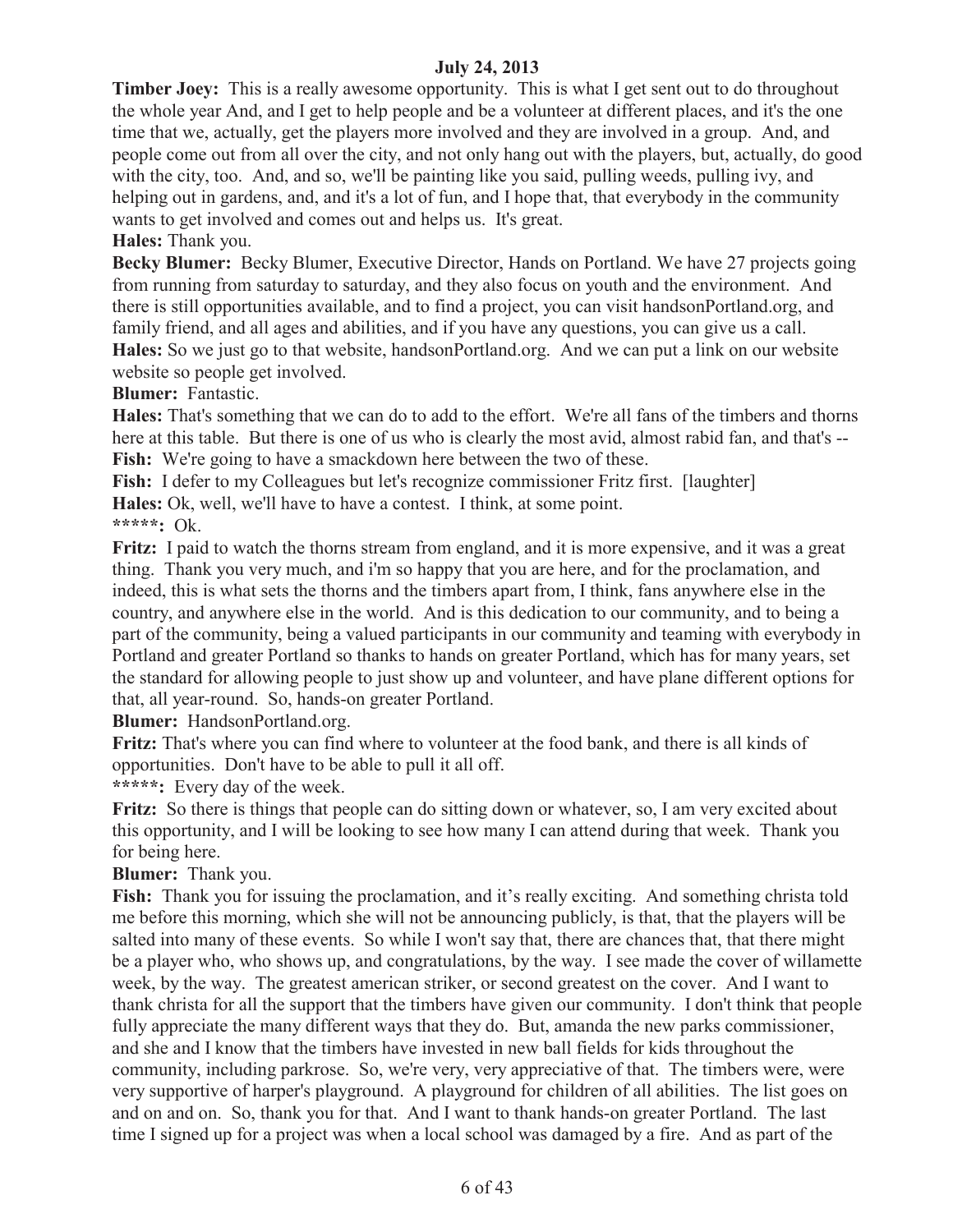rehab of that, you took the lead, and you mobilized hundreds of volunteers, and we, we, actually, set up a new, a replacement school, and we painted and got it online and it did the landscaping. And you are literally the way that organizations, mission driven nonprofit and is people find each other, and you do it electronically, and I would encourage people weekly to go online and see what's happening in your community, and it's as easy as going to the website, handsonPortland.org. And finding something that you want to do, and then signing up. And what I also love about the programs when you get there, there is a team leader that knows you are going to be there, and gives an assignment, so, it's very efficient in terms of the time so mayor, thank you for issuing the proclamation and, and I am so proud of the work of our partners, and I did see timber joey earlier with his chainsaw trying to take down a tree in front of the building. But, he was admonished. But, thank you all for the great work.

**\*\*\*\*\*:** Thank you. [applause]

**Hales:** You have not seen timber joey on the dance floor and I have. [laughter]

**Hales:** Should we do a photo while you are here?

**Hales:** Now, would you proceed to call the roll and we'll start the regular agenda.

**Saltzman:** Here. **Novick:** Here. **Fritz:** Here. **Fish:** Here.

**Hales:** Here. We have some items up front.

**Item 709**.

**Hales:** Good morning, and welcome. [applause]

**A. Rios Sr.:** I am a. Rios sr., and for Just a moment I would like everybody to stand up for a moment of silence. The moment of silence is for all the homeless throughout the world, that we have lost, both men, women, children, and from whatever it is. From the poverty to homelessness, no food or nurture, you know. Anything that you can think of. But -- thank you. **Hales:** Thank you.

**Rios:** So today i'm here to talk to you about a year long shelter for women. Yes, I am a man. I am here advocating for women. My mom is a woman. Your mom is a woman. But, we also have to look at it. There is our moms, our daughters, our aunts, cousins, nieces on the streets that need this help. We have heard too many problems out here on the streets. We advocate every day. From, from young, old, new folks that come out to the streets from different cities, and we know it's a problem. And also, they have to, to find a place that's going to be safe and secure. And we need the help from, from, charlie, not commissioner hales or mayor, but charlie, you know. I have talked to amanda Fritz, I haven't gotten to talk to nick Fish or dan Saltzman or steve novick as much, but still, need to understand, I am a man up here, and looking for that safe place. We need the help. You have got to understand that, that you have a lot of women in here that stay at right to dream 2. If close them, where do they go? I'm here in solidarity with them, and they are in solidarity with us. But, we have to sit down at the table. And we need to do it soon. Winter is coming. There is too many empty buildings. We need to talk and we need to talk soon. Thank you.

**Hales:** Thank you. Appreciate your advocacy. [applause]

**Item 710.**

**Hales:** Miss bentley, are you hear in let's call her later if she's outside.

**Item 711.**

**Hales:** Anyone here? Ok. Again, call again if -- oh, here he is. Good morning. [applause] **Glenn Kirkindall:** Thank you, city council. Mayor, for allowing me to be here. I am glenn kirkindall. I work with the [inaudible], and I am also a member of the united food and worker's union, local 555, and I am here to support the year-round shelter for women because in our society, we are rides by the way women are treated. What happened yesterday is big, especially when the city closes down schools, closes down buildings, and does not make the buildings available for the homeless in this community. I think, also, we should not use homeless for this, this is city property. I am a taxpayer. Let's open up the empty buildings.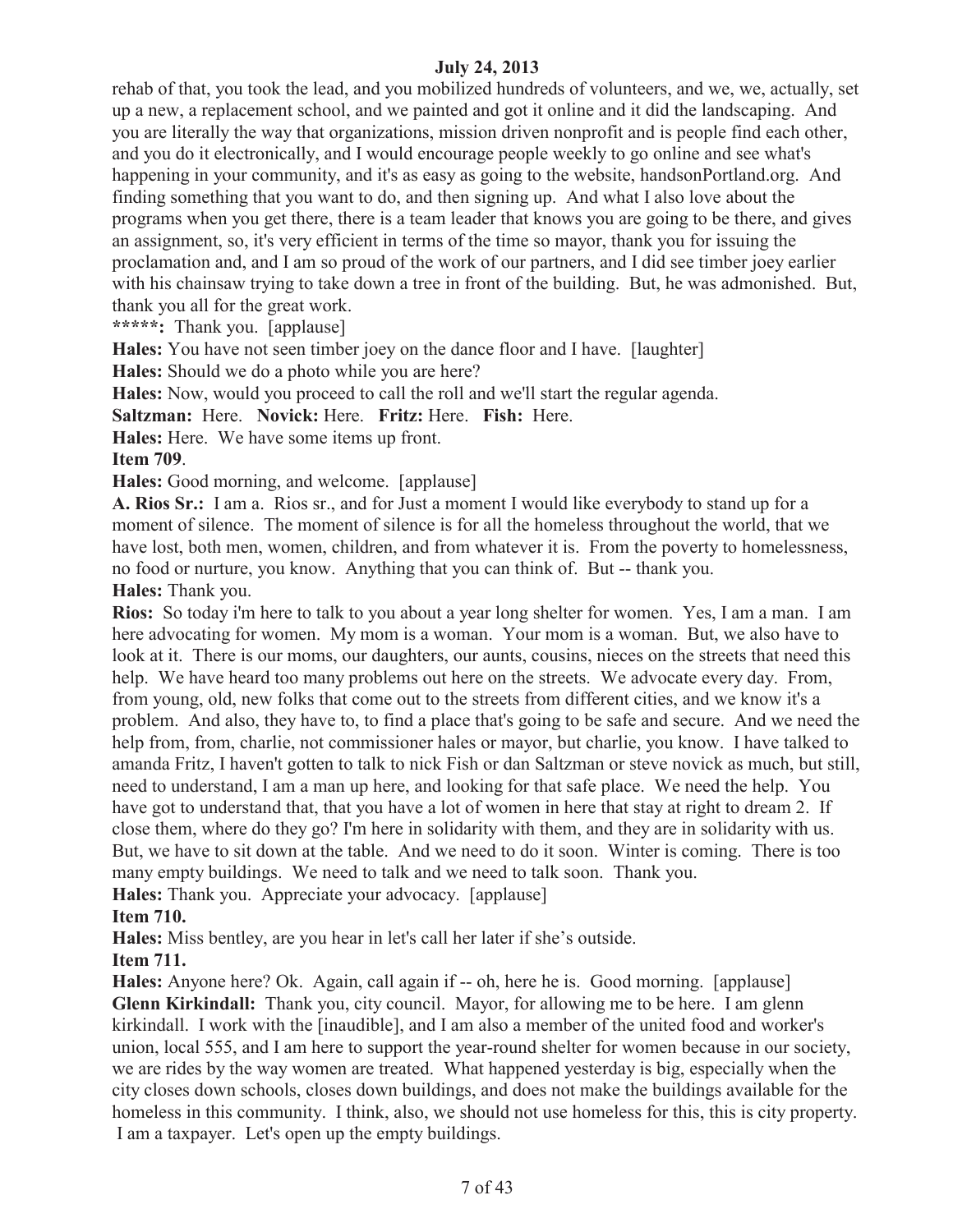**Hales:** Thank you very much and thanks for coming. [applause] **Item 712**.

**Hales:** Ok. Jeanae here? Ok. And let's go to the last one and circle back and see if chere bentley has arrived.

# **Item 713.**

**Hales:** Good morning.

**Shasta Smith:** Good morning. [applause] I have something to read. There are not many homeless women in comparison to men. Reality, women drug transgender women are vulnerable on the streets, [inaudible] people continue to stay with abusers, and due to lack of options, [inaudible] or harassment going into great lengths to hide the homelessness due to being targeted of a predator. 50% women have chances of sexual assault for the first night living on the streets. Due to the above factors many methods of homelessness, one-night counts are not indicating the number of women unsafe and unsheltered. Number two, there are more shelters than services for women. There are fewer homeless shelters for women than men. While there are a number of shelters for men in Portland, there is only one emergency shelter for women. And the shelters are growing on a waiting list. Myth number three, a woman or any domestic violence survivor is in danger, will be guaranteed Safety. Reality, domestic violence shelters are almost always full. One in Portland shut down, there are occasionally hotel vouchers available but more than often not. And there are no shelters, options available for survivors ready to flee from their abusers. Myth number four, women with children, homeless and the domestic violence situations automatically receive shelter or hotel vouchers, and families are frequently turned away from services due to lack of space for children of their age, what i'm asking you is for, for we need shelter space for women. The women out here are being targeted no matter what, you have a lot of empty buildings, and just give us one. And we have volunteers that are willing to go in there, and advocate, and sit with them, so, they are not going to be abused.

**Hales:** Thank you very much, thanks.

**Hales:** Let's make sure that chere bentley, did she arrive? Chere bentley? I know commissioner Saltzman wanted to respond but I wanted to make sure if she arrived we give her a chance, but doesn't look like it, so dan, please.

**Saltzman:** Thank you, as housing commissioner I share many of the concerns you raised about safe housing for women. As you mentioned, women are particularly a vulnerable population, and the most recent homeless count indicated a jump in the number of homeless women in Portland. This - the concerns you have Express this morning are shared by me. And I have been working with the housing bureau on specific proposals to add more year-round shelter and other housing options for women. I expect to be adding more housing for women before the end of the year. So, thank you for this.

**Hales:** Thank you, dan, for working on that and thank you all. [applause]

**Fritz:** I missed the last two city council hearings because I was in england visiting my mother. And I had the opportunity to walk for an hour in london, which is a city of 8.3 million people. I saw two people living outside, and there are fewer people in the entire united kingdom living outside than in the city of Portland. And the taxes are higher, they get more support from the federal government for people who are out of work, and who are needing housing. And we have got to recognize that this is a national issue. That we cannot solve here in Portland. However, as commissioner Saltzman has said, we share the urgency of finding more safe shelter for women. I am, also, very interested in finding options for the right to dream 2 model. And to see how we can do that, so, i, personally, am also very committed to supporting commissioner Saltzman and to talking with mayor adams and to working with all the members of The council because we agree that this is an urgent crisis that we all need to work together on. So I appreciate the cooperative ways that you have been coming to council to share the facts. Thank you for myth versus reality. That's really helpful for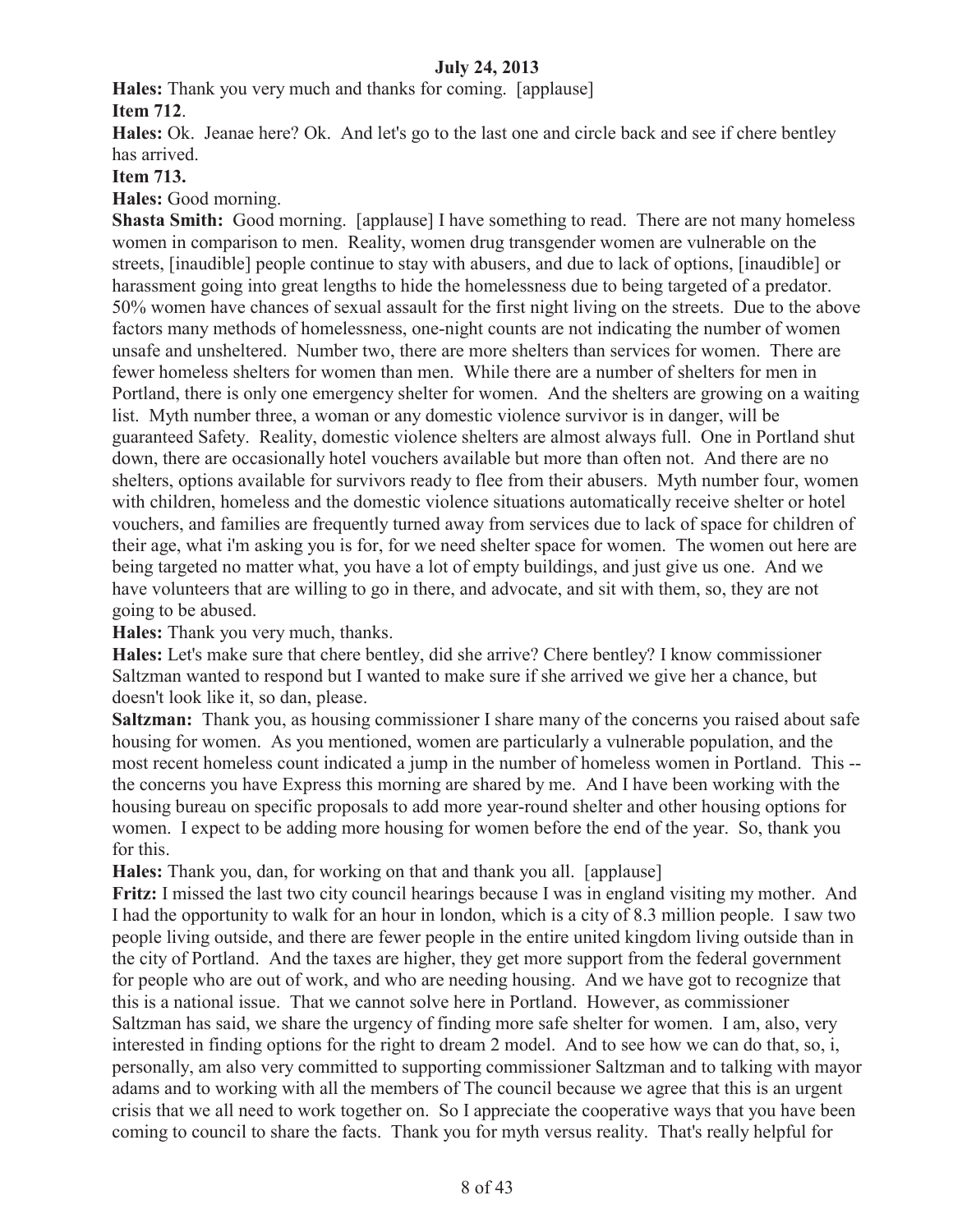people to know. And it's helpful for them to see for, for us to see and the people on tv, to see you here as real people with names and faces and lives and hearts and minds and guts. And so, thank you very much for what you are doing in highlighting this issue and also being willing to work with us on it. I know from the nods that you recognize that we have been trying really hard, and later today on the council agenda, we'll be hearing about \$15 million in grants to help supported people experiencing homelessness. So, it's not that we have not been doing anything. I think that the challenges are so great that we cannot solve them all. But, we're going to keep trying, and keep solving more and more day by day and week by week. Thank you very much for being here. **Hales:** Thank you. [applause]

**Hales:** Thanks very much. And thank you both.

**Hales:** ok. We are ready to move to our consent calendar. I don't believe that we have any, any items that have been pulled from the consent Calendar?

**Moore-Love:** 721 being pulled.

**Saltzman:** I would like to pull that for the regular agenda.

**Hales:** Ok. Yes. That's right, sorry, I forgot that. The balance of the consent calendar then, no other requests. Let's take a roll call on the balance of the agenda.

**Saltzman:** Aye. **Novick:** Aye. **Fritz:** Aye. **Fish:** Aye.

**Hales:** Aye. [gavel pounded]

**Hales:** And would you like to take that now or wait until the end of the calendar?

**Saltzman:** We can take it now.

**Hales:** Let's take it now. Take item 721 now, then, if we are ready to proceed with that. **Item 721.**

**Saltzman:** Thank you, mayor, this is a significant investment in services to address homelessness in our city. And the Portland city council, by approving this today, is making a significant commitment. The item before us this morning provides more than 15 million to our community partners, to provide a variety of different services to address homelessness and provide affordable housing. The specific funding allocation was approved by the council during our fiscal 2013-2014 budget process, and I would like to invite daniel and sally from the Portland housing bureau to give a short overview of some of the investments that we are Magnitude.

**Hales:** Good morning.

**Saltzman:** Daniel.

**Daniel Ledezma, Portland Housing Bureau:** my name is Daniel, and I am from the Portland housing bureau, and on behalf of our director, traci manning, who is at a national conference about ending homelessness in Washington, we want to first extend our thanks to the entire council for your support our work at the housing bureau, and particular, this year's budget, like commissioner Saltzman said, this set of contracts is an extension of the work that we did with you together. And in the budget. And, and what we're doing is we're authorizing the removal of contracts with our high performing partners in the community, and totaling 15.7 million, and this is, like plenty of you know, our budget comprises of more than general funds but also federal funds so this is a mix of funding, including general funds, tax increment financing, and cdbg, and the federal healthy homes production grant. And the contracts support the work of three of our priorities. The first being moving people quickly from homelessness to permanent housing. While preventing families - well, while preventing families from losing their homes. And the second is helping Portlanders from communities of color buy a home, or keep the home that they already own, and provide a safety net that includes shelter, and other short-term help for Portlanders who are homeless or at risk of homelessness. And we believe at the housing bureau, working with our partners, that there is a wide array of interventions that we want to make sure that we work to and what we support to ensure that folks not only have a place to sleep at night, but also, access the opportunities of our great city and, and, you will see a wide spectrum of different types of work here in addition to the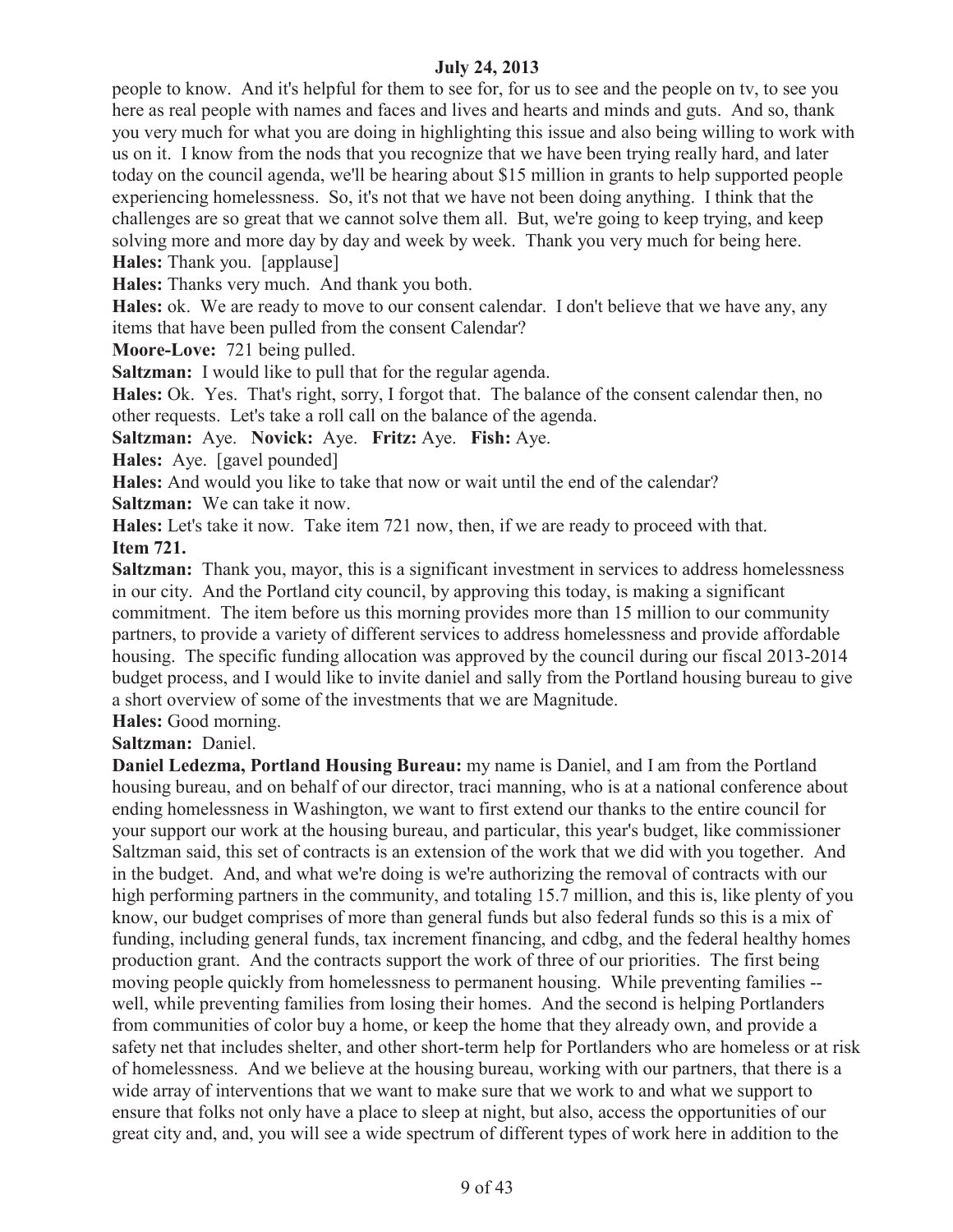work around ending homelessness. And so, I will highlight a few of those other contracts and sally erickson, who is our manager of our ending homelessness team, will talk about those. We're funding six contracts that meet our goal under our third investment priority, which is helping Portlanders from communities of color buy a home or keep the home that they are in. And we are funding a collaborative of culturally specific organizations to provide home ownership counseling to 700 households. And we are funding four organizations to provide home repair, weatherization, and homeownership retention services, to over 1300 households, we are serving low income homeowners who are able to, who are able to access their resources to remove lead, lead paint and, and mold, and really fire safety issues in their homes, and access funding that wouldn't otherwise be available, and additionally, this, this set of, of contracts also represents passing through the community development block grants to the Portland development commission, And to support the economic prosperity program, and their program will serve over 1,170 individuals, including microenterprise development and, and adult, adult and use workforce development getting use and low income adults trained and ready for work, and connecting them with jobs, which we know has a critical connection to being able to support housing. And then, we also have, have one contract that, that is, is, is working with a nonprofit provider who, who works with housing developers to, to provide technical assistance so that they can finance and develop affordable homes that are needed in our community. So, I am going to turn it over to sally erickson now.

**Sally Erickson, Portland Housing Bureau:** Hi, I am sally erickson, and I lead the housing access and stabilization team at the Portland housing bureau. And I want to highlight the contracts that our bureau holds and manages that support our community's plan to address homelessness. That plan, a home for everyone, which city council, the county commission, and home forward approved earlier this spring, and currently underway and being implemented, and part of the way that we implement that through the contracts, and I and my staff go after every possible federal dollar for housing of services to bring additional funding to this community beyond what the city is able to provide through general funds. And, and as Daniel mentioned, some of these contracts supported our, our bureau's Plan, as well as a home for everyone, our community's plan and, and using both federal and local funding, we're providing services in four major ways. Through homelessness prevention, which is the most cost effective way to, to reduce homelessness and ultimately end it, through support of housing for people with disabling conditions, families and individuals, and through emergency services like winter shelter, and severe weather shelter, youth shelter and shelter for men and women, and also, access services like 2-1-1 information, and the benefits eligibility specialist team, the street roots resource guide. And under the, the prevention category, more than 3 million would be going out to, to a variety of organizations and, and that provide short-term rent assistance, to prevent eviction and to help move people quickly from the streets and emergency shelters into homes. And, and the, the programs that we fund are, are tremendously effective and after more than 12 months, more than 80% of households are still in housing, so it's a, a nationally recognized approach to ending homelessness in our community. And supportive housing is critical for people with permanent disabling conditions like major health conditions, cancer, heart disease, diabetes, and as well as hiv and aids. And as well as people with mental health conditions. We fund 6 million of supportive housing programs providing by cascade aids project, behavioral health, central city concern, Join and others. In emergency services, our community and the city directs nearly 4 million to emergency shelter for youth, women, and men. And that includes year-round shelter as well as winter shelter and severe weather shelter that we call during the winter when, when it gets particularly cold outside. And finally, our access services are key for people to, to, to get connected with the resources that are available, so through 2-1-1 information, which is a great partner in the community, the street route resource guide, tenant education programs, and we're hoping to connect people with low income and homeless, with services that are available in the community. So, that's the overview. And we're available for any questions.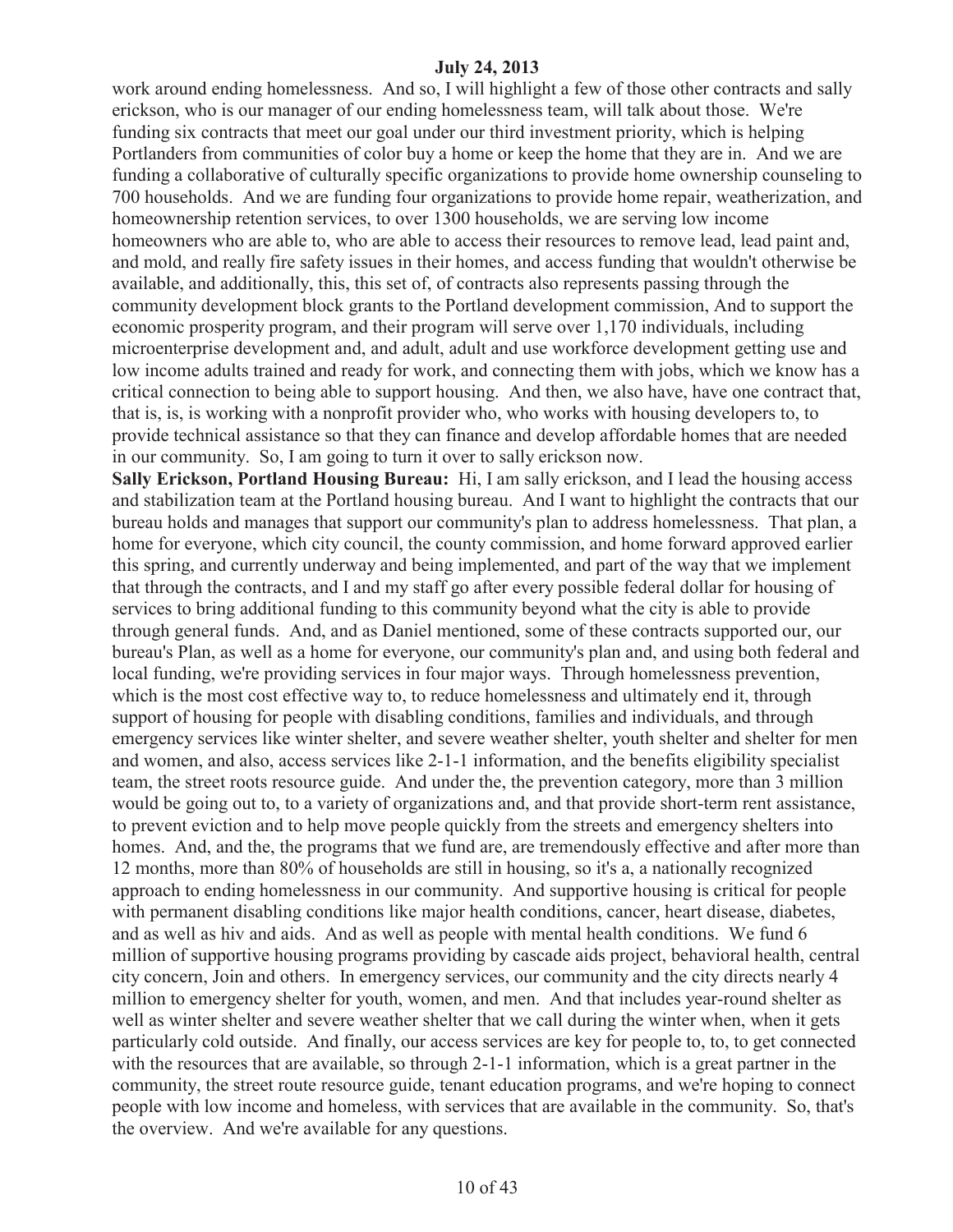**Saltzman:** Thank you, Daniel and sally.

**Hales:** Questions from council?

**Fish:** I have a couple. Excellent presentation as always. And sally, remind us, what's the relative percentage of federal dollars versus local dollars that we invest in, in ending homelessness, and to, to, to underscore the point, what I really want to get at is, is the level of local support for the effort because we're seeing a reduction in our federal dollars. And so, just ballpark, do you know the percentage?

**Erickson:** Ballpark, about a third of funds for ending homelessness programs, and are from federal Sources and, and the remainder are the local general fund.

**Fish:** Right, and the reason, mayor, I think that's important to highlight, is that correct is that we would not be making progress in getting people into permanent homes and if we were not using local funds, but the reality is, is this is a national problem, and as commissioner Fritz noted, in most other, other civilized countries, there is a strong federal policy where dollars are made available, localities to house victims of domestic violence, and veterans who have come back from war and need helping hand and, and increasingly, the way it works is the federal government cutting back, and local government is having to pick up the slack. And I think it's also worth noting in this year's budget, the, the only bureau that got 100% of what they asked for was the housing bureau. So, the city is investing a lot of taxpayer money in this and, and the federal government's reduction in funding means that we're going to have to add more money just to stay even, and long-term, that's not stable. That's not a sustainable path. The other thing that I want to acknowledge, is that we talk about a ten-year plan to end homelessness. And, and sally erickson is nationally recognized for the work that she and her team are doing to address this crisis. We did not choose that phrase. In fact, if I had the power we would take the ten-year plan to end homelessness out of the vocabulary, and it was, in fact, the federal government that required as a condition of receiving federal funds, that cities and counties establish ten-year plans, and I want to be very clear. Today there are 50,000 unsheltered people in los angeles. And almost as many unsheltered people in new york. And we are not going to end homelessness in ten years. As long as we have an economy that is increasingly putting people out of work, as long as we have a crisis where we're seeing foreclosures putting people on the street, as long as we don't have the services to provide women in need in distress, we will see more homelessness. And I want people to be clear, we did not come up with the idea of a ten-year plan. And to end homelessness, and I think that, that it borders on false advertising to say that in ten years, we can end homelessness. But, through sally's work and a community-based plan, we have over the last eight years, moved 7,000 from the street, and they say they are still homeless and you failed, and I would say no. Those are 7,000 human beings that have a roof over their head because of this plan, and this plan has the potential to continue to make progress, but clearly, clearly, without a, a strong federal partner you, we cannot solve this problem alone. And it is, it is -- I don't know if you saw the newspaper today, but, the republicans in congress Are now proposing if the president does not withdraw obama care, to further gut the social safety net in this country. So, to get health care reform, they are holding hostage, programs for people, and that's where the outrage should be focused. Not on communities that are stepping up and using local tax dollars to if I am the gap. They should be outrage at federal priorities which result in a retreat in supporting programs likening homelessness, and if you want to know the math, just remember, it cost us as federal taxpayers 100 billion a year in foregone revenue through the mortgage interest deduction. Which is the largest subsidy of middle class people in their homes, and we spend, as a nation, less than \$50 billion to address housing. Less than \$50 billion to address the housing needs our entire country. Yet, we give \$100 billion subsidy to people who own homes. That's where people should be focused. Not on local governments like Multnomah county and the city of Portland that are doing their very best with limited resources to address this problem. And mayor, again, I thank you for prior advertising housing in your budget. The only bureau that got 100% of the add package.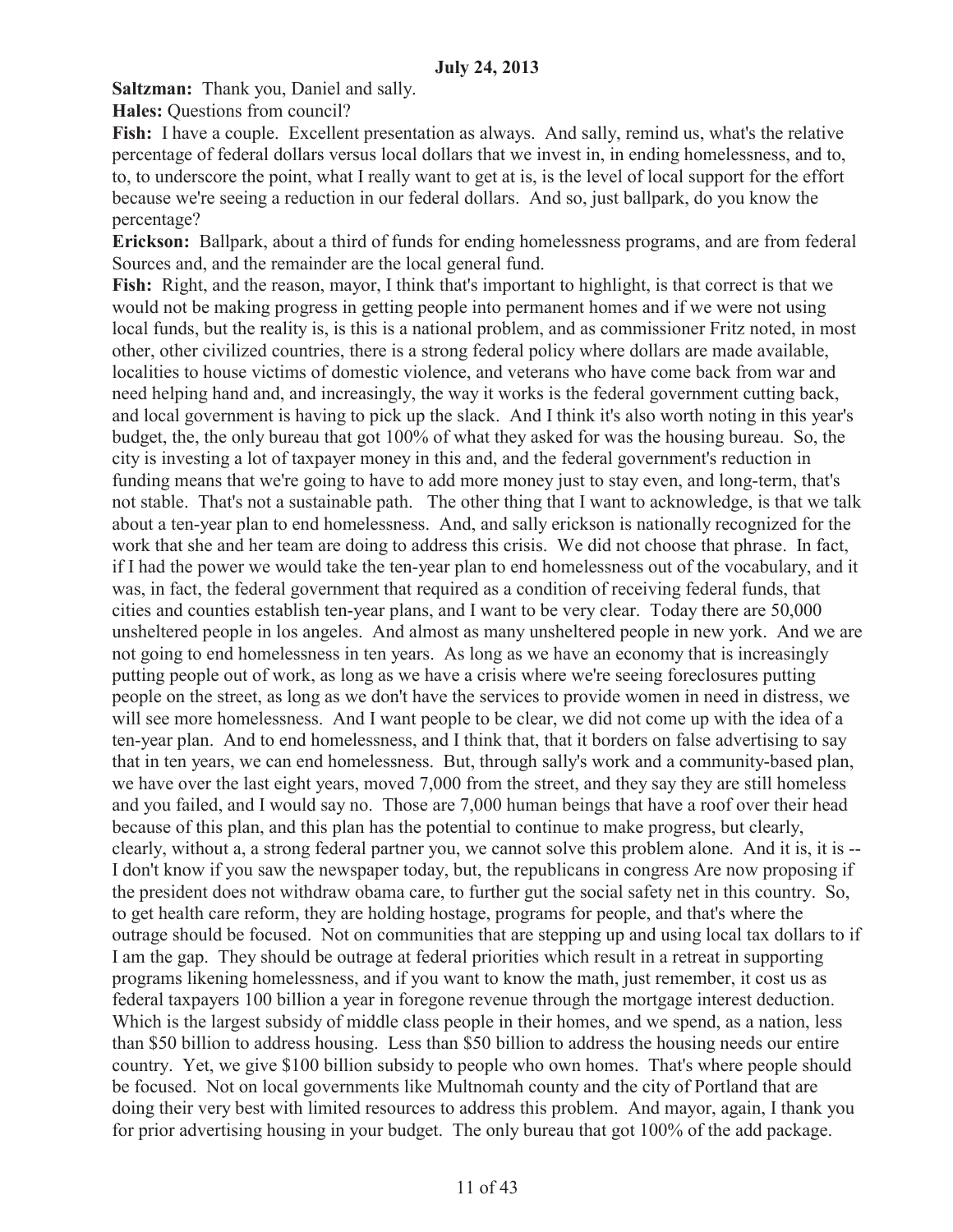**Hales:** Thank you. So, other questions or comments from council at this point? A great presentation, and thank you very much. And do you have folks signed up to testify? **Moore-Love:** I have at least three. Come on up.

**Hales:** Good morning. [applause]

**Joe Walsh:** my name is joe walsh, and I represent individuals for justice. I take great exception to what you just said, commissioner Fish. We cannot change the federal government. But you can change the way that you do business. And you do business really in a crappy way. [applause] Walsh: You pat yourself on the back. By spending \$15 million on homeless, the homeless problem. The homeless problem in Portland, like every other city, the money that you allocated to, was absorbed by administrations. And there is nobody here that tell what the percentage that you spent of that 15 million on administration salaries, benefits, you have this great presentation today, and with two top leaders. And, and one, was on the junket. Pay for, for by your 15 million. Is, I ask you, why, why do not set up a committee that includes the homeless. [applause] this is not new. We've been asking this for a long time. If you want to fight a fire, you ask a fireman. If you want to find out about the police, you ask the chief. If you want to know about homeless, ask the damn homeless. [applause]

Walsh: In your \$15 million, you are Giving Multnomah county a million dollars. Can someone explain to me why? The city would give Multnomah county a million dollars under the homeless bill when they have more money than we do? They brag about, about how their budget is, is flush with money. But, you are giving them a million dollars for what? Can anybody answer me in that? To lock people up, that's why. Would answer me that, amanda? Why are we giving Multnomah county a million dollars? For what?

**Hales:** Finish your statement and we'll direct you to people who can answer your questions. **Walsh:** Of course you don't want to answer anything, charlie, that's your style. This \$15 million should be doubled. If you have one person on the street, that ran off the streets yesterday, at 7:00 in the morning, that's what you did. You said, we have to clean the streets. And you ran everybody off around the council because your business -- you said, [inaudible], you know what we're going to do, starting next week we're going to stand in front of the front with signs saying, these faces don't care about the homeless, and you watch the phone calls that you get, charlie because every week we're going to do it. Thank you. [applause]

**Hales:** Mr. Walsh if you want answers to your questions, including what funds were used to send the director of the Bureau to Washington for a national meeting, which were not these funds, or - hang on, i'm answering your question. Never mind, if you are not interested in the facts, there are people here who are willing to give them to you. They are here from the housing bureau and they can tell the percentage of overhead and each those programs, if you actually want to know that.

**Walsh:** Right, but let them -- those programs allocate funds for other programs that allocate funds for other programs, and every one of those programs has an overhead. That's the figure that I want to know, I want to know when you get down to the person on the street, who needs the money, how much percentage do we give them?

**Hales:** I think that you can find that out from asking the staff here. Ok, go ahead, lightning. Go ahead.

**Lightning:** I am lightning. Housing is the solution. I have one issue here, that I do have problem with. In front of the city hall. Do not create a smear campaign against the homeless. It will not benefit anybody in this city. It benefits nobody. To improve the lives of the homeless, needs to be the number one concern, the number one priority, and not creating a smear campaign to push people down. It does not benefit anybody in this city. I commend Portland housing bureau for the funding that they are doing today. I will not go against that. We need more funding. And it has been stated --

**Hales:** Sir, you need to let him finish. Let him finish, please.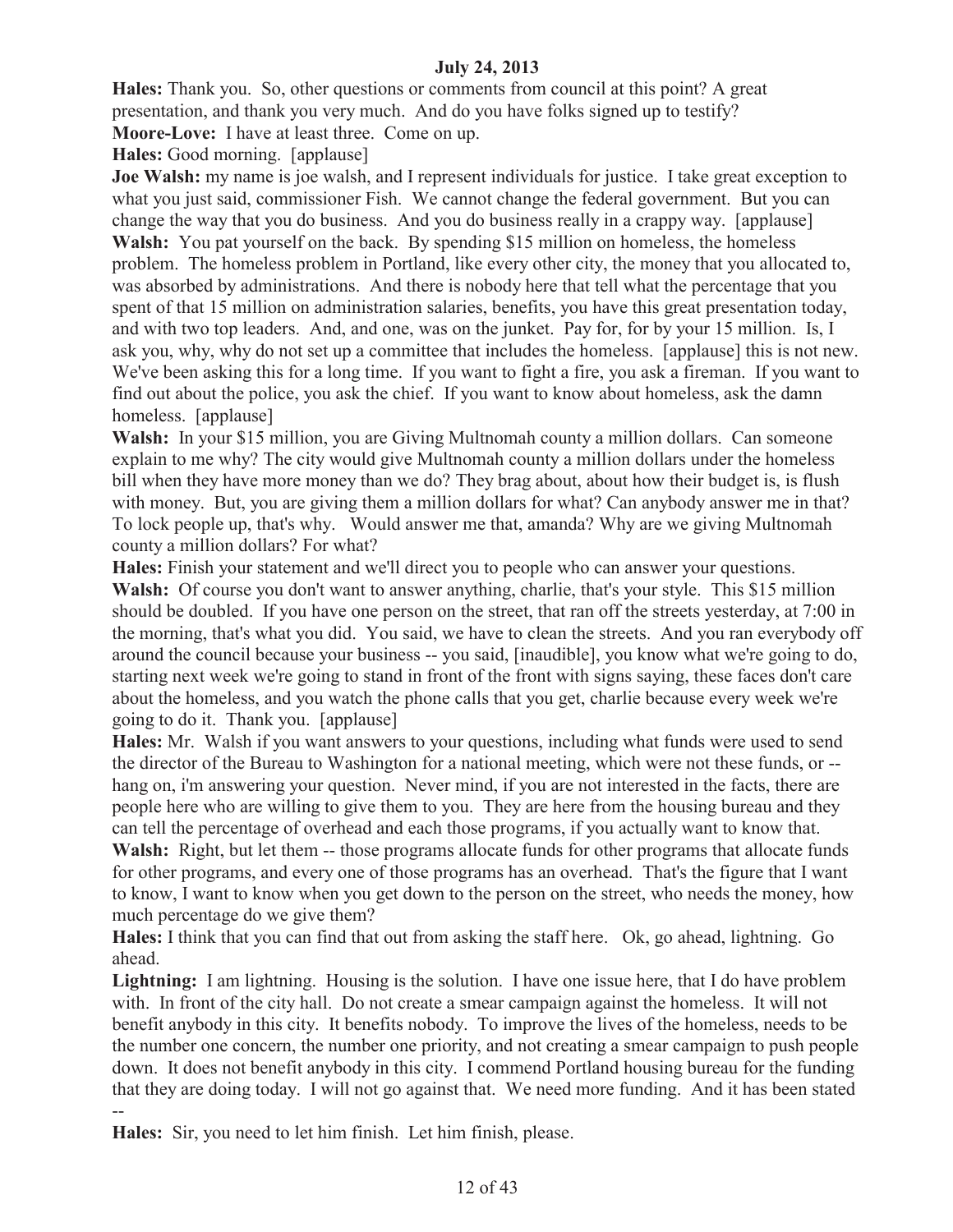**Lightning:** As far as the comment dana haynes thinks that there was a victory in front of city hall, I absolutely disagree with you. There is no victory. You cannot take people on the sidewalks and try to push them a couple blocks away. It does not solve the solution. We need to find housing for the people out there that want housing. There is a tremendous amount of people that do. And we need to provide the funding, and we need to have one focus and one focus only, improve their lives. Do not create smear campaigns for anybody's benefit. A smear campaign will create backlash. It will fall against everybody in this city. It does not work. The homeless need to have their lives improved. I am appalled at the media out there going along with in. You have the option, and I have talked with many of, you don't have to do a story that smears the homeless. It does not benefit the news crews. It does not benefit. And it does not benefit the city. We need to uplift the people currently sleeping on the sidewalks, that is the number one priority of this city. We need more federal funding. We need more local support, and we need the Portland business alliance to quit trying to create ways to drive them out of this city, and support the homeless. Thank you. [applause]

**Hales:** Go ahead.

**Mike Moran:** Yeah. I am mike moran. I have a conceptual thing called people's equity union united community better element. The the federal knot needs to be cut. We need to change the federal reserve bank to allocate money base on need and inclusive community betterment, and I mean everybody. You know, it's coming on winter, and how many of you have been homeless? And how many these people that were testifying, you know, the, you the overweight women coming in, and all dress up like a party.

**Hales:** Let's not characterize that.

**Moran:** That's who they are, but you don't know anything.

**Hales:** Sir, finish your statement and don't be characterizing other people.

**Moran:** When we get into the details about how you are spending your money, I will start right with central city concern, and the only decent, the only decent thing where their elect idea is their offices and you have your, your landscape planning architect building, building 500 million, you know, 500,000 per unit stuff on both sides of town. And, and like, like there is a whole lot of buildings standing idle, and you aren't doing Nothing about it. If you had a proper reach community development corporation, if you had, a proper -- you had the proper money going to them, we could probably do something. What about noise pollution? I saw it on the news, and bullshit -- constitutes me if, they had anything, they had soda pop cans and, and, and cigarettes and, and alcohol, which you just -- all just looked the other way with it, the distributors and the retailers, those poisons, and you create, you have got transition projects, and you create the need for, for, you know, for people to go through alcoholism treatment. And make big money off of it. And, and you hire counties to lock us up and torture us in your so-called justice, and false arrests and what, what recourse do I have for false arrests? And i'm living in a damn hotel on my savings, and the second cheapest hotel in town. And I have had my, my stuff stolen by the police. The police were explicit. I got it all right. And, and if you don't think so, then let's talk about it.

**Hales:** Thank you. Anybody else?

**Moore-Love:** Yes, we have two more. Mary eng and barry joe stull. [applause]

**Mary Eng:** I would like to say a few things.

**Hales:** Have you signed up? Ok.

**\*\*\*\*\*:** Yeah, we signed up.

**Hales:** Ok, good. Ok. Go ahead, mary. Go ahead.

**Hales:** She has to turn your microphone on. Just a second. Wait a second. Karla, could you turn - i'm sorry, she's talking to somebody. Mary, hang on second. Karla, could you turn the microphone on in it got turned off. There you go. Ok. Now we're ready, thanks.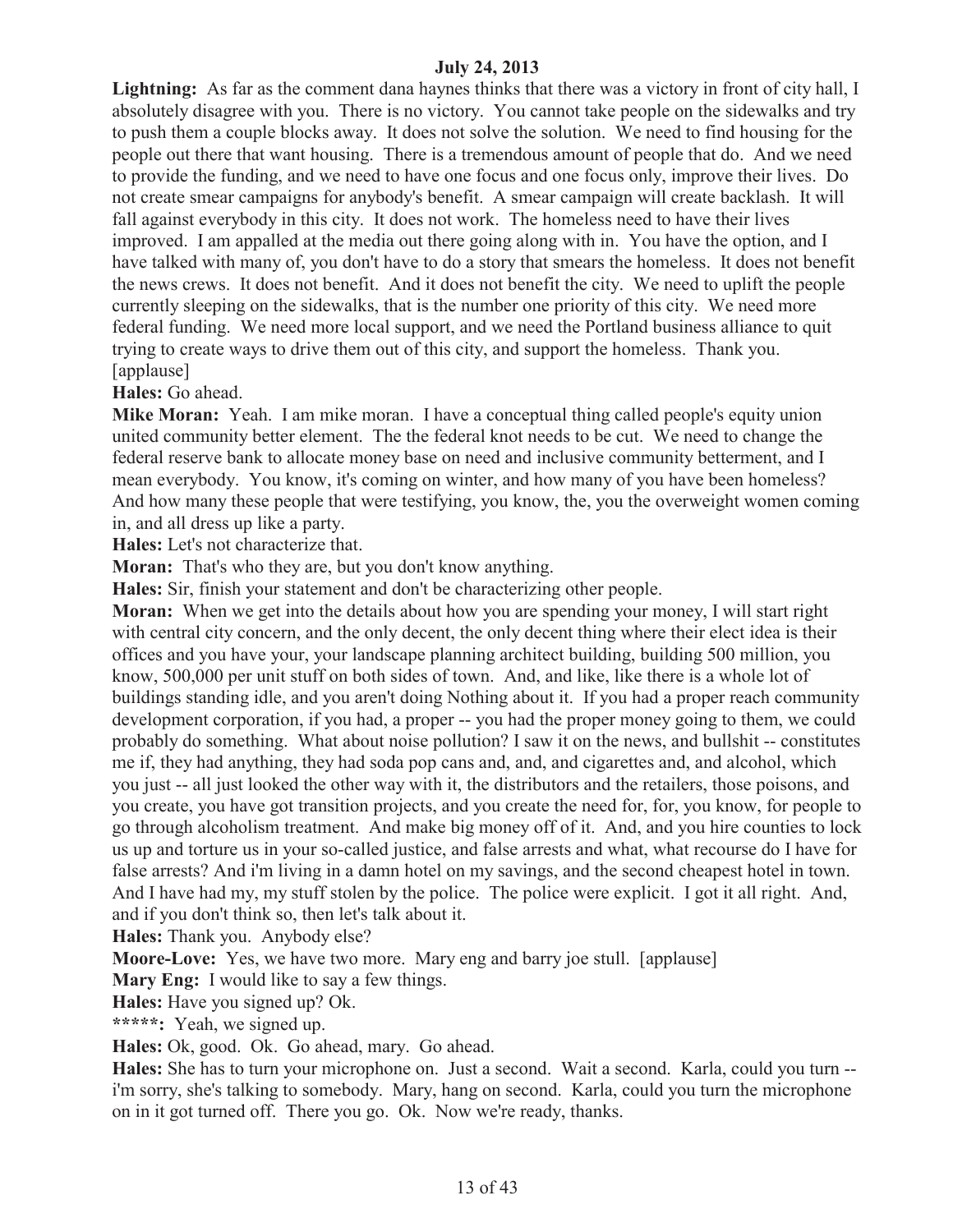**Eng:** Hi, city council, great to see, and i'm glad your trip to england was great, I love england if you could hook me up to citizenship, I would like to move to a country that does not criminalize poverty. I am thrilled about the new birth in the royal family. You know, there is my biggest thing is zach goldsmith. I saw him deliver a speech on torture, extraordinary rendition, and guantanamo, and that really high school hacker, what's his name, somebody help me, england, hacker, he has asperger's. And he's like a total genius, he hacked into nasa, and oh, ok. Anyway, to stay focus, zach goldsmith is talking about green infrastructure for europe. And guess what's awesome is we're kind of on the same page, ahead of the game, on some of the green stuff, and the poverty stuff, we're like stuck in the dark ages. And so, I just want you to get to know my friend, he was blind 20 years ago when a log took out his eye, cut up his skull, and He recently an attempted homicide, and he survived in the state of Washington and made it down for Portland police brutality. And they broke his sternum, and shattered a part of his elbow and, and bashed his head into the ground, as they said, don't be a pussy, you can handle it. And americans with disabilities act, don't be a pussy in america.

You can handle it, if you are blind. Very dark, homophobic hate crime. So we started a group called transgender, the courts and we went to court in drag because they tried to say it's a crime to be blind in public.

**Hales:** Hey, hey, let her speak, you got to speak and let her speak.

**Eng:** I hope i'm not an overweight woman, what you think, what do you think, sir.

**Hales:** Sir, you are going to have to leave because you got to speak, and you are not letting other people speak.

**Eng:** I am a former bulimic woman who got my weight under control.

**Hales:** Keep going, i'm sorry got interrupted.

**Eng:** So anyway, since ben and I got engaged I don't want the police to beat him any more and if you all know any Oregon commission on the blind people, that can help us with, with the abuse that he's received, a little domestic violence mix with social security and embezzlement and fraud in Portland, Oregon, survived on 150 this month. And not to mention, a little rudeness from some of the public Officials. So, I am negative 400 in the hole, and you know my mom works for the veteran's administration, put us up, and ben is no longer on the street so it's a success story, and guess what, pennsylvania avenue is all involved. Jonas geisler is thrilled that benjamin is willing going on oprah winfrey and the news media and he will tell his story all day long in any office. You better ask him, I better not speak for him. Sometimes I say the wrong thing. I think that you should talk to the homeless.

**Hales:** Thanks. Thank you. Get a little closer to the microphone.

**Ben Pickering:** I am 29 years old and it's not just here, but around the world. We are a bad ass nation -- excuse me, my french. Ok. Excuse me.

Fritz: Could you give us your name?

**Pickering:** Benjamin pickering. Anyway, you know, I see the crime, it's, and it grows, I grew up, my mom watched news and knew a few things, and that's all we watched growing up but I seen what I seen or what, you know, out there, you know, running with these, these cats, you know, and out there, and listening to the stories, going to gatherings, you know, and hearing everybody's story, and the things, I cannot believe but, you know, what I do believe, you know, and in god we trust, is that, is that and, the them, up to par, you the crime On the streets, you know, it's going up, you know, you see, it it's going up. And you have got to teach people, you know, it's what you put into it is what you get back, and the people got to know, you know, like when you get addicted to something, you get addicted to love. You know, with respect to, you know, you don't walk into a country club, you do like, you know, you enjoy yourself like, whether you are on the dance floor doing line dance, that's fun, but, enjoy yourself out there with the world, you know, and it's everywhere you go. I mean, the stuff I can believe but it needs to be helped with. If we can come up and get the crime bit lesser, and work with people, where they understand, you know, where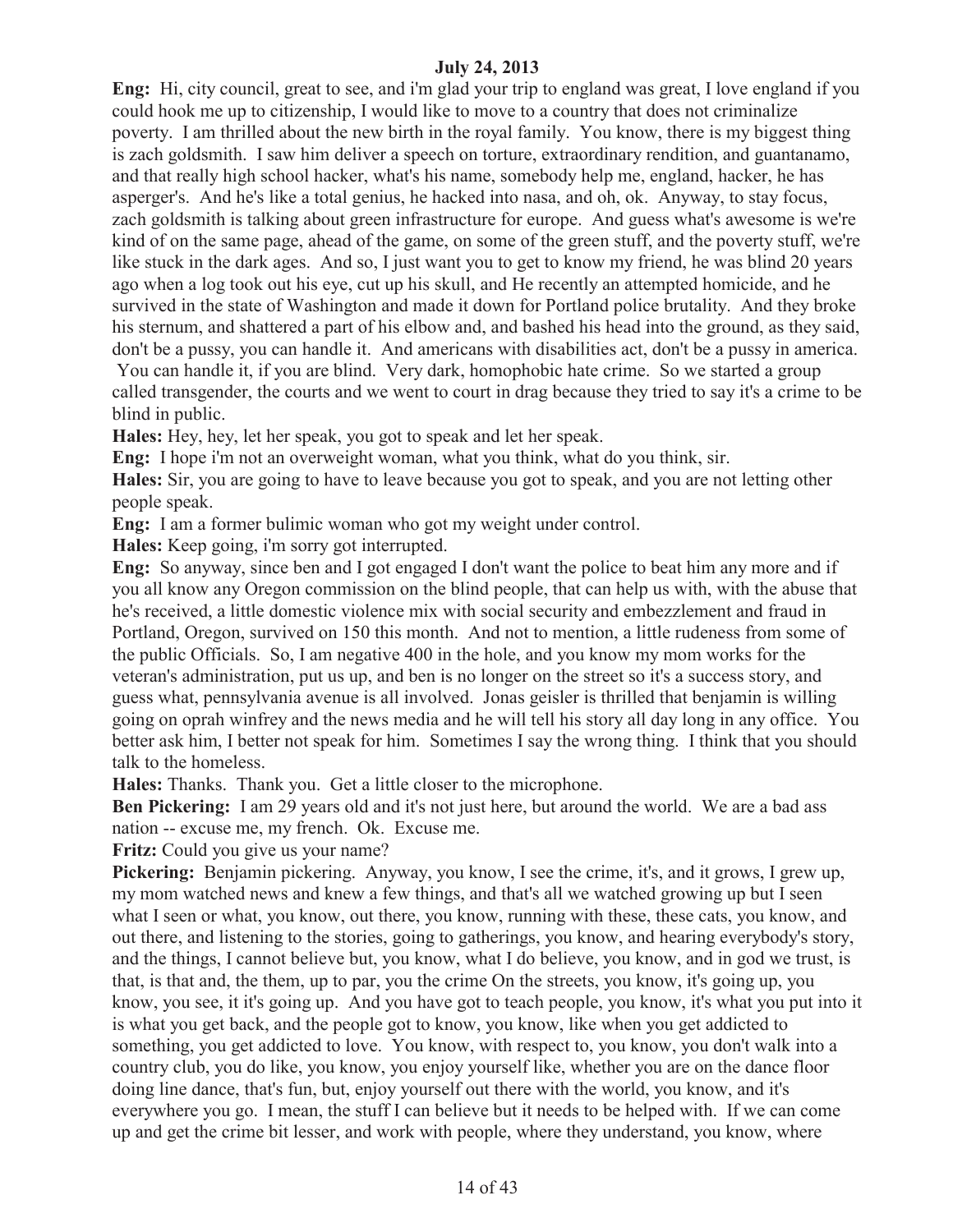people come from, you know, you have got to live that, there is different firms out there, where you got, you got, every firm out there from the fbi to, to navy seal to the army, they go out there and detonate bombs and they go out there and fight crimes and put on, on suits and, and to take out landmines and fighting crime but cops is the worst firm out this, and they go out, this and they get a statement, and that's all that they know, and they know, they know the firm of, I mean, I have studied it, and I know because I have got cops in the family and different, people that, that, in parts my family, and, that you know, from Washington all over, and i'm from california, but the firm when negative in there, they study how tactics and how to handle things, but, when they go Up and, and they write their statements down, and they go up and, and they do what they do, and sometimes, when you go back and investigate your own crime they go in there and take it back to their source, which is, which is -- all they can be but there is some things that, that need to be worked on, you know, like getting an order and getting it straight, and like the people, and i'm not -- this is the tip of the iceberg but I have bit of say, you know, and it will take more than just, just to show up around here. But, I just have a few things, you know, and god bless america, anyway.

**Hales:** Thank you. [applause]

**Hales:** Go ahead. Good morning. Good morning.

**Barry Joe Stull:** I was waiting for, for Karla to get the mic on, that's all. I am barry joe stull. And I became homeless in 2005, or 2006, however you want to slice it. The nonprofit affordable landlord, community investment initiative filed a 30-day no cause against an express cause statutory prohibition in august of 2005. I appealed that. Found myself locked out. When I came home from my day job that provided me with dental care, and I had medical and dental, and I came home from the dentist appointment, and couldn't get in my apartment. I was locked out, november of 2005, and march of 2006, the court of appeals, locked out, that day, the order came out of salem, the landlord, Multnomah County sheriff went in and the landlord destroyed 15,000 worth my property. And I proved that. And in october of 2006, the landlord destroyed 4,775 worth my property. And I proved that, and three years ago, last month, and I did two things, and I went to court and judge edward jones, ordered that, that if the landlord cut me a check for 4,775, what was a quarter of what was destroyed in 2006, this is three years ago, 2010, even steven. In the meantime, I got in my opening appellant's brief and it was reject because they changed the rules from 12 to 13. We have a big problem here, and commissioner Fish, appointed pcri onto the fair housing council. And, and in the meantime, knowing all these facts. Commissioner mayor adams refused to write a political reporter against judge edward jones who walks out in front of here and, and still in office, and for, for official Multnomah county. I can't get the Portland police to write a political reporter where i'm a crime victim. Last month I was a crime victim out front, the security cameras were not on. And now, I was arrested just in 2011, august, october, november, and in february, 2012. When I went to report a restraining order that I had was violated, I was I was arrested because the sergeant standing over here, illegally excluded me from central precinct. We have big problems because at the time, when I qualified after two years, for the housing Authority of Portland, I couldn't get into the central precinct. To get my, my, my background check. And once I did, the housing authority Portland, renamed home forward, refused my application base on the arrest, and now, august, october, november, february, not, not guilty, not guilty, not guilty, not guilty. Last year, I was arrested, february, july and august. We have, we have big problem here. The problem is corruption. And a total lack of accountability. [applause]

# **Hales:** Two more.

**Hales:** Good morning, and welcome. Good morning. Give us your name and proceed. **Nan Wigmore:** I am nan wigmore, and I can be heard. I left photographs, the individual behind me there and, and so I can get them later. And, and I would like to, to tell, first of all, I am great grandmother. I am looking forward to my grand children, great grandchildren growing up. In a healthy Portland, those that have stayed. Because of -- problems with our government. My siblings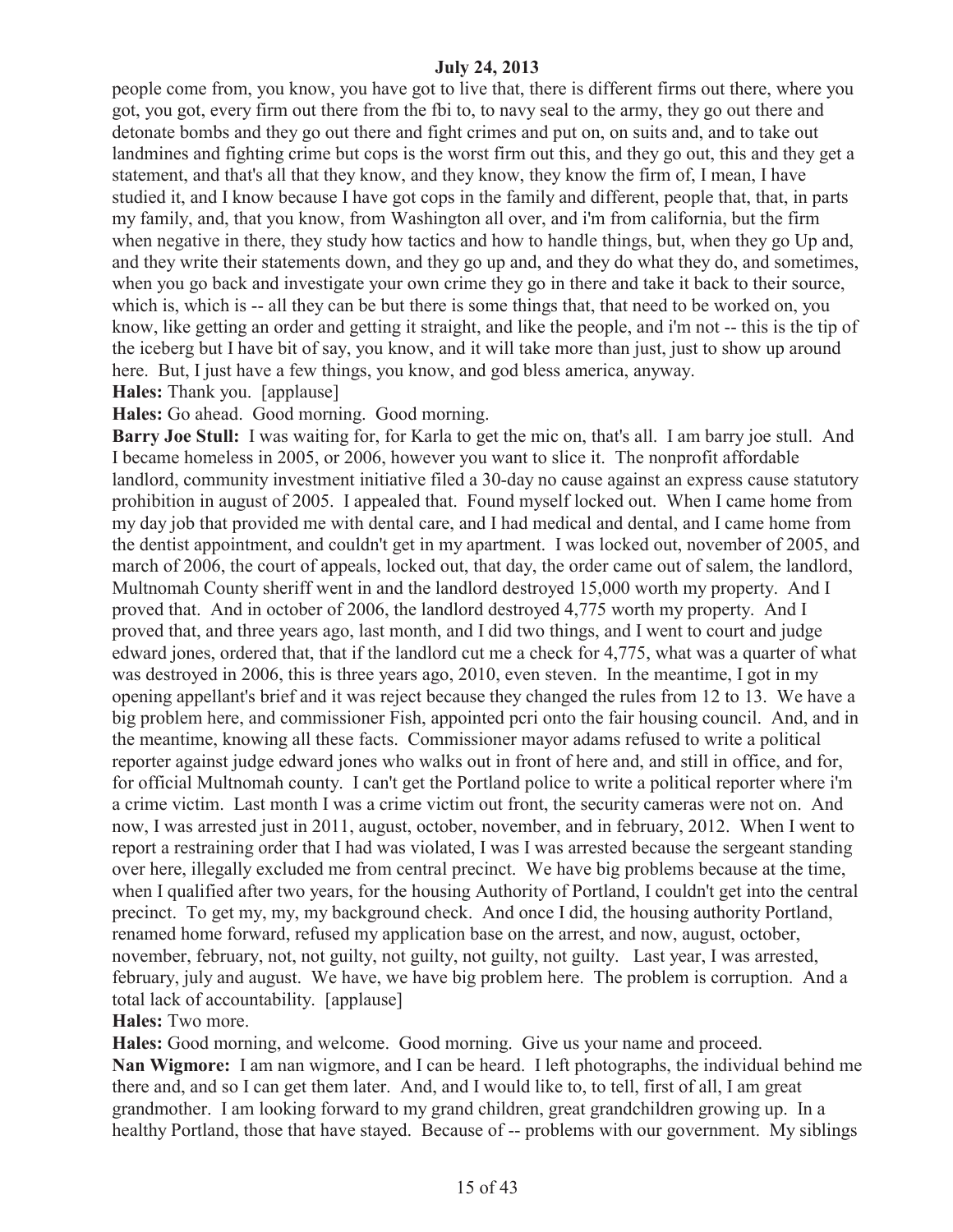have not all stayed in this country. They left. And so, some of them stayed and work as I do. So, I wanted to say, I work for the voc rehab assisting those who are willing and able with help, in the quadrant southeast mental health system. That was my occupation for a number of years. Those who are willing and able with help become and remain employed. That was my job and I watched it happen. That department during another era, another season of cutbacks, was closed. And it was made by, the issue was made by bookkeepers and that's the primary reason we find people on our streets today. They were getting help before. And, and that money did not come back to the city. It was just, just ended, the program was ended. And because I was paid not by the city, but by voc rehab. Now, I would like to, to speak to couple of things, and in particular. When, when - yesterday, you chose in a rather, I thought, mean way, to put the vigil out of the, the front of the city hall. And lightning sacred, special spot, which is a piece of art volunteer and kept up by one person, one homeless person who dedicates his days. These -- the candlelight vigil, and for the last score you, it's given hope, not just to the homeless out there, but, to the people like myself who just walked by, and I watch. And I stop in and I look at the, at the amazing little trinkets, the little spiritual items, that that people would lead, and homeless people kept that neat and in order and, and i, I -- for the life of me, I can't understand why you look over that. And so, i'm going to move on. I wonder if you realize the number of unemployed, hard-working volunteers on the front steps. I wonder if you have any idea the poorest, the lonely and the lost are not lost to themselves and those of us out there. They are lost to the city who, who has guidance. You are misguided in my opinion, and it's corporations. We all know that. You know that. The empty buildings, someone said, and I wonder if you noticed how many women and children are out there. And are out there on the streets, and trying to get a night sweep with the roar of engines going by.

**Hales:** I want to ask you to wrap up. You used your time but i'm giving you extra time because you are making great points here.

**\*\*\*\*\*:** I will give you part of my time.

**Wigmore:** Thank you. Mr. Fish, nullified every word that you said. It's the attitude when those were torn down. It's the attitude, those sacred spots. And hands-on Portland, and prisoners who helped tear down the structures last night. Those people could be working to gather with the homeless. You don't have to take one little organization and have them do the work that homeless people could help because they are the poorest, loneliest and lost. And one person said to me that about 19 -- I mean, 2011, you want to help the poor, take one of us home, and I thought about that a lot. So, the next day, I invited somebody to come home, and through this time, we have had maybe 15 people, some we had to say no. This won't work. I'm telling, two those people work two days a week, they come to town. You have seen them out here, bring food. And they carry that food, it's all donated. And they cook it. And they drive their bicycles 12 miles a day. And 12 miles on our bicycle. You know, homeless spend a lot of time just surviving. And serving. Serving the city without a penny.

**Hales:** I will ask you to, to finish your thought, thank you.

**Wigmore:** I can stop.

**Hales:** Thank you very much

**Wigmore:** appreciate your being here. [applause]

**\*\*\*\*\*:** That's a hard act to follow but go ahead.

**Hales:** Good morning, just give us your name.

**Grace Silvia:** I am grace silvia. And I had a question about the 15 million budget. And I was wondering how much of that is going to the most cost effective, houseless program in town. Which is right to dream 2, as far as I can see. [applause]

**Silvia:** As a side note, I am, as somebody who worked in the Homeless shelters, I am impressed with their self organizing and their stance against bigotry and discrimination in all forms. They are doing an amazing job. And that very kind of, of self organizing program could be used for, for year-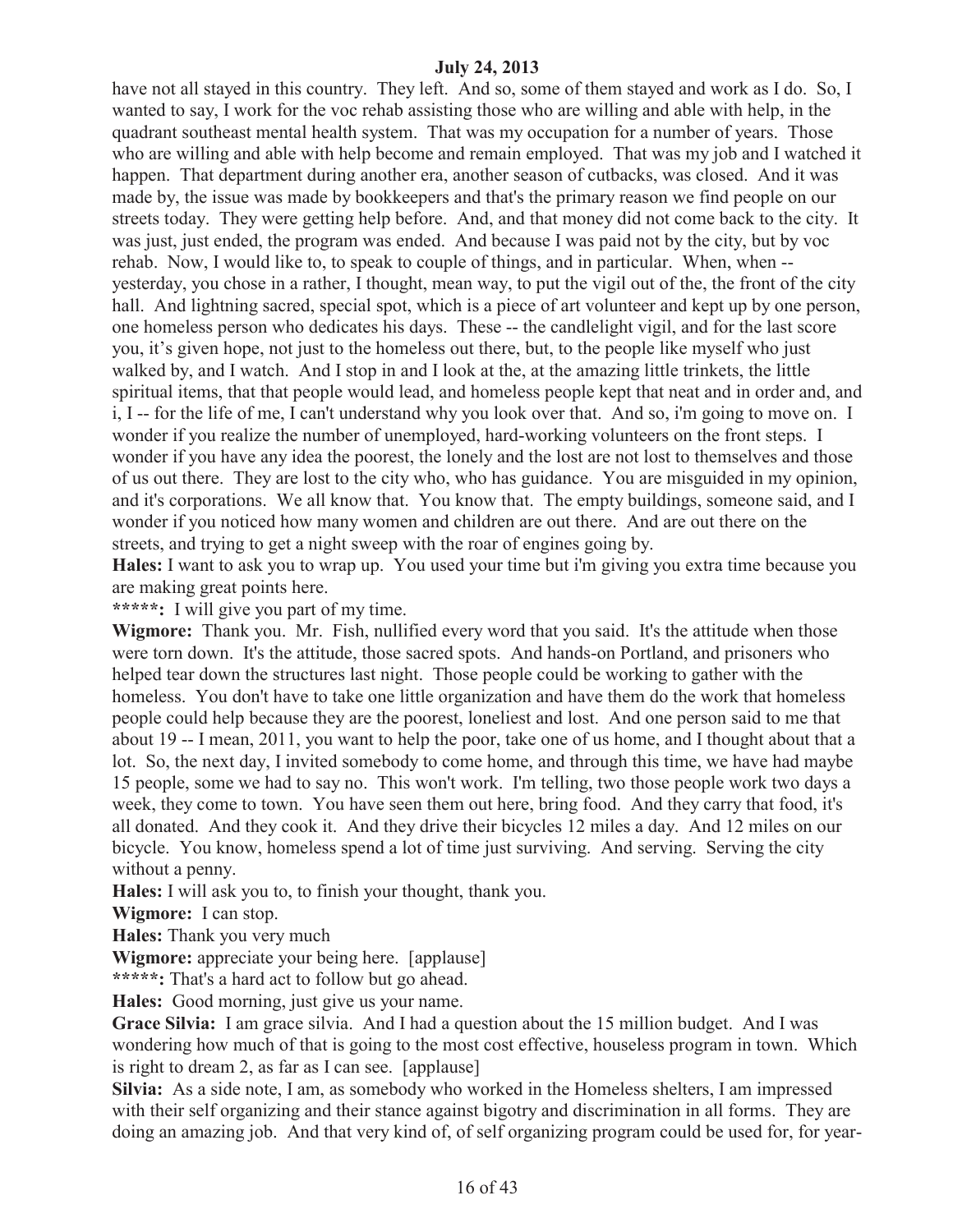round shelter program for women, or it could be a shelter program supported by one of the agencies, but, I have a question when I heard that the testimony that, that, that some of the money is already going -- there is the, the emergency winter shelter, and that's only open for the six months in the coldest weather, but we already have an emergency shelter for women, and I am curious which one that is. And when, when safe has a wait list. And, and that's not emergency shelter. It's somebody who is coming off the street -- somebody coming off the streets, and they are escaping domestic violence or a violent pimp or they are just escaping a violent family. Some [inaudible], and there is a -- especially if a woman on the streets her first night, you have heard this again, but a 50% chance of being raped. So, we need a year-round emergency shelter for women, and I think that we have the resources that, that, that has create ways, and I think these suggestions before of involving homeless people and in creating their own solutions in making use of more, more self organizing and, and or making use some of the, some of the programs that we already have that we could extend, I think The emergency shelter, the low cost prom that gives an amazing bang to the buck is low barrier, and women could walk in, they don't have to be clean or sober, just, just, can, if they can work in the community, and they are welcome to stay. So, I really want to encourage people to get back to the point today of figuring out a way to have really true year-round emergency shelter for women. Thank you very much.

**Hales:** Thank you and thanks for coming. [applause]

**Teresa Roberts:** I am teresa roberts. Thanks. I am studying non violent communication. I have not really internalized it yet so I cannot tell you what I think you. You can throw all of the money you want to at the homeless problem. But, until you show respect you know, do you have no respect for people, a high percentage of whom have had head injuries. A high percentage of whom are abuse survivors. A high percentage of whom are disabled. You have no respect. [applause] if you give, if you give begrudgingly, you might as well have not have given. You are not going to earn any stars for your crown in heaven nor re-election. You don't listen to us. [applause] you listen to mark weiner, who ran most of your elections, which I think is a problem that we should have so many people sitting up there, whose Campaigns were run by the same person, and who have such [inaudible] [applause] You have plenty of money to try to force medicaid us with fluoride which we have four times told you prior that we did not want. [applause] You have money to, to run fastrack reservoirs underground, and that the citizenry do not want. You do not listen -- I come to the city council frequently enough to watch you not listen to citizens. I heard at least 12 citizen groups get up and testify against you, except the flawed jttf agreement, but, three of you rolled over and do you know, and you know who you are. [applause] you have money for all that overtime that the police spend. You have money to spend appealing the gallagher smith versus the Portland police and pay interest on money that you all agree the victim deserves, delay it going into his hands, and in bit for more power for Portland police to tell citizens to move along on the sidewalk. I also saw a recent article in the paper called another night in taser city. Where, a bouncer on his way home at 2:00 a.m., when your buses stop running, and was trying to get a cab, he's dress as a bouncer and his girlfriend is in high heels and a party dress, and hands up tase, beaten and hogtied. Why are we hog tying our citizens? And do you want more power for these bullies, these animals, these, oh, that's not enough. Winter is coming. We have empty buildings. We have two homeless communities that provide a model for something that we can do today. And you cannot fastrack that? You cannot do that before. While that man runs a department that, that has, that creates a, that arrest records for teachers, nurses, social workers, and people who try to help the homeless, people who free throw express their conscience on the streets to get their attention of their fellow citizens because Oregon gets them [inaudible] and public access to information. And you and the state Oregon got a d in accountability. Now, I have presented that report to you. And I have not seen any change in your grades.

**Hales:** Thanks for coming.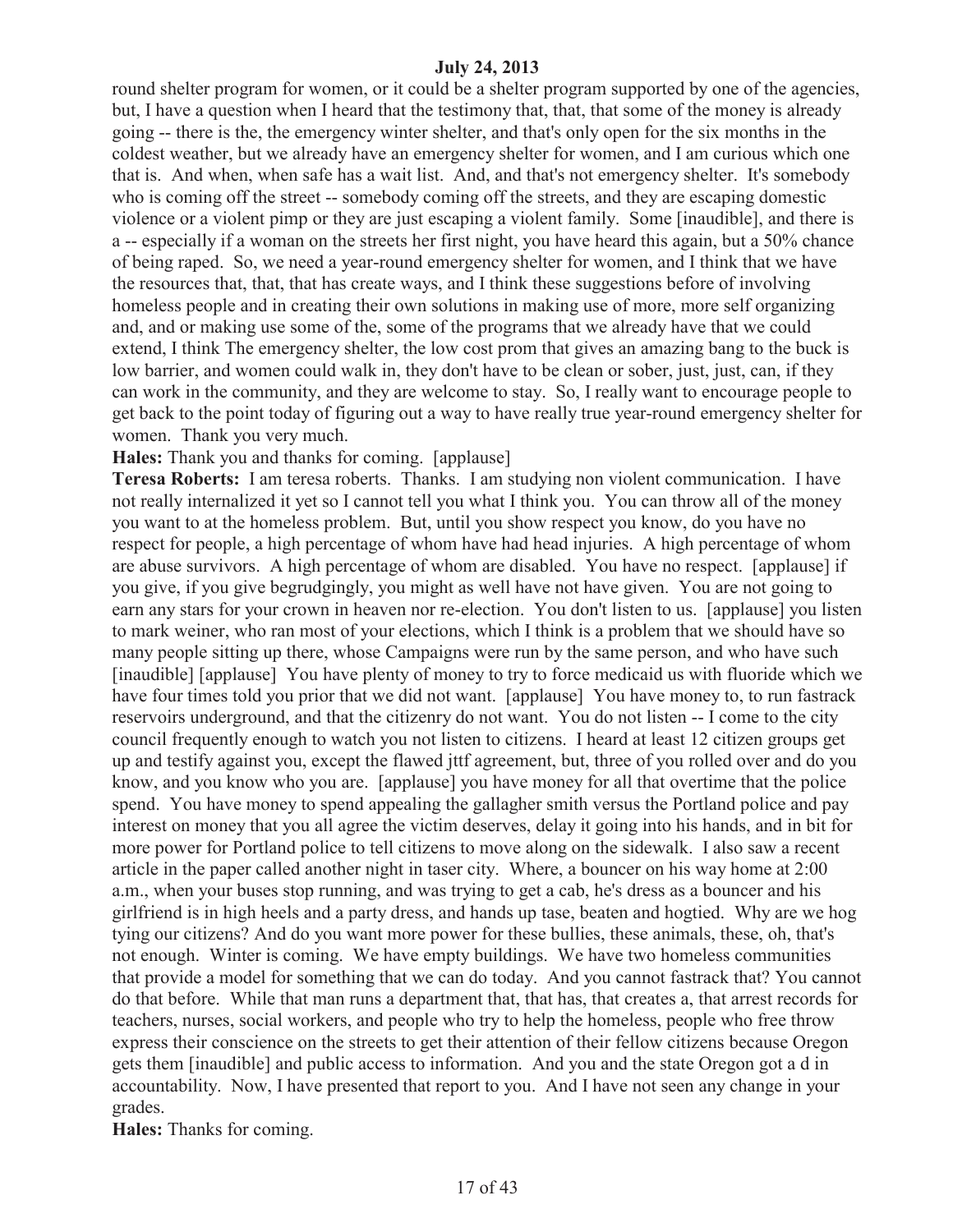**Roberts:** Appreciate you being here. Thanks. [applause]

**Moore-Love:** We have two more signed up. Those are the last two who signed up. **Hales:** I'm sorry, did you hear the names called? Folks, we need to be able to hear the names of people being called, thank you. Ok. Go ahead.

**Charles Johnson:** Good morning, counselors, I am, as you might recall is charles johnson. Speaking -- miss roberts raised some very serious and important issues, but in light of yesterday's activity, and the \$15 million agenda item, 721 before us, I would like to make A brief comment. The pretext for yesterday's action was the number of complaints on that sidewalk, and i, as a frequent person there can understand other citizens being concerned when some of my neighbors, my neighbor's behavior uncomfortable for them. It's important for you to think about that number of 100 some complaints and compare to it to the complaints you have had from the r2d2 rest area, you know what is working and you need to broaden that. [applause] there is a lot of disrespect, but however I want to say when I was here yesterday, certainly mr. Krueger is not my favorite police officer, and I was sad to see the, the -- I was sad to see that the vigil structure was disassembled. But I do feel that some respect, reasonable level of respect was shown with the exception of the complicated issue of that first amendment protect structure. But the main thing is, shelter and care for, for needy citizens and r2d2, and you almost never have complaints there, it's very rare for me to see a police car near the, the chinese gate and the tents. And I hope that, that especially our new housing commissioner, but all of will look at expanding that model. We heard about the gallagher smith legal action going on and you also have one involving r2d2, a poor use of city resources. [applause] so please keep that in mind and thank you for your time and the respect that do show. **Hales:** Thanks for coming. Good morning.

**Nicole Childs:** Good morning. I am nicole childs. Sorry, I didn't actually plan on speaking today. But hearing from some of the folks in here, made me, gave me the strength. So, a bit about myself, I am 29 years old. And I graduated with a degree in marine biology. And I am currently homeless because I was escaping an abusive household situation. And me and my partner have been on the streets for just over a week now. And through extensive research, I didn't -- I was able to find really any resources at all for couples. And i've been accosted twice on the street here in Portland. When I was working and had a place to live, i'm not the, the strongest built young lady. Which makes me feel a little unsafe. So I do not want to separate from my partner and go to, to a shelter where I have no idea what's going to happen there. So anyway, we found r2d2. And I believe, I believed they might be the only resource in the city for couples. And they are doing very extremely awesome work there. Helping people find shelter, and that's the other thing, I suppose, was that there are a lot of resources out there for people with, you know, drug problems and disabilities or war vets or batter women or families, and all that is very necessary, very important. But, there are some of us, too, that are just don't have drug problems. We may not be escaping domestic violence between a partner and myself, not a war vet, just a normal person. Who is, who is experiencing tough times, in life and, and I think that, that the funding, there should be more funding for places like r2d2 who really focus and concentrate on helping people to transition from, from the difficult situations in a safe environment. In support, and support people not, not doing drugs and, and all of that stuff. And help them to find a place. I need a place like that right now, somewhere where I can be so that maybe I can get some work and get myself back on my feet, you know. Transition. And I also advocate for more women's shelters, as well. But, if we had the capability of expanding more place like r2d2. I think that you would find that a lot of homeless couples really, really could use that help so thank you.

**Hales:** Thank you very much. [applause]

**Moore-Love:** That's all that I had signed up.

**Hales:** Ok. Thank you all very much. Is there, unless there is further council discussion we'll take a vote.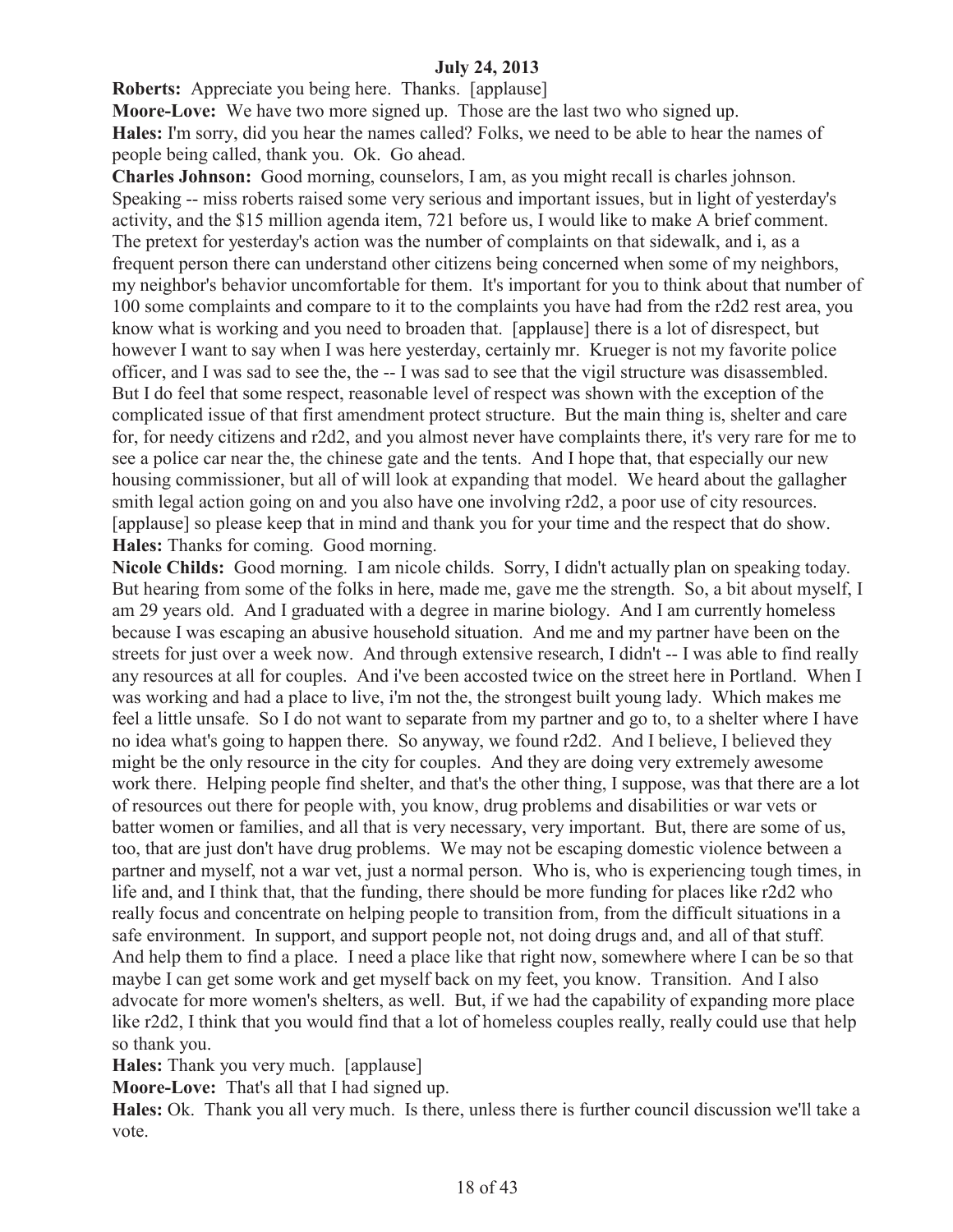**Saltzman:** I appreciated the testimony again. We are investing \$15 million to address homelessness in the city. That's not an insignificant amount by any metric, so I want to thank the council for Approving this budget as commissioner Fish did allude to, the housing bureau was 100% funded this year on the budget thanks to, to the advocacy, and commissioner Fish, and others, and in the community and, and so, this is, this is, this money will make a difference. And as I said earlier, we're also looking at the needs for women in terms of more emergency shelter and housing options. Aye.

**Novick:** I appreciate commissioner Saltzman moving this item from the consent agenda to the regular agenda. So that we can hear what we are doing in this community, and thanks to Daniel and to sally. And folks here have, who have testified, I know this probably won't make any difference but I would like to remind folks, that that in the budget this year, we cut funding for the police, and we cut funding for fire, and we did not cut funding for the homeless. I know it's not enough but I think that it reflects our priorities. Aye.

**Fritz:** Well, thank you all for being here today. And for this testimony. Thank you, commissioner Saltzman for pulling the item for discussion. It is an uncomfortable discussion. It's an uncomfortable situation where folks don't have safety, and the most basic needs. To feel safe. So, I appreciate coming, and talking about this with us, and we to share your concerns. And, and obviously, it's hard to hear that, and it's hard to believe that when there is still so many needs still outstanding. The 15 million is only part of the housing budget. And joe, I will get back to you on specifically what the Multnomah county allocation is for. And as the mayor said, the records are open. You can ask the question, and commissioner Saltzman and his staff will get back to you as to the percentage of administration. When you are talking about services, though, services take people to provide the service. It's not a matter of handing out \$50 million. Could I have my turn to talk because you have had an opportunity and I would really appreciate it if you would hear me out. It takes people to set up the services to find their apartments, to do all the things that are necessary in order to help person, and I agree, the r2d2 is a great model. And I salute the folks who have been there, the leadership, the independent folks, and providing housing for couples. And thank you for your courageous testimony. I appreciate that. There is no such thing as "the homeless." there is a lot of individuals experiencing homelessness and each of has your own story so I thank you for coming to tell some of those stories today. And I will continue to work to help solve these problems for each individual as commissioner Fish said. We are not going to end homelessness for everybody. We are going to end homelessness one person at a time. Because that's how people became homeless. Is one person at a time. Aye.

**Hales:** Hey, hey, no. I am sorry, everybody gets to speak when they sign up. Your testimony is over. Sorry. We are voting now. I'm sorry, if you signed up and you were called, you had an opportunity.

**Fritz:** Crystal, I will be happy to meet with you later.

**Hales:** Now, we're spending money on ending homelessness or trying to, so this is an expense of \$15 million. Ok, that's what we are voting on.

**Fish:** You know, bud clark was the first mayor of this city to say that homelessness was a city concern. And he had the first plan to end homelessness, and the seeds of which have led to this tenyear plan. Gretchen kafoury was the first housing commissioner and the first one to say that the city should invest in initiative driven nonprofits to do the work, which is how we invest our dollars. And I think that gretchen, if she watching, would be somewhat alarmed that our friends on the left are criticizing the model that she pioneered of the city investing with mission driven nonprofit to deliver services to people in need. And commissioner erik sten led the process that culminated in a Plan to end homelessness. And he fought to have more and more general fund money put into homelessness, and he fought to have urban renewal money invested, and in the last five years, I think that the figure is somewhere close to 200 million of urban renewal money invested in building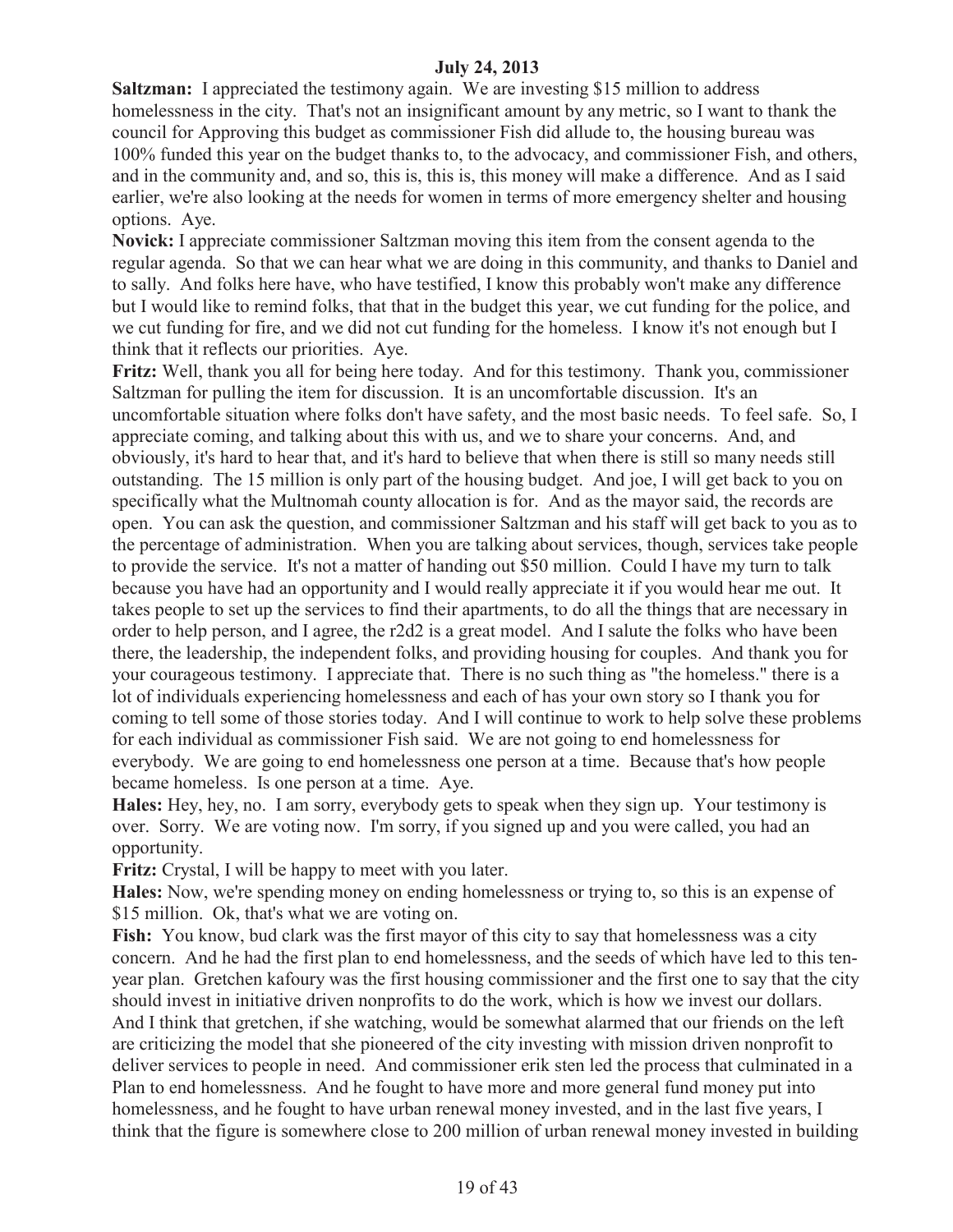homes. Northwest pilot project issues a report every year. And for 30 years, they have documented a steady decline in homes affordable for low income people, and ultimately, the solution to ending homelessness is to provide homes. Shelters are a temporary solution. Homes are a long-term solution, and everyone in our community should have the right to have a home. For 30 years we have seen a city decreased in homes affordable downtown. Because of investments which the community has been willing to make, this year for the first time, northwest pilot project, reported an increase in affordable homes downtown. That's small progress, and it is not going to end the problem. And but, it is steady progress. And we live in a time where there are, there is a national party, which is advocating for the elimination, a particular federal agency that's called hud. And their major candidate ran on a platform for president for the elimination of hud. These conversations that we have here are important, and it is very important for people to come forward and to share their Opinions and their frustrations with us. But when you step back for a moment and you think about that we live in a time where there is a dominant political party that believes it is no longer the province of the federal government to invest in housing, it gives me pause. Whatever we do at the local level, we cannot be successful without a federal partner. And what I suspect is going to happen on this issue and on health care, and on, on veteran services. And on mental health and on so many issues that we care about, we are going to have loud and passionate debates at the local level damaging the fallout of the consequence of the defunding of programs at the federal level that build a community. And you know what, if I was the person behind the curtain trying to figure out how to erode the community in our country, you could not be more successful than to cut off the funding at the federal level, and then let us fight over the scraps at the local level. And this is going to get worse on every issue that we deal with because people at the local level are going to be frustrated with the degradation of services they care about, and they are going to confront their local officials, and ask to hold them accountable. And we'll have these kinds of discussions. But ultimately, the solution lies somewhere else. And together, together, we can take the passion and the energy in this room and address upstream what is the real problem in this country, which is federal priorities, not local priorities. We can have that debate, but in the, but in the short-term, what I fear will happen is we will tear each other apart rather than focusing on the true source of the problem. This council, this council supported a 100% ad-back funding, and we cut public safety. This council and this housing commissioner is committed to making progress. And together, I think that we can make progress. And today we're authorizing and allocating \$15 million. It is not enough to do the job. \$15 million is not enough. But this money is going to groups like neah, this is going to central city concern. And transition projects and others who are doing great work in the trenches. So, as we acknowledge that we have more work to do today, I want to thank our partners in the trenches from the faith community, from the mission-driven nonprofits, and from local government. Who are working hard every day -- let me finish.

**Hales:** Hey, folks everybody gets to speak, and nobody gets to get interrupted. It applies to each one of you and us, that's the deal. Proceed, please, commissioner.

Fish: And today, we have a chance to thank those people in the trenches. That are helping us every day address this crisis. And we will not rest until everyone in our community has a home. Aye. **Hales:** Folks, that's the deal. Everyone gets to come up here and speak, and everyone gets to be respect while they do, and it applies to everybody in this room. That's the deal, and if you don't want to respect that, we'll ask you to leave. Let's go on.

**Hales:** I had a chance to spend time in the field with some of the folks on this list and I want to reflect on the comments made. This model of having the local government take the federal dollars we get, totally agree with your comments, commissioner Fish, and do not believe the federal government is some inert thing that we cannot change. There are real elected officials who vote like we do in Washington, and they can be influenced, not just by corporations. So, I don't believe that the federal government, as dysfunctional as it is, is a completely lost cause. They are not doing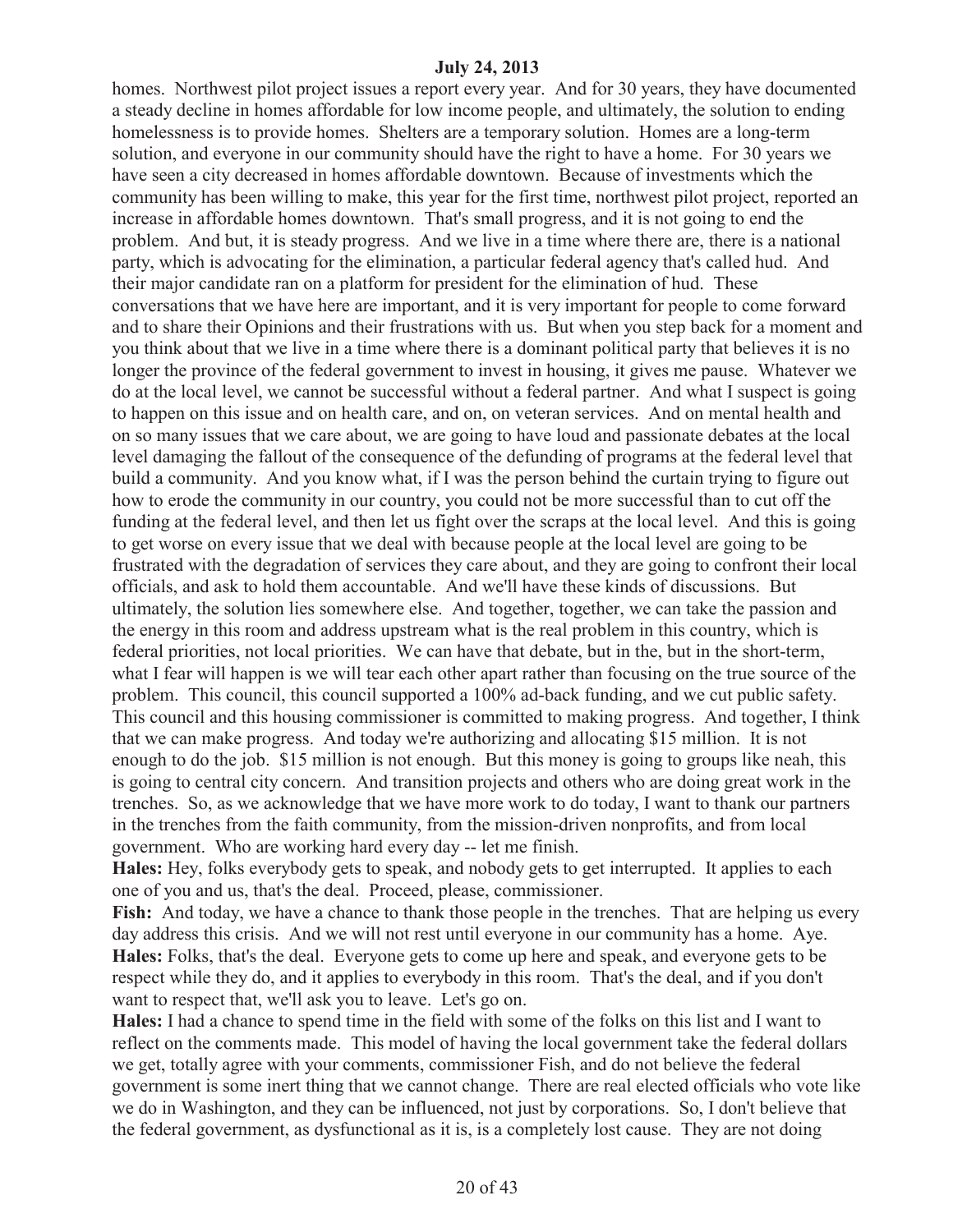enough of the right thing, but they are not a lost cause. So, all of us who care about these issues, citizens, these organizations, people on this council need to put the pressure on every member of the Oregon congressional delegation to step up on these issues. So, the federal government doesn't get a pass. And neither do we. That's why this investment is Very important. I have had some, some time to get out in the field with some of these folks, and I will be doing more that, and I have seen and met the folks that, at central city concern taken out of homelessness, and gotten into housing, and after they have gotten through treatment, if they had a substance abuse problem, and now are working every day getting a paycheck rising into independence. Are we doing enough? Absolutely not. Are we looking for more models like r2-d2 that can work? Of course. We will keep trying to find more partners willing to help people like the stories we heard in this room. We are going to keep trying to find more of our own money. Keep banging on the door of the u.s. Congress telling them to do their job, too. Thank you all for a great package. A package that will make a difference for a lot of people in our community. Great work for commissioners of housing, past and present and a great bureau staff to put this package together. Very proud to support it. Aye. Thank you. **Hales:** Okay. Let's move on. We don't take general questions. We move on to the rest of the council calendar. We're waiting for a time certain item.

#### **Item 714.**

**Hales:** Do we have a presentation on this? Commissioner Fish. Folks, let's let the work continue, please.

**Fish:** I'm going to invite jennifer devlin and -- and I think mike -- mike are you joining us, too? Is mike rosen here?

**\*\*\*\*\*:** Thank you.

Fish: You're not coming up. Okay. You're here for moral support. Mayor and colleagues, today we have a brief presentation on the community watershed stewardship program, which as you know, supports neighborhood projects that help us manage the city's stormwater. Each dollar we invest in a community partnership leverages up to \$3 in volunteer time and in kind contributions. It is a tremendous investment that provides multiple benefits to our stormwater system. In the process of implementing these projects, we built community and awareness of the importance of watershed health in maintaining water quality. This year, the bureau of environmental services and I are very -- were very impressed with the number of partners who applied for grants. And i'm pleased to hand the presentation over to our crack team to announce the projects that the committee selected to receive grants this year. And i'm going to turn it over to jennifer. Welcome. **Jennifer Devlin, Bureau of Environmental Services:** Good morning. I'm with the bureau of environmental services. And i'll let our group introduce themselves.

**Cameron Herrington:** Cameron herrington, psu student who has helped coordinate the grant program this past year.

**Tadele Gelagay:** Chairman St Mary Ethopian orthodox church.

**Fish:** Welcome.

**Paul Cavanaugh:** My name is paul, and i'm an americorps member serving at david douglas high school.

**Devlin:** Good morning. The community watershed stewardship program affectionately known as cwsp -- -- the program awards up to \$10,000 per project to community initiated watershed health projects. We are very grateful that the council voted to reinstate the funding for this successful program. And we're really happy to be here today to tell you a tiny bit about the project history and the 12 community-based grants that we would like to award this year. The kwsp project advance goals of managing stormwater and protecting water quality and the health of the river and our local streams. Because all Portlanders have an important role to play in those activities. We really worked hard to expand the program beyond the typical environmentally oriented groups since 1995, cwsp has awarded \$100,000 in grants. We are matched more than 3-1 from the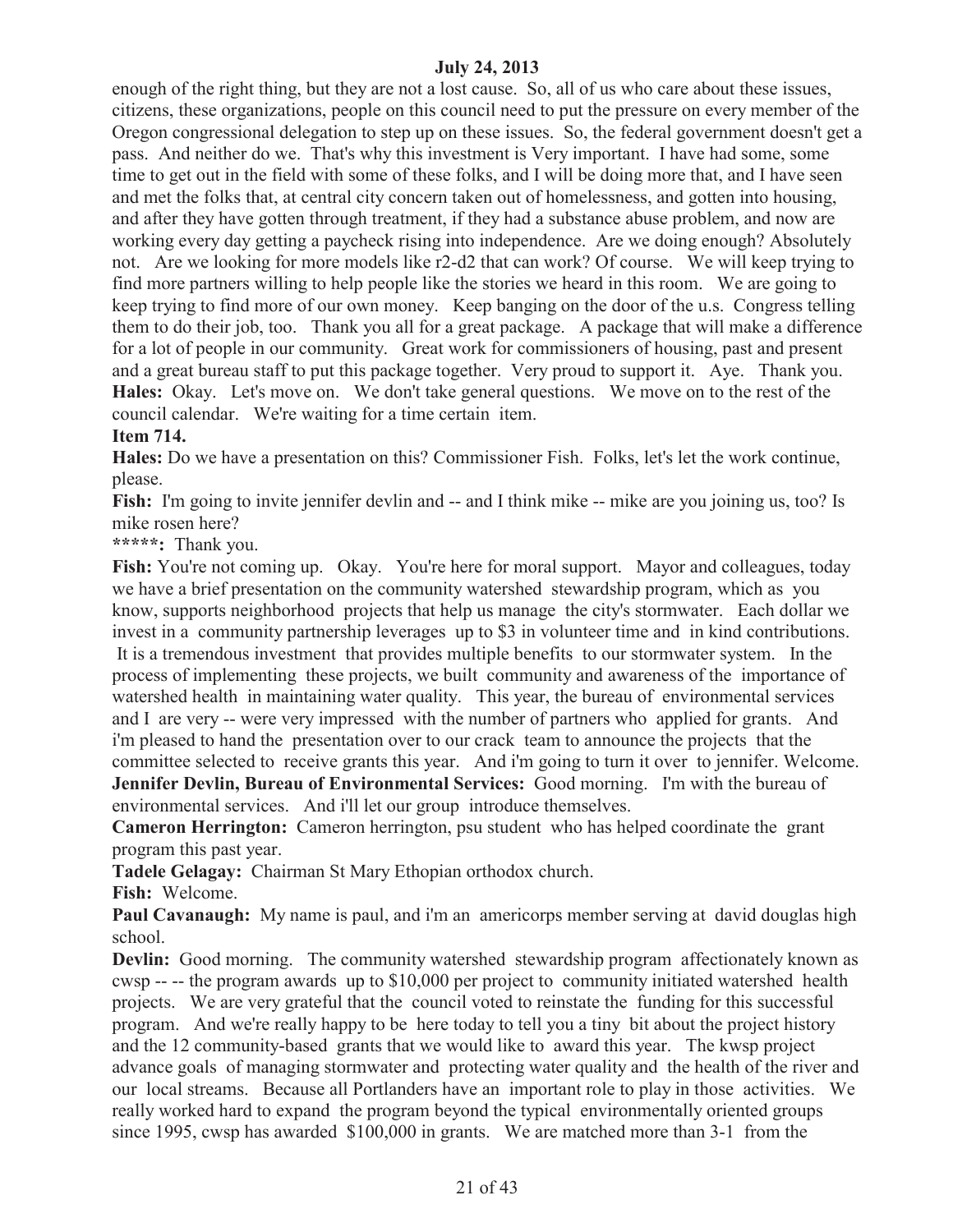community. So, it is great investment. One of the types of storm water projects, eco-roofs. We funded 12 eco-roofs. Also funded 57 stormwater features like ones pictured here. Rain gardens, bioswales, stormwater to let it soak naturally into the ground. We've also funded 99 restoration projects and all 236 of our projects have included an educational component, which is a very important part of our program. We've also funded 71 projects that include nature-scaping, projects that use native plants or community gardens, street trees to replace sod with plants that are much more -- allow a lot more rain water to soak into the ground. We've also funded 16 pavement removal projects, including one at join that they wanted to have so that homeless folks could grow their own food at the site. That's a cool project. I'm going to turn it over to cameron who will tell you a little about this year's program.

**Herrington:** We've worked really hard, outreach program to broaden the scope of this project. To reach a whole diversity of Portlanders. We emphasized different projects. And we have found that there are -- there is a lot of energy out there in the community to do projects that find an overlap of environmental and community benefits in the same project. So, we collaborated with partners such as the city's neighborhood coalitions and office of equity and human rights to reach out to groups around the city that we have not worked with in the past. On this, you will see some of the new outreach materials that we've been using over the past year, which share examples of some -- some of these models of projects that find that sweet spot of overlap between community benefits and watershed stewardship goals. Poster that we have been using, funding for your community project, for the project you want to do in your community and we will find those projects that advance community benefits will also help advance watershed stewardship. We have been sharing examples of the other document, case study of one of our past grantees, our happy block project, which two years ago, a grant to fund the stormwater management project, which also coincidentally cleaned up and added native plants to a church parking lot that was attracting criminal behavior. An ideal example of that overlap between environmental benefits and community benefits. So, this year, we received 43 applications, which are represented on this map by the dots. And you will see that they came from all across the city. These applications came from schools and faith-based organizations, several neighborhood associations, immigrant organizations. Watershed councils and a wide variety of nonprofits and community groups. All told, 43 applications requested over \$330,000 from our program, and we had \$95,000 to award. So, this is the map, which you have a hard copy of in front of you which shows on the white dots more than 200 grants that we have awarded since 1995 and in the orange dots, the 12 projects that were selected this year. And these 12 grantees are excellent examples of projects that simultaneously manage storm water, are led by diverse communities and build strong partnerships in the community. This is a list of the 12 projects which are being funded. They are in -- spread across the city in four different watersheds. Willamette, columbia slough, tryon creek and johnson creek. Four of these projects create rain gardens to better infiltrate stormwater. Six of them replace sod and -- plants, community gardens, and street trees. One restores habitat along tryon creek and 10 of the 12 actively engage young people in the variety of infrastructure, restoration and stormwater management projects. Now we are very happy to give you an opportunity to hear from two of this year's grantees. First i'll turn it over to paul -- the sun school program at david douglas high school.

**Cavanaugh:** Hello. First on behalf of metropolitan family service and david douglas and the students and volunteers involved in the project I want to thank you all for supporting us and thank you to the community watershed stewardship program. Our mission in the project is to first empower youth as leaders and stewards both of the community and the johnson creek watershed, which we're in at david douglas. Also to increase food access in the david douglas community. We will also unite the school with the surrounding community, and promote watershed health in our local community. How will we achieve the goals? The garden project will give students at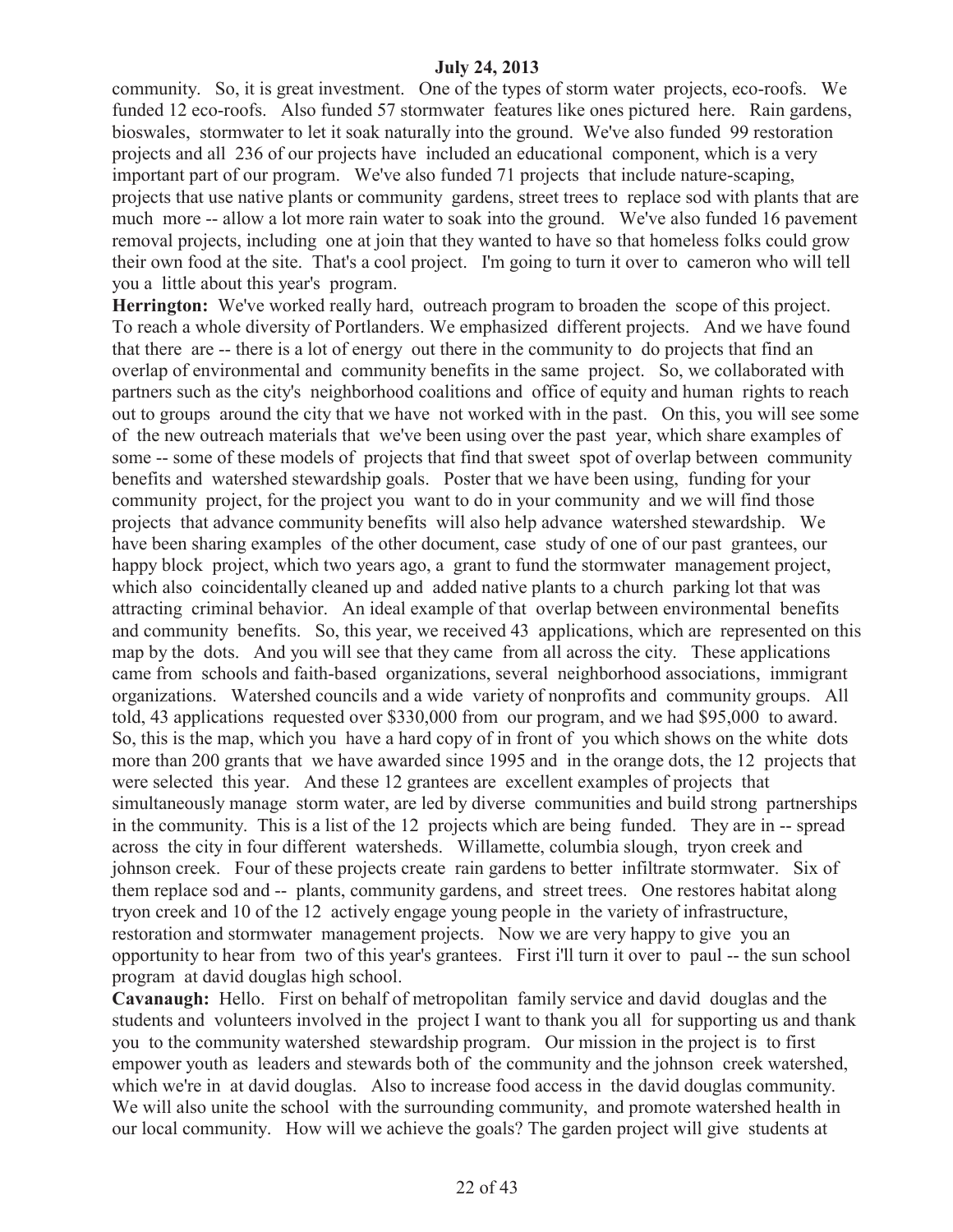david douglas an opportunity to be leaders at all stages of the project. A gardening committee with four student leaders who will make up that group and they will have -- have them directly involved in the planning and implementation of the project. The group will help lead students and volunteers in carrying out the vision of the projects and throughout the process, students and community volunteers will learn to see their impacts on the johnson creek watershed. They will also build leadership skills, gain experience in community planning and design. We will also in collaboration of the community, watershed stewardship program student and staff will educate the community on the importance and practice of creating a healthy watershed. In partnership with professional garden and watershed educators, the garden will hold watershed education events in tandem with garden work parties, which we're having our first one on friday, the day after tomorrow. In our effort to directly improve the watershed, nature-scaping techniques, remove hard packed sod, plant native perennials around our beds and include stormwater features such as rain barrels, irrigation systems, and rain gardens. As for our efforts to increase food access, we will give families in the community the opportunity to volunteer in the garden in exchange for food and we will also be partnering with the david douglas food pantry and the garden will be once, you know, it grows, we will be a source of food for the food pantry, which will directly connect the individuals in the community to the source of their food. By offering educational resources, impact of the garden will go far beyond the school. Thanks again for supporting our project. We are thrilled to be here. And very excited to transform our school into a site where we can help improve both the social and environmental health of the community.

**Hales:** Thank you. Good morning.

**Herrington:** Next I will introduce Tadele Gelagay the chairman of the board of directors at st. Mary ethiopian orthodox church.

**\*\*\*\*\*:** Thank you, commission. Sorry.

**\*\*\*\*\*:** It wasn't your fault.

**Tadele Gelagay:** We have community small church with limited resources. We have about 60 to 70 members, and our -- we are having a problem for a number of years, because our parking lot will have only one drywall, which cuts all of the run of water from the parking lot into the drywall. And practically speaking, this drywall -- eventually -- because of that we have serious problem -- we have spent a significant amount of time and money to maintain the drywalls. And just last year, this is the first time, in fact, such a great project and we were able to connect with a great partner. Thank you for the -- to help us to connect with the great partner, which we haven't had the experience before. The watershed council and watershed program -- so, these are the three partners that helped us to energize and make it happen. We are extremely happy and grateful that this has been granted and -- so, right now, we are getting \$10,000 to raise -- and now we have the grant and originally start the project -- which is september. This gives us a good opportunity to eliminate this flooding problem at the church and -- at the same time, a parking area, parking of the church. Thank you so much commissioners, city of Portland, we appreciate being given this opportunity. We are very grateful to be a part of this grant. Thank you. **Hales:** Thank you.

Fish: Mayor, that's our presentation. And I--I don't know whether -- has anyone signed up to testify?

**Moore-Love:** Yes, we do. Three people signed up.

**Fish:** Before we take the testimony, I want to publicly thank the mayor and my colleagues as the community knows, this particular program, community watershed stewardship program was slated to be cut during the budget. And there was a last-minute reprieve. And the council supported a continuation of this program. And I think as you've heard today from this presentation, relatively small investment goes a long way to advancing multiple goals that we have as a community. The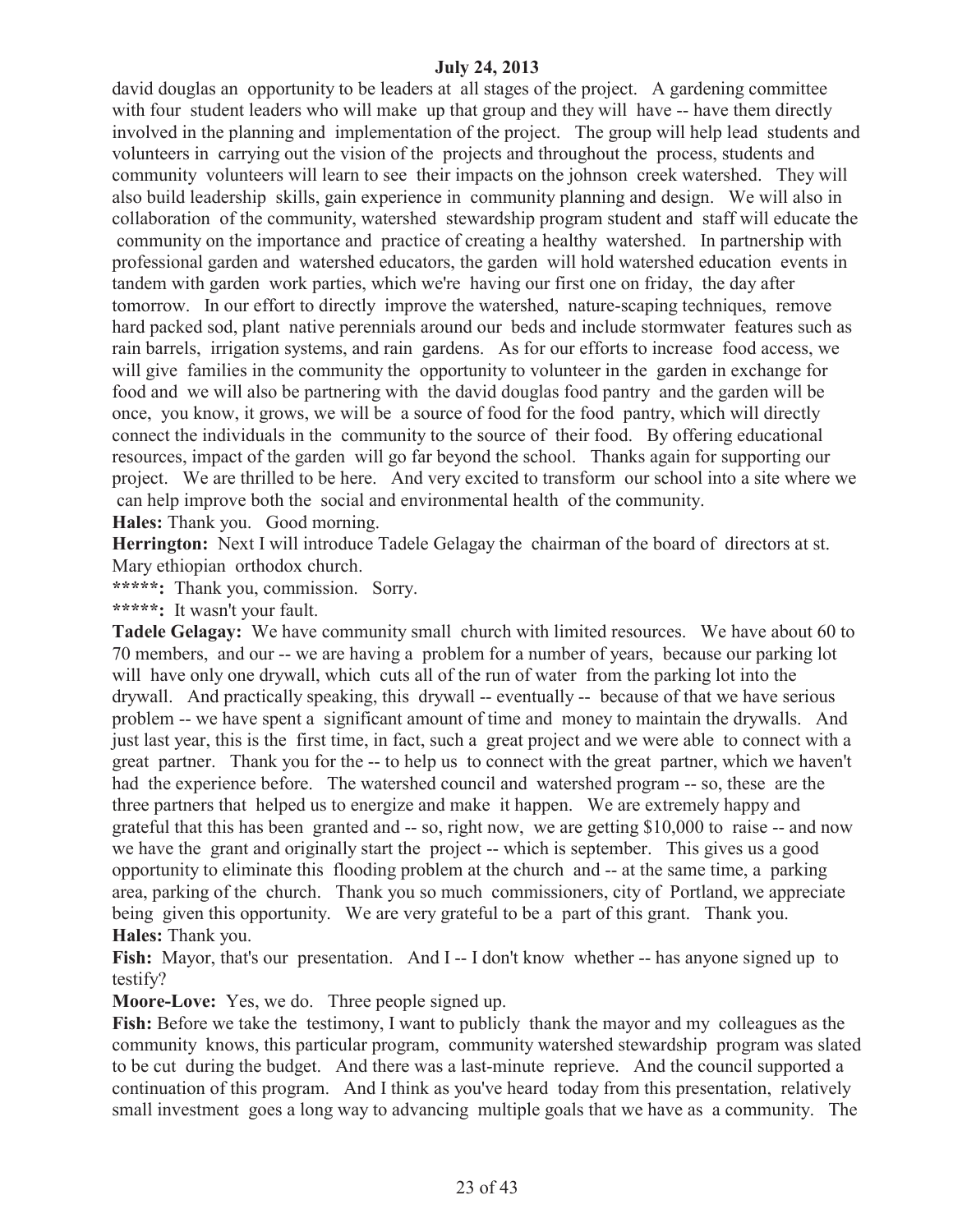most important goal being watershed health. And I want to thank our team, jennifer and the whole team and bes and cameron. Cameron, what's your field?

**Herrington:** Urban studies.

Fish: Urban studies. Thank all of the folks who made the decision and thank our two honored guests for participating in this program. And we -- the matter is now before the council.

**Hales:** Thank you all. Great presentation. Any questions for the panel before they yield the floor? Thank you very much for being here. Okay. You have some folks signed up.

**Moore-Love:** Yes, I have four people.

**Hales:** Come on up.

**Moroe-Love:** Joe, nan, benjamin and spencer.

**Hales:** Go ahead, joe.

**Joe Walsh:** Joe walsh, individuals for justice. These programs are outstanding. I'm sure that surprises some of you on the panel that I would say that. But they are. And when you're right, you're right. And these are really good programs. Here is one of our concerns. These programs funded under the --

**Hales:** Environmental services.

**Walsh:** Yeah, take that away from you and I think it's going to pass. And my concern is that these people that are being -- that are associated with the department of water will lose the funding. So, this council should start thinking in terms of these programs are really good programs, and we've got to find some money from the general fund to support them. Not take it out of the department of water, because next year, it will not be your's. And the people of Portland, when they find out about the rates, they find out what you're doing with the reservoir, they are going to be so angry with you that they're going to take it away from you. And these folks will suffer for your incompetence. And that really bothers me. So, please when you go back to your offices, understand that if you do nothing, you could really punish these people. And they don't deserve it. They work hard. They do a good job. It is up to the city to benefit -- I want to leave that with a note. Because we are truly concerned about this because we will be part of taking the water department away from you. But we have great concerns about the residuals that will happen, and this is one of them and this would be sad. Thank you.

Fish: Just so -- since I --

**Walsh:** I knew you would have something to say.

**Fish:** You said water department. Funded by the bureau of environmental services.

**Walsh:** That is part of the funding of the water.

Fish: No. Two separate bureaus.

**Walsh:** Two separate bureaus, but aren't they associated together?

**Fish:** When you get a bill every month, about two-thirds of your bill is the bureau of

environmental services and about one third of your bill is water.

**Walsh:** Okay.

**Fish:** The funding for this comes out of the bureau of environmental services.

**Walsh:** Let me ask you this. Maybe i'll going back and tell everybody to relax a little. If the department of water is taken away from the council, and independent department is set up, or a utility system, whatever the name ends up being, will environmental services suffer because of that?

**Fish:** The proposal is to have the water bureau, bureau of environmental services, both would be transferred to a separate entity if successful.

**Walsh:** Right back to the concern that they would lose their funding. You're a lawyer, you go around and around but you end up at the same place. My concern was that these people do not lose their funding. That's my concern.

**Hales:** We share that concern.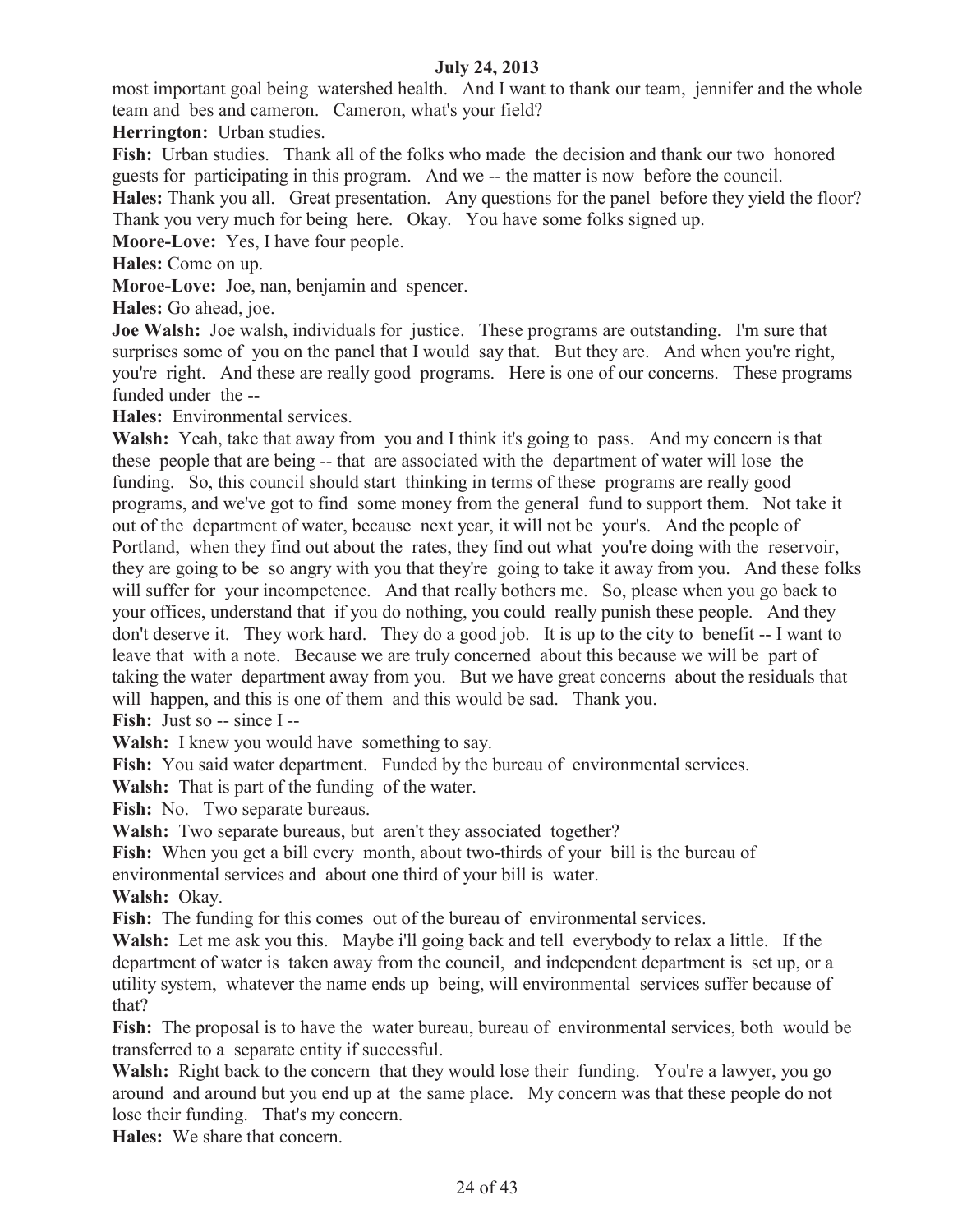**Walsh:** Okay. Well you could do something about it by finding something in general fund for next year to fund them.

**Fritz:** That was the big discussion we had during this year's budget, in fact, it is entirely appropriate for rates to fund this program for the multiple reasons that you've stated. No, there isn't a big bucket of extra general fund money, if it were, we would be using it for housing as we had for the previous discussion. That is one of the reason that most people on this council if not all opposing the proposed utility district that they wouldn't be required to consider the greater benefit of things like the community watershed steward ship program only looking at decreasing rates. Walsh: Really good. You switched the whole -- around back to us. That's unfair. I don't know what will happen if the department is taken away from you. Probably will continue funding really good programs. You don't know that. I don't know that. It depends on who sits on the board and what decisions they make. But you could do something. You could say, okay, if that happens, and we can't convince this board to keep sending these programs, then we'll do it. Or we'll ask the county to do it. Somebody will do it. That's my concern. And you could do that. You're broke, you keep saying that you're broke. But you will spend \$400 million covering the reservoirs. Had to borrow some money to do these things.

**Novick:** Joe, can I ask you to do something? Can you go to the people who are pushing the water district and ask them if they continue to fund this program if they take over the water and bureau of environmental services?

**Walsh:** The problem with that, three different groups that are involved in this. And I don't think anybody has a -- it would be very difficult for me --

**Novick:** Their public advocates are kent craford and john dilorenzo. Will you call them up and ask them this question?

Walsh: I think they're in charge of the initiative. They're not -- they're not in charge -- you're making --

**Hales:** [crowd noise]Let him speak, please. Stop.

**Walsh:** Decision making -- that will be decided by elected officials separate from you guys if that goes through. My concern, all of that will take a lot of time and it will get really confusing if that happens. I think you could sit down and just say, you know, we have to work -- get this thing, the initiative, and signatures are taken and it is going to happen in 2014, then you, as a local body, could say we are going to save these programs and this is how we're going to do it.

**Hales:** Thank you. Mr. Burton, you were called, would you like to come up?

**Moore-Love:** I also have -- benjamin pickering, and mary eng also.

**Hales:** Good morning. You have to push the button on that particular microphone on the base of the black box there. There you go. Now you're in action.

**Spencer Burton:** Okay. First of all, I want to thank the city council and mayor charlie for putting the money back in for the community watershed stewardship grant this year. I know it was pulled out and I know we're having budget constraints, but my project was one of the projects that you funded this year. Albina tree initiative. The northeast neighborhoods friends of trees, rosemary anderson high school, put at-risk youth to work planting trees. My goal is to get 1,000 trees planted in our neighborhoods and I think this is a great step towards getting that done. Use people from the neighborhoods for benefit for the neighborhoods, to green and beautify our city. And I just wanted to thank you.

**Hales:** Thank you. [applause]

**Fritz:** Thank you for taking the time to come in, spencer. That was one of the projects that caught my eye. It is a project, teaching kids the value of trees, friends of trees and in partnership with the coalition and neighborhood association. Thank you. It's an example of how this program brings communities together.

**Burton:** Thank you.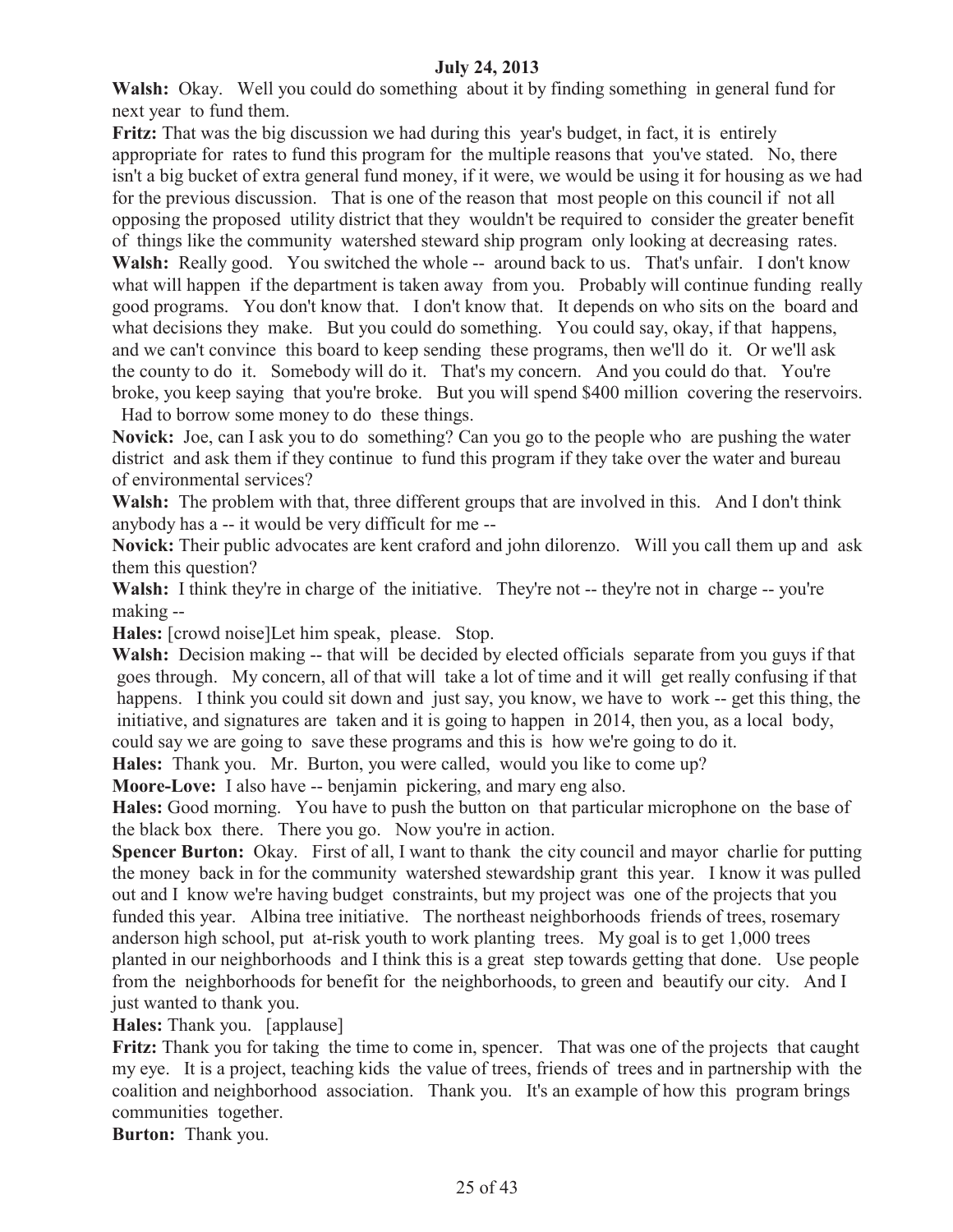**Hales:** Good morning, charles. Go ahead.

**\*\*\*\*\*:** Thank you.

**Charles Johnson:** I'm charles johnson. And I want to thank commissioner novick for bringing up the larger issue of potential changes in the water system, but I think the most important thing to do here is to thank cameron herrington and paul the young leaders and neighborhood activists for this crisp, continued crisp work. I think actually we should give them a hand right now. [applause]

**Johnson:** So, and some of us get very excited when we talk up here because we're concerned about some shortcomings, but I hope that the city will keep that in the forefront. Whether it's done -- whether we restructure with a new water and sewer authority or whatever we do hope that all of you will remember what we say and call us to accountability so that we will monitor to make sure that not just the basics of -- unmixed water getting into the tap and sewers going away, but the other things that have to happen to have a healthy, livable community so that forest park doesn't shrink and community activists can get out there and depave -- I notice there was some depave.org work up in some of the pictures. When we yell at you and make you feel uncomfortable, talk with us after council, why didn't you talk with kent about what they are doing with the new water authority.

**Hales:** Thank you.

**Hales:** Your name back in the record.

**Mary Rose Leonore Eng:** Have water at the table for the activists -- the more passionate we get, some might get dry mouth -- i'm getting over my stage fright. While we're talking about water, water for the humans. Humans need water.

**\*\*\*\*\*:** Water is good.

**Eng:** To be sarcastic, why don't we just give all of the water to nestle. Since my mom was on a nestle boycott --

**Hales:** Mary, testify on this if you would.

**Eng:** Well, I want the watershed information in a blind, dyslexic sign language multi-ada availability because I have panic attack related to -- i'm under a lot of stress. So I would really benefit if there were a sign language interpreter as well as an audio summary of what is actually going on, and I wanted to point out that the thing about the plastic in the water, plastic is a - carcinogenic -- I would appreciate no carcinogens in the water and thank you for everything that you do in environmental leadership. The tendency to presume that our government is doing things carefully and honorably is a lovely sentiment, however, we should find out more, and if some people are excluded from availability of information and the kind of accessible format, for instance, book on tape on compact disk or mp-3, or youtube, actually it -- watershed from the web site.

**Hales:** Don't read it now.

**Eng:** I have 60 seconds. They're my seconds, hold on.

**Hales:** Go ahead.

**Eng:** 57. Okay. Watershed -- let's see. Learn about Portland's watersheds. The city of Portland sits at the -- of two of the nation's major river systems, the columbia river and willamette river. Steel head and Fish and wildlife species live within Portland's urban boundary -- I will skip to the watershed if I can find it. We don't have this much rain in california. Maybe you could help me understand what's going on with the water.

**Hales:** Give us your name, again.

**Benjamen Pickering:** Benjamen -- i'm with her, but as long as she talks with me, I would like to ask you a few questions about it.

**Hales:** You're here to testify about these grants. Not ask us questions.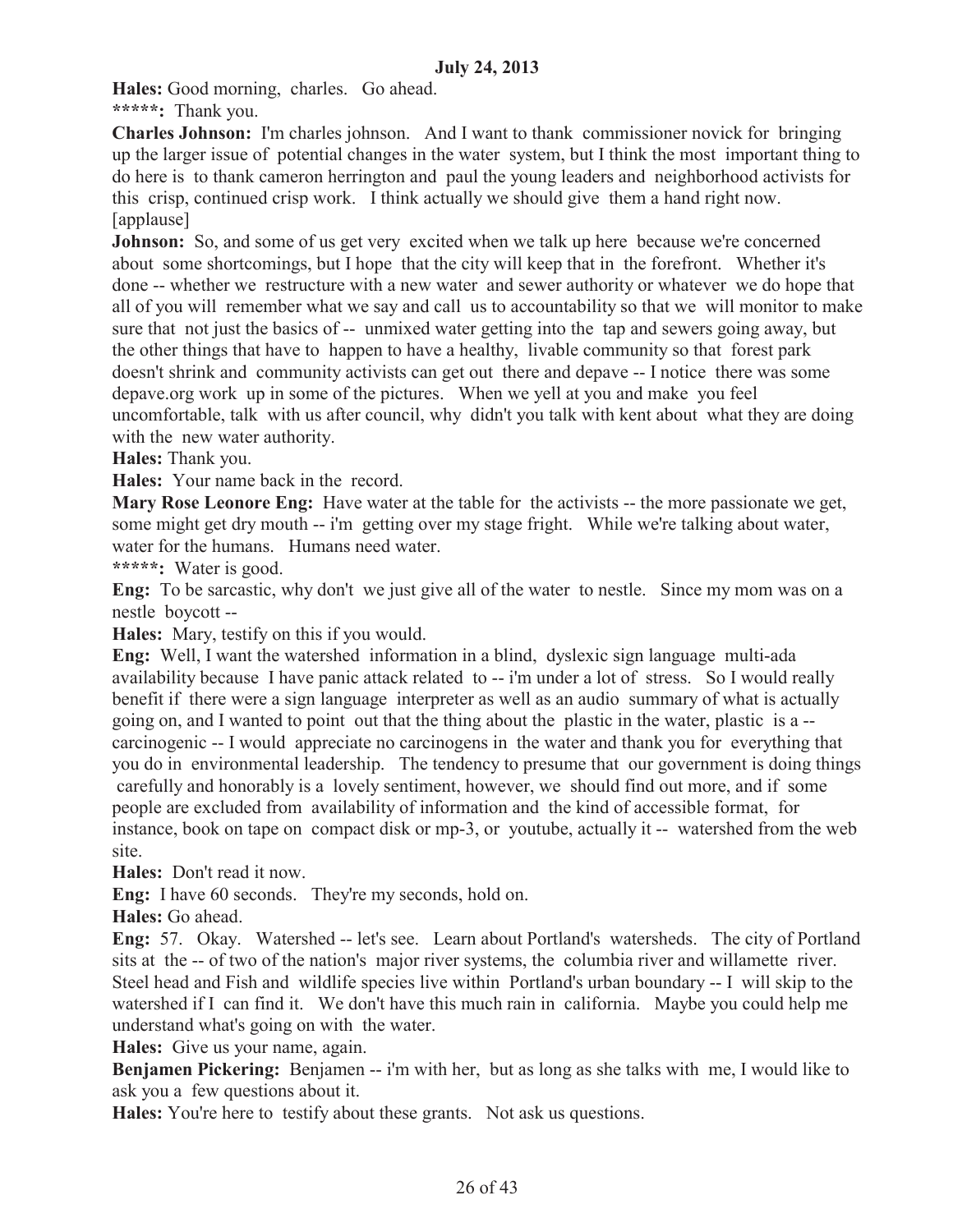**Pickering:** Okay. I will just let her talk for my three minutes then. I-I would like to say a few things then. Go around and register to vote, say like you go out there and register to vote because -- a little while back, I don't know if anybody heard about that. The schools, park, water parks and different stuff -- sharing a little more about, you know, having a problem with, you know, you know, gluten, certain things, like warm water rises -- it happens through different things. Also where the water just builds up and it like made -- it made -- it -- it overflowed - what was that that we were talking about?

**\*\*\*\*\*:** Oh, yeah.

**Pickering:** Anyway, I know a little bit more and I have been hearing a little bit more. You know, you have to be registered to vote, but I mean I have my own input on what I hear about things and pretty smart about -- if I had a little bit more detail on it, you know, so sorry that I didn't have much to say. But go ahead.

**Hales:** Thank you for coming. Anyone else, Karla?

**Hales:** Nan, were you speaking?

**Nan Wiggins:** Very short. Talking about the mount tabor reservoir.

**Hales:** This is not about the mount tabor reservoir. This is about community watershed grants. Could you speak on that subject with us?

**Wiggins:** Am I off track when I speak of the bull run watershed.

**Hales:** Yes, you are. This has nothing to do with that.

**Wiggins:** I have no more to say.

**Hales:** Okay. Thank you for coming. Anyone else to testify on this item? Let's take a roll call. **Fish:** Mayor, before we go to a vote, can we have discussion?

**Hales:** Please.

Fish: Commissioner novick raised a point -- I had the honor of leading the bureau of environmental services now for about six weeks and visiting employees out in the field, visiting projects, and what I constantly hear from people is they support programs like this watershed steward ship programs. They support low income discounts we give to seniors. They support the greater green programs which uses nature instead of pipes to manage stormwater. They support our team approach of dealing with the superfund and cleaning up the river. And I don't know whether they're aware that those are all issues that we are currently the subject of a lawsuit brought by the very same people that are behind the petition that have said flatly that all of those expenditures are illegal. To your question about asking the petitioners what their intent is, I think I know their intent. Because as someone who has actually read the complaint and seen that every single program supported by the community that uses nature to address -- uses nature to address storm water runoff has been challenged in a lawsuit, I think I know what the ultimate goal is. I appreciate you framing that question but I think the answer is in front of us.

**Hales:** Good point. Thank you. Let's take a roll call.

**Novick:** I'm very pleased that we authorized this program. It does a fabulous job in engaging diverse communities around the city in storm water management and watershed protection. I also have to say that I have a sentimental attachment to the acronym, it reminds me of my childhood. There were two sugar cereals, quisp and quake, I was very fond of both of them. I was delighted to learn, actually looking earlier today, that quisp was recently reintroduced. My suspicion, quaker oats noted the success and popularity of our cwsp program and decided to capitalize on it. Aye. **Fritz:** Thank you. This has been a program that has been going for 18 years now. I wrote one of the very first grants and got it. And I have to say that I barely recognize the program now compared with the one that I participated in. I was a very new citizen activist in my neighborhood. It's done so much more with outreach and look at the equity components. Always did partnerships -- my first grant was \$3,000, and our project ended up being \$28,000. As well as watershed health, commissioner Fish, which I know is rightfully the reason that we do these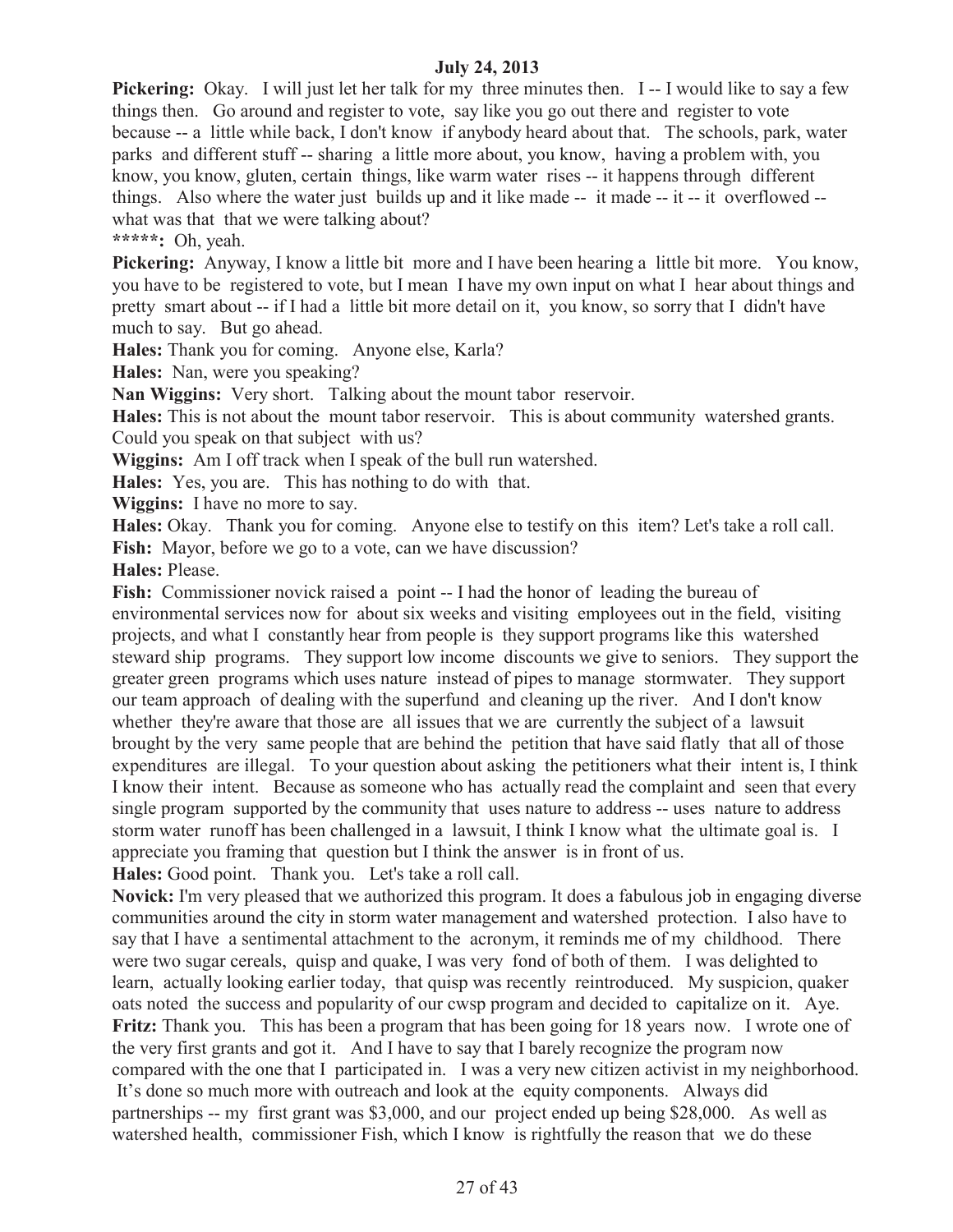community watershed grants and the reason that it's important that they be part of the rate funded programs of environmental services, they do save money and they do manage stormwater appropriately. So, again, proposed utility district won't be looking at these wider community benefits, one of which is community participation. For me as a new person who previously had been most interested in stopping land use decisions -- applications for sub divisions, to have the opportunity to do something constructive, to partner with a school and the neighborhood association and multiple other programs, including a trip to the bull run which was an amazing experience that I have not repeated because I think it is a sanctuary that we should only go to once in our lifetime if we're lucky. It was an amazing experience to know that that was my government. That was my tax money going to provide this program that then provided multiple benefits for people and to see that it is still doing that today and yet focusing so much on the equity component. I love the way you have it written up highlighting how you did the outreach and the fact that you included the office of equity and human rights in that outreach is another good step forward. Emails and phone calls to groups that hadn't previously applied. And as a result of that, if you look at the pattern of the old grants and the pattern of the new, we have four east of 205 and one in lents in this package and many in northeast Portland. Proven its success and I appreciate the council putting it back into the environmental services budget and I hope this is the kind of program that we need to be telling people about. The -- there is a lot of good things that government does and this is one of them. Aye.

**Fish:** I want to thank a few of the people that have made this day possible. First mike rosen. Mike, would you raise your hand. And in mike's free time, he is working tirelessly to save our schools and his day job is watershed division supervisor. So, mike, thank you. Jennifer, would you raise your hand? Coordinator for bes and she has been overseeing this program and doing a wonderful job, thank you. And to the committee that worked to make the selections, I want to thank you and particularly to cameron harrington, and thank you for your outstanding presentation. How long have you been doing this?

**Herrington:** A year and a half.

Fish: Well, we really appreciate you volunteering your time to get it right. To our honored guests, our recipients, welcome and thank you. I'm especially pleased that the linkage between david douglas high school and the sun program and our existing community gardens we give some school programs free plots. We encourage kids to grow healthy food. The fact that we have a whole garden set aside for the sun school program is terrific. Commissioner Saltzman, I want to acknowledge his leadership on this program because it was dan that put two of the components into this program, which are reflected in the selection today. One is equity. And second is disadvantaged youth. And they are part of the criteria that we use in making these awards. I want to thank dan for his leadership and I also frankly want to thank my colleagues again. This program could have been cut during a difficult budget year, but in response to overwhelming community support, we kept it in the budget and I think today is another illustration of why it's important that we do so. I'm pleased to vote aye.

**Hales:** I want to give commissioner Saltzman a chance to vote since he arrived. **Saltzman:** Aye.

**Hales:** Let the record show -- This is a great program, and it obviously leverages a lot of value for a small amount of money. As has been pointed out, it leverages a lot of volunteer activity as well. I had a chance to see that not abstractly but in person. I happened upon the community celebration for one of these projects last year, our happy block project. A church, community, and neighborhood organization and a lot of folks got together to put that project together with the bureau. And I just wanted to -- this amazing celebration, heard about it, had a hot dog, and that was nice, thank you. And the spirit of that gathering was pretty great. It was collaborative. These folks had worked together. They felt ownership, not just the church members, but the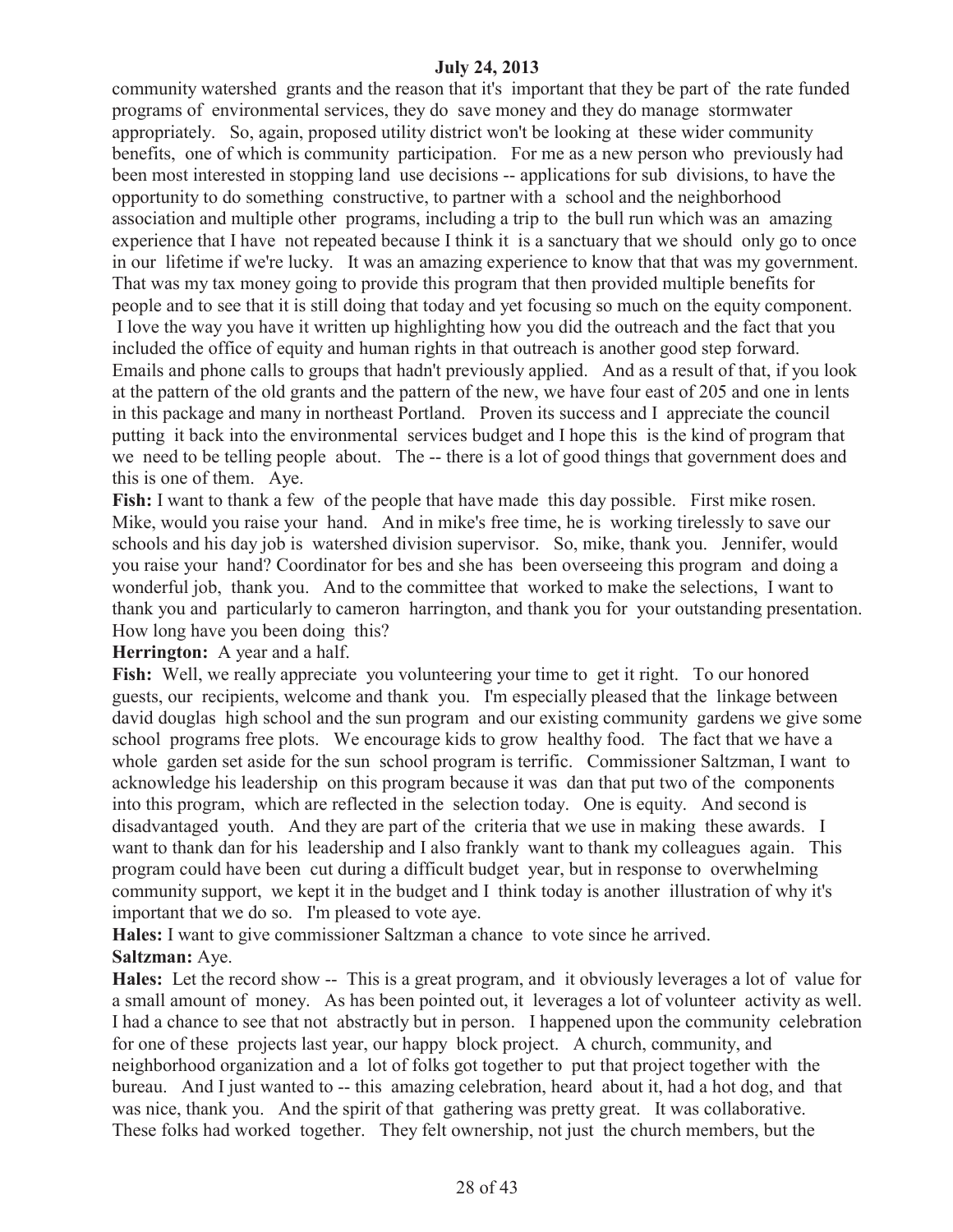whole community. If you go by there now, it's still in wonderful shape. It is being beautifully maintained as well as well conceived and well built in the first place. It was a teachable moment for me and I think all of us look forward to all of those moments when these great projects are completed. Thank you very much.

Fish: I neglected to thank emily york on my team who is now with the bureau of environmental services and thank her for her work.

**Hales:** Good job. Thank you all. Aye. Okay. Our apologies for the delay. We have some folks here on an item that I want to introduce. Read the item, please. Karla. **Item 715.**

**Hales:** Thank you. This is a community and this is a council that wants the public actively engaged in talking about police reform and holding us and the bureau and all of us in this community accountable for a relationship of trust and consistent application of justice in this community. Those are lofty goals. We all need to work together to make progress towards them. I think this collaborative agreement between the albina ministerial alliance and the city helps us do that. First, this agreement will codify the city's commitment for putting information about reform-related reports and meetings on a centralized web site for easy public access. This is about the people in the community, including members of this coalition being able to know what is going on. Secondly, it allows the city to adopt a better process for electing members to the community oversight advisory board. Third, it ensures public participation in selecting the compliance officer and community liaison, a key monitoring position for this settlement agreement. Now, this agreement doesn't contain everything that the albina ministerial alliance coalition for peace and justice wanted. I think we'll hear that confirmed there by their representatives today, but I think it also represents real progress in the city working with the ama to get this work done. I welcome the ama's continued vigilance and their partnership. As the police commissioner, and as a mayor, I reiterate my commitment to continue this work with the - on the use of force and taser policies, two on ending the 48-hour rule. On best practices to review police shooting decisions. To make up a behavioral health unit oversight committee, and look to ways that we can make those meetings public even while we keep required confidentiality for people's medical records, and, 5th, to make sure that transparency and accountability are part of all of our decisions. I will personally continue to meet regularly with the coalition. The next meeting is in september. Again, this is a process. But this is a very important mile stone in this process and I very much appreciate the coalition's advocacy and their willingness to be here today with this proposed agreement. Let me bring up -- we have six people that we want to call as, I think a couple of panels. We will start with -- our city attorney working on this. State representative lew frederick, and pastor knutson, who is one of the representatives here from the ama coalition from peace and justice. We have -- since we don't have that many chairs, let's bring the first three up, please. Thank you for your patience. Thank you for being here today. I would like to extend the courtesies and give representative fredrick the opportunity to speak first, if you would like to do that.

**Lew Fredrick:** Thank you very much, mayor. I appreciate that. Thank you very much. I am very pleased to see this take place. It is a step along a path. It is not the end. And, in fact, what is most important for me, although we have the language, we have the agreement, we haven't seen the action yet, and I think what's more important for me, i'm looking forward to seeing what the coalition does to monitor how well things are going on a regular basis. We have that as an issue. I will say that it begins the process. I think that process needs to also address issues related to the militarism of the police force. I think that process needs to address issues regarding recruitment and retention. We haven't really done that. And I think that process needs to also address something that I tried to present before the -- the state legislature and what I will continue to present it, and that is a regular psychological evaluation of police. Not just when they are first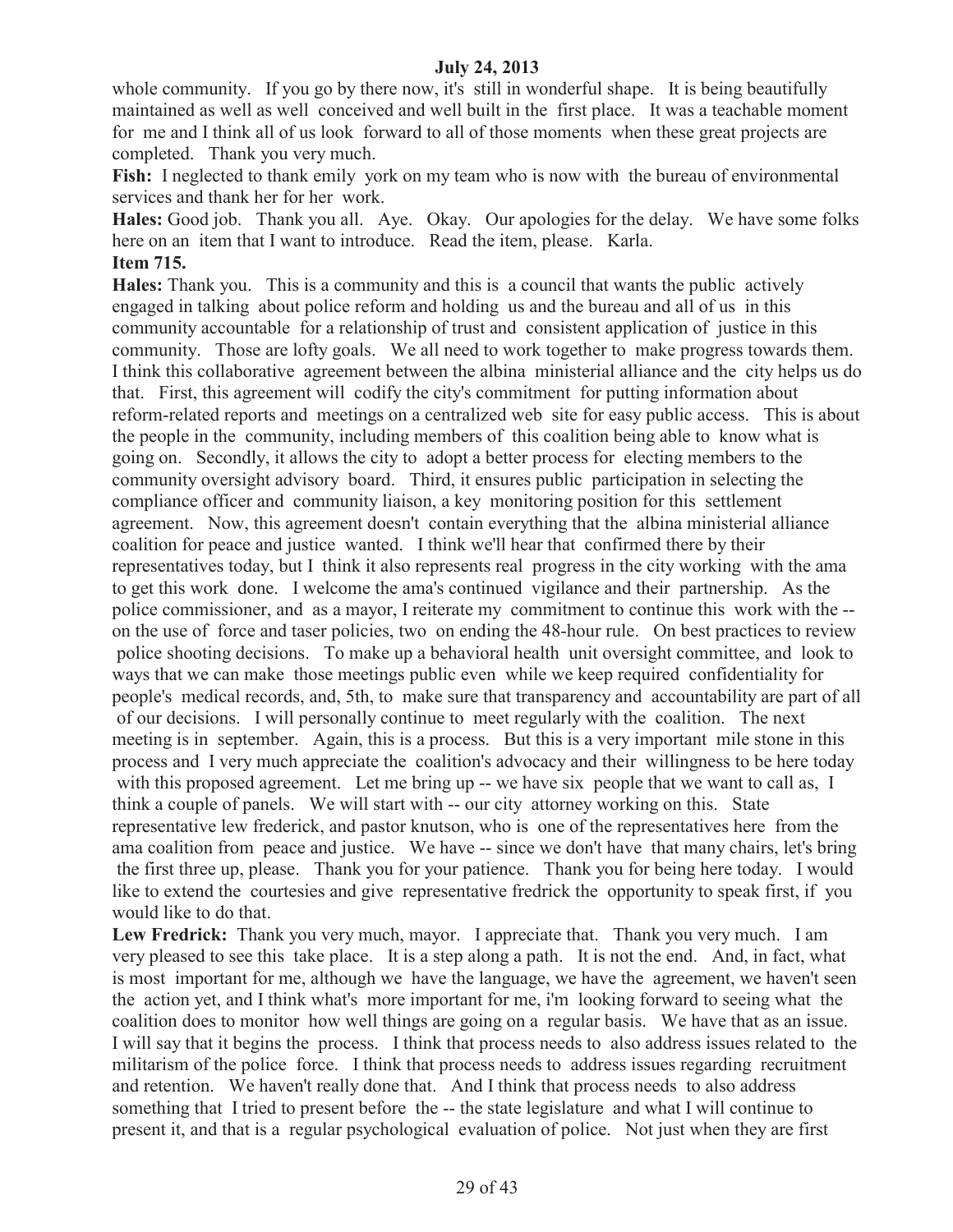hired, but something that happens on a regular basis. Because in my experience, talking with police officers, they can temp you the worst experience that they had, but it didn't affect them. And the fact is, that it does affect them. We need to have some way of making sure that those folks get a chance to talk with someone who is a professional to deal with some of those issues. We haven't done that yet. I want to also speak to one other basic issue, and that is an issue of fear. What I find is that there is a sense of fear both within the community and a sense of fear on force. And they are regularly supported and encouraged. This is a -- this is an issue that I run into personally. I've said this a couple of times. When I see blue lights in the back of -- in my mirror, I immediately think am I going to die today? That's how I -- that's how I deal with that situation. Since I get stopped once a year by the Portland police, I had my stop apparently because of a pole light in my taillight in the middle of a nice beautiful day like today about three months ago. I'm always aware of that situation. And that fear is there for me on a regular basis. Fear is also there in terms of the officers. In many cases, they are told on a regular basis, not just be careful out there, as the old television show used to put it, but be really afraid of what might be taking place around you. And that fear and my fear always seem to escalate any situation before you can have an encounter at all. These are the issues that we need to begin to address as well beyond the more bureaucratic and institutional things that are being suggested in this particular proposal. So, that's what I would like to find us begin to work with and i'm concerned about that. Thank you. **Hales:** Thank you very much. [applause]

**Hales:** Thanks for your leadership on this and other issues. We appreciate it. Perhaps -- **Fredrick:** I'm going to have to leave. I have a noon thing.

**Hales:** We appreciate your patience and thank you for staying and being here.

**Ellen Osoinach, Deputy City Attorney:** I am the deputy city attorney in your office assigned to work on matters related to the department of justice settlement agreement. And so that's why i'm here today to provide you with just a little background and context about the collaborative agreement that you see before you today. I'd like to begin by thanking the other attorneys with whom I negotiated this agreement. Models of professionalism to work with. And ashley and shauna who represent the ama coalition. Represented their clients in an exemplary fashion. It has been a long day. I'll just jump to the collaborative agreement itself. The first thing you will note is the title of the agreement is a collaborative agreement. Collaborate means to work jointly with others. That captures the spirit of this agreement. I want to highlight three paragraphs in particular in the collaborative agreement that describe the city's commitments and that would be paragraphs 10, 11 and 13. In paragraph 13, city has agreed to post information related to the usdoj settlement agreement in one location on the city's web site. Paragraph 10 and 11 clarify two important components of the settlement agreement. In paragraph 10, city commits to providing an opportunity for the ama coalition, in particular, as well as the general public to participate in the process the city adopts for selecting candidates for the compliance officer and community liaison. Perform the important function of analyzing the city's compliance with the usdoj settlement agreement. Paragraph 11, city authorized it adopt a different process -- an advisory group made of 15 voting members and it is referred to in the usdoj settlement agreement. The mission to assess doj implementation, make recommendation to the city and cocl on additional actions, advise the mayor and Portland police bureau on strategies to improve community police relations and to provide doj related information to the community. Five members of that 15 member board come from the community at large and the settlement agreement specifies a process by which we would select those members. But what the collaborative agreement does is allow the city in conjunction with the united states and the ama coalition to adopt a different process for electing those members and commissioner Fritz has I think additional information for you all. I would like to conclude my comments by thanking mayor hales for your leadership. It is wonderful to have a client who gives such clear guidance and has such a direct vision. I'd like to thank commissioner fritz for your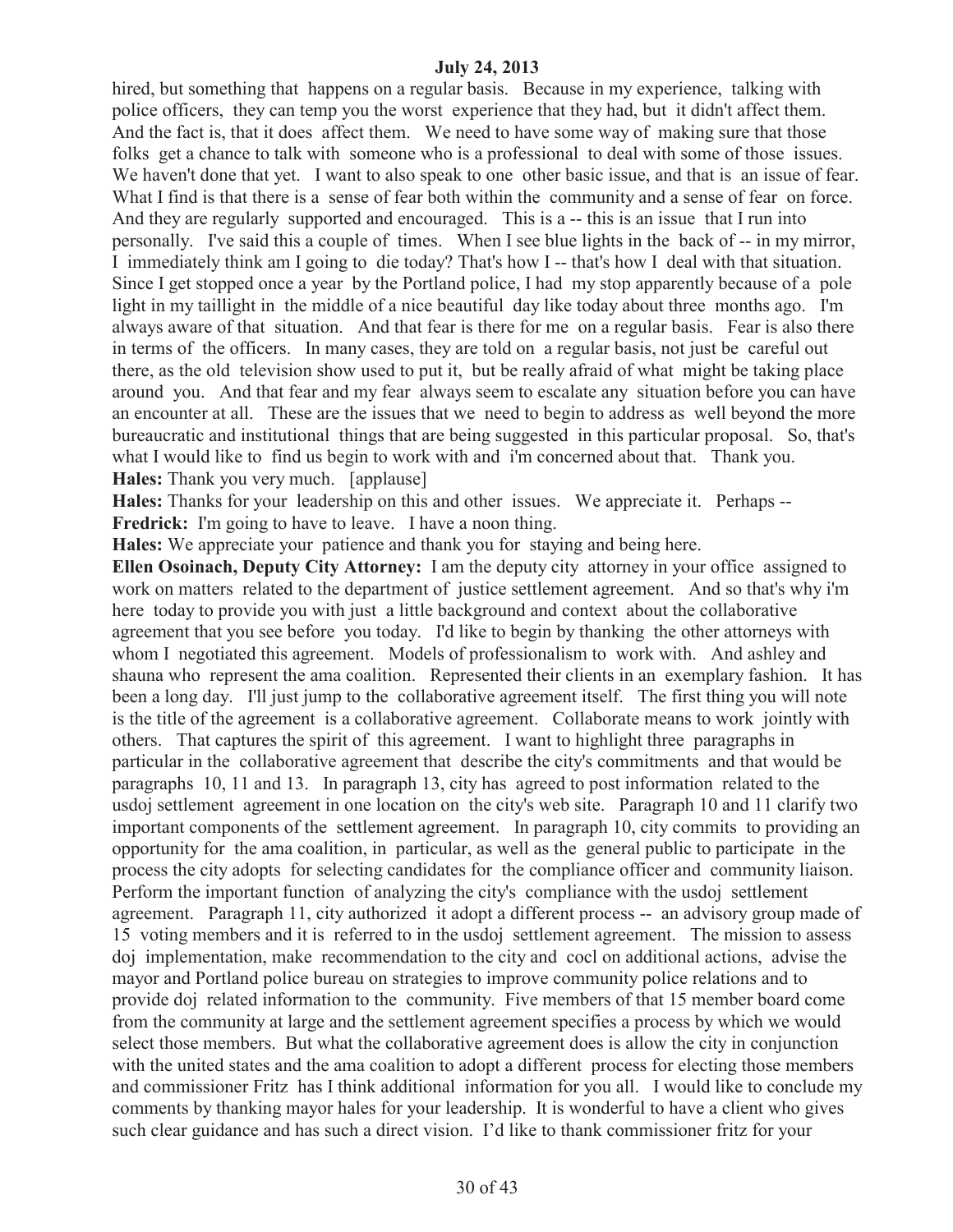ongoing commitment and guidance that you've given and of course both of your staffs who have been wonderful in supporting the work that i've been doing, so thank you.

**Hales:** Thank you. Welcome, nice to have you here. Might want to call joanne to come up and join you since she's also here representing the coalition. And dan handelman as well. And becky straus from the aclu.

**Rev. Mark Knutson:** Thank you. Rev. Mark Knutson, senior paster from Augustana Lutheran church member of the albino ministerial alliance coalition and long time member of albino ministerial alliance. I'll be reading from our statement, rev dr Leroy haines, chair of our coalition is not able to be here today, neither is rev dr tlm bethel, president of albino ministerial alliance. I do just want to underscore an historical fact. The ama, albino ministerial alliance has been in Portland since the early 1950's, having grown out of the African American churches in this city. Today a multi-cultural organization strongly based out of the aftrican American congregations and community. So, a long history of working for civil rights, justice, reforms, police, and otherwise. And so glad to be here today. The coalitions put together at various times, current ama coalition for justice and police reform as you know, was assembled after the shooting of aaron campbell. We came up with five demands, one of them the department of justice inquiring investigations and practices reporting police bureau. This agreement today comes out of that process to date. I think you're well aware of the other four demands. And the coalition is made out of many communitybased organizations and individuals. Let me share from our statement around this. First mayor hales and members of the city's staff and others, in the department of justice, we appreciate this moving forward in this collaborative agreement. We know this is a step on the way. We are running the marathon for which we cannot see the finish line yet but we know we are in a process together to have an accountable, transparent police department, a peace-keeping serving agency in the city. Let me read from the statement. The albina ministerial alliance coalition -- albina ministerial alliance coalition for justice and police reform has entered into this collaborative agreement with the city of Portland, u.s. Department of justice, and the department of justice suit against the city alleging the Portland police bureau engaged in excessive force against individuals with mental health issues. This collaborative agreement, preserves the ama coalition's role as a zealous advocate for true police reform and ensures the community that the ama coalition will be a continuing presence for oversight and accountability in Portland. Chair of the ama coalition, dr. Leroy Haynes, states we are moving in the right direction and are cautiously optimistic that changes will take place. The ama coalition has long advocated for a culture shift in the Portland police bureau, to one of true accountability, transparency and oversight. Toward these ends the Ama coalition became a part of the suit after its motion to intervene in the case which set forth several areas in which the proposed settlement agreement did not go far enough in reforms. Court ruled on the motion by granting the ama coalition enhanced amicus friend of the court status in this suit. The coalition recognizes the proposed settlement agreement negotiated and entered into by the city and department of justice presents the opportunity for systematic change within the Portland police bureau. As such Ama coalition agreed not to object to the entry of the proposed settlement agreement but continue to work hard to ensure the reforms of the agreement are as effective as possible. The ama coalition however maintains the concerns raised in the initial comments and proposed settlement agreement as outlined in this motion to intervene. These concerns include deficiencies and the Portland police bureau's use of force, less lethal force, community input into police training, the citizen review committee's deferential standard of review and oversight into officer-involved shootings and deaths and coalition maintains the concerns that the settlement agreement did not eliminate the practice of providing 48 hour notice before use of force and abuse with involved officers. The collaborative agreement gives ama coalition a role in the process of selecting a compliance officer, community liaison, and community advisory board to oversight roles and implementation with the settlement agreement with the department of justice. This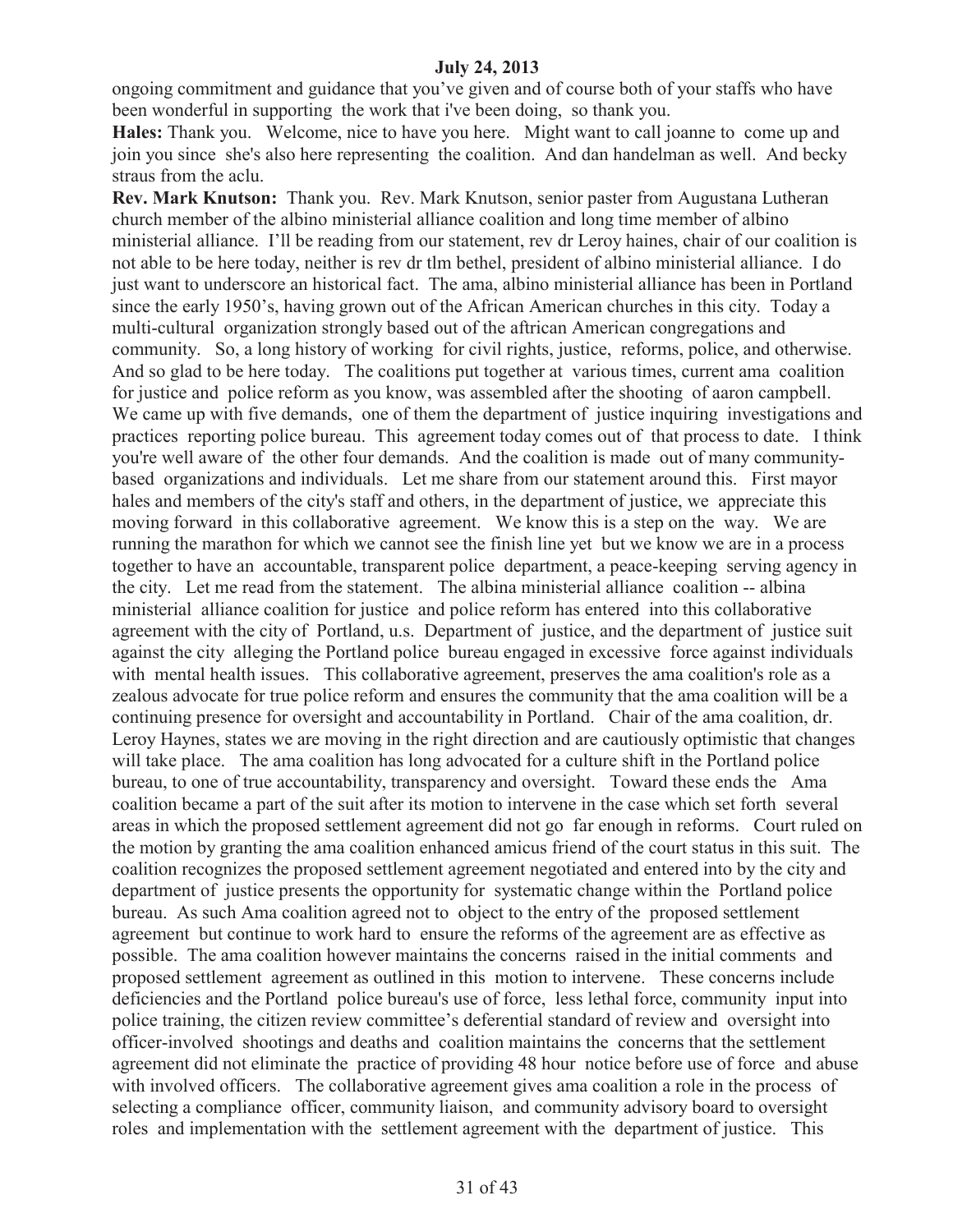collaborative agreement before you aids community-wide oversight, by requiring city will do it its best to provide the public with adequate notice of implementation of the agreement and its progress towards reaching the agreement's goals.

We urge you to pass this agreement today. Thank you.

**Hales:** Thank you. Dan.

**Dan Handelman:** Good morning. Dan handelman with Portland cop watch. I'm a member of the steering committee of the ama coalition for justice and police reform. I'm reflecting some of the points that we discussed as a coalition, and adding some points coming from Portland cop watch as an organization. One thing that we talked about is transparency. Transparency is very important. The chief in the agreement with the doj is supposed to ask for input on directives from the general public, bhu, advisory committee that talked about mr. Mayor, the bureau - behavioral health unit was created without any public discussion, and the advisory board appointed and the members names were not made public. It meets in private. Decisions including the decision to have officer burton, who was involved in the death of james chasse, be one of the people in the mobile crisis car was not subject to public discussion or review. We are looking forward to some kind of opening up of that process. Anybody who has seen 'alien boy' knows what a person might think who has mental illness and sees officer burton approach them from a mental health car, sees his name tag and knows what he was involved in previously. We are not sure that was the best decision. Anybody who has seen alien boy also knows that there is a pattern of practice of police use of force against people with mental illness or who appear to have mental illness. There is no question of that. Unarmed people like James chasse, or people carrying phone handle like merle hatch or carrying crafts knife like jack Collins, or people with an aluminum push rod from a door in a mental hospital, like jose mejia, the judge will see this pattern, i'm sure. Even without the court entering an agreement, the coab not being appointed yet, we can still find a way to involve the public and do as much of this stuff with public discussions instead of having things develop and then announce to the community and then having concerns like this raised afterwards. [applause]

**Handelman:** So, the agreement allows for the coalition to come back in a year and talk again with the city. We hope this is an ongoing discussion as -- as it gets implemented. And another example is that the money for police force which was cut from the budget and reinstated after a small percentage of the population offered up some funds, there is likely a larger percentage of the population who would like to see more oversight, more than what is described in the doj agreement. We would like to see that kind of thing move forward. We have been asking as Portland cop watch and coalition to see the ppa contract negotiations take place in a public setting. We have been asking since august when that was going to start. The mediation is over. As evidenced by this agreement happening. We're hoping that all of the discussions now can happen in a public place. We support the right of people who collectively bargain for fair wages and benefits, but we're -- things get tripped up is when it starts to set public policy, and that is what happens with the ppa agreement. The doj agreement talks about the ipr, oversight body, doing meaning full investigations but it doesn't spell out what that means. This is an example of something that may affect the collective bargaining details but not the right of the ppa to collectively bargain. We are hoping that that means that the judge will move forward with the settlement agreement without tying it up with the bargaining process. I had a couple of other thoughts, but I think the main thing is that the training policy and culture of the Portland police needs to change. We need to have the citizens and police all go home safe at night. I think that's what everybody wants and you can't order citizens to be polite and stay off the sidewalk but you can order police who are public servants to unlearn racism, to rely less on force and to treat everyone with respect and dignity. [applause]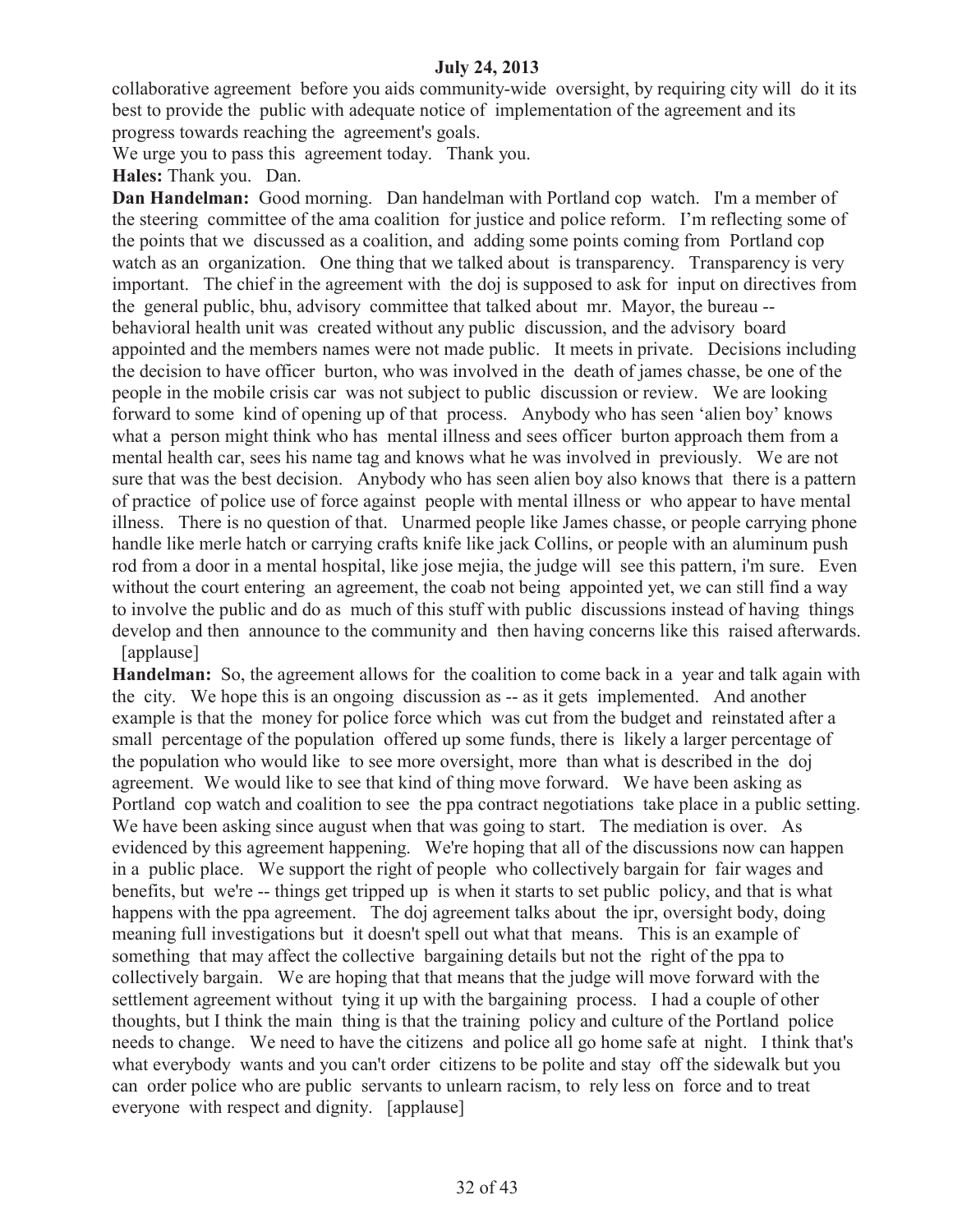**Jo Ann Hardesty:** Good afternoon, mayor, city council members. For the record, my name is joanne, and I am here today to speak in favor of the agreement between the department of justice, the albina ministerial alliance coalition, and the city of Portland. We've come along way in what has been a very should I say challenging process to get to this agreement that we will all be signing today. As you said in the beginning, mayor, there certainly is some -- we still have some concerns and some questions and we will continue to provide input and advocacy around the issues that we think we have not moved far enough. Dan mentioned, and the reverend mentioned the 48-hour rule. Even the department of justice said nowhere else in the country do people get 48 hours before they have to give a statement. I encourage each of you to make sure that there is not another union contract where that is a part of the ppa's contract. [applause] I think the other thing is most of you were here during the last ppa contract talks. And i'm going to give an example about the -- what the public thinks they get and then what they really get in reality. And so I sat through the last public ppa contract talks as a member of the public, I thought it made common sense to give police a bonus for being physically fit. And so when I sat and heard that police were going to have to meet some fitness criteria, as a member of the public, I thought that means that less people will get shot because police will be in shape and they will actually be able to chase people as compared to shooting people. Imagine my surprise a few months later when I read in the Oregonian that every single police officer got \$823 for having their blood pressure taken and their finger pricked. That was pretty appalling. I hope that you will correct that egregious error that came from the last contract while we were in contract talks this time. I want to complement you, mayor, because with your leadership, and -- being in your office, I for the first time in a long time feel like there is someone at the top levels of government paying attention to what's taking place in the Portland police bureau. I want to thank you for having the right people in the right positions to move this agreement forward. I also want to thank commissioner Fritz for her leadership and actually taking on oversight of the implementation of this settlement agreement. I want you to -- I want to also share that i'm a little weary about where we will ultimately be with that settlement agreement. Mr. Mayor, you weren't here, but the public had very little input into the initial settlement agreement, and in fact, there was a new copy showed up the day the city council was voting on it. That's how little opportunity the members of the public had to really review and understand the settlement agreement. At some point, judge simon is going to implement a community fairness hearing. That will be the first time many members of the public will have an opportunity to weigh in on whether or not what was proposed by the last city council makes sense today as far as the settlement agreement is concerned. I'm also concerned that we keep hearing reports that a whole lot of changes have already happened. Don't worry about it. We fixed it. We put this in place. We put all of these other policy decisions in place and we fixed the problems within the Portland police bureau. I want you to know that i'm concerned that we are telling the public that somehow we're fixing problems before the settlement agreement has been filed with the federal court and we don't have the community oversight mechanism in place to ensure that what we're being told has been fixed, has truly been fixed. I want to thank you for the opportunity that the court's gave the ama coalition to be a part of this effort and I want to thank you, mayor and commissioner Fritz for your willingness to meet with us regularly and to really hear the community's concerns as we move forward to build a police department that actually serves the community with community police officers. Thank you. [applause]

**Hales:** Thank you. Welcome.

**Becky Straus:** Thank you. Mayor hales, commissioners, nice to be here this morning. My name is becky straus. I'm here on behalf of the aclu of Oregon. We're here in support of this collaborative agreement. As the city engages in negotiations over the last year or so to draft the settlement agreement, you all know that we in our coalition partners were involved at every stage to the greatest extent that we could be. We submitted comments both to council and in written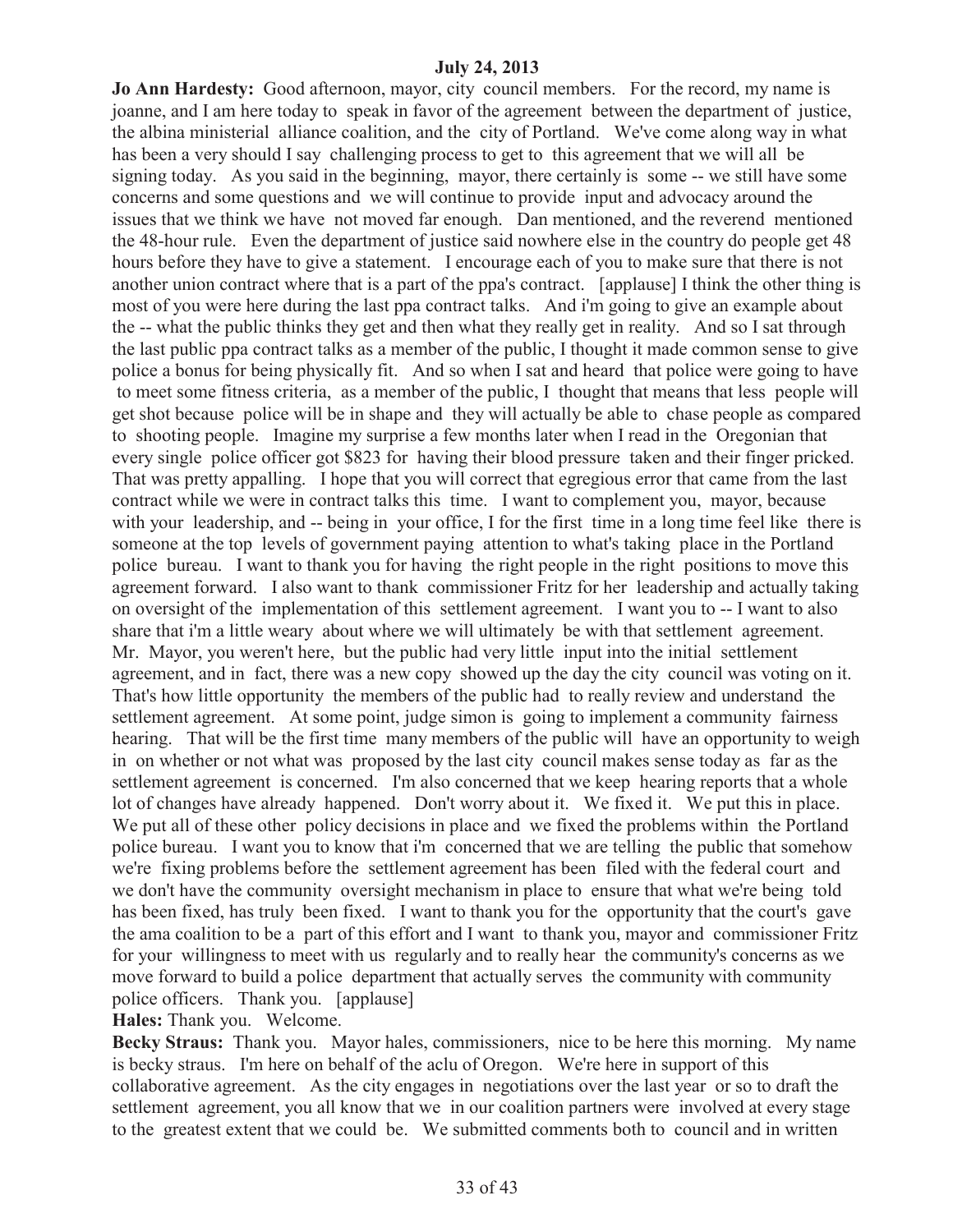form to advocate for an agreement that had any foreseeable chance of bringing true and monumental reform to the Portland police bureau. At the time that the council approved the settlement agreement last november, we did support the agreement and believe it be a great opportunity for change, but also raised a handful of concerns, among them being that we thought the agreement should mandate a complete overhaul of the officer accountability system rather than tinker around the edges as we feel that some of the reforms did instead. And also that the agreement did not go far enough to ensure that moving forward, communities in Oregon particularly communities of color in Oregon are engaged in the work of the reform and policies that guide the bureau going forward. There were some concerns. We had others, and we raised those at the time. And since this ama agreement right now takes some steps to address some of those concerns, and push us further, take some positive steps towards addressing what we believe to be some of the initial shortcomings in the settlement agreement. Granted they don't solve all of those problems but take some important steps towards addressing them. Formalized collaboration mandated by the agreement helps bring more transparency to the work of the bureau and involves Portland community members, again, particularly community of color who we see are impacted by a lot of the work of the bureau. It's wonderful to see that this agreement does seem to acknowledge that any successful reform absolutely cannot happen with the transparency, without the transparency and the involvement that the collaborative agreement is prioritizing. I want to note that we appreciate the collaboration with our coalition partners and I agree with everything that is being said. Up until now, I think, with one exception. As we move forward we have to strike a fine balance between waiting for the court to carry through its process of reproving the settlement agreement, which we are seeing now as delayed even more. And moving forward already with some of the things that we can do without the formal approval from the court. We're seeing from the police bureau, I believe, reports that they are moving forward. They certainly moved forward with revising the use of force policies and I believe that is part of the new training and the chief can correct me if that is not correct. A new web site posted since we've been here this morning at council as a clearing house for a lot of the information that's happening with the settlement agreement. Those are things and among many others that we can do now without the formal approval of the settlement agreement from the court to start moving this forward. With the exception of the police union, everyone here in Portland is ready to see the show get on the road and we're ready to be a part of that. Thank you. **Hales:** Council members, questions.

**Fish:** I have a question. Aclu just testified that they would like us to move forward with the terms of the settlement agreement, even though there is still an underlying controversy. Joanne raised a caution flag about moving forward with certain things without adequate oversight. Can you give us an example of a couple of things where the city is moving forward and you have a concern? I'm not sure whether your concern is that we're moving forward or that there is in your view inadequate oversight in whatever we're moving forward on?

**Hardesty:** Mr. Mayor, commissioner Fish, it's the latter. My concern is if there is no community oversight, which is really one of the primary components of the department of justice settlement agreement, if the community oversight process is not in place, then we're just taking the chief's word that he's doing what he says he's doing, and I don't have confidence that that would be so. **\*\*\*\*\*:** Okay. Thank you.

**Fritz:** Can I take the opportunity to ask all four of you, would you be comfortable with the enhanced community participation process that we're going to put in place, including the ama? Is it your feeling that moving ahead with starting the process, hiring the community oversight officer, is a good thing to do while we're waiting for the settlement agreement to be done?

**Hardesty:** Mr. Mayor, commissioner Fritz, I think we have to have the community oversight piece in place. I was not recommending that we wait until the federal court's act before we could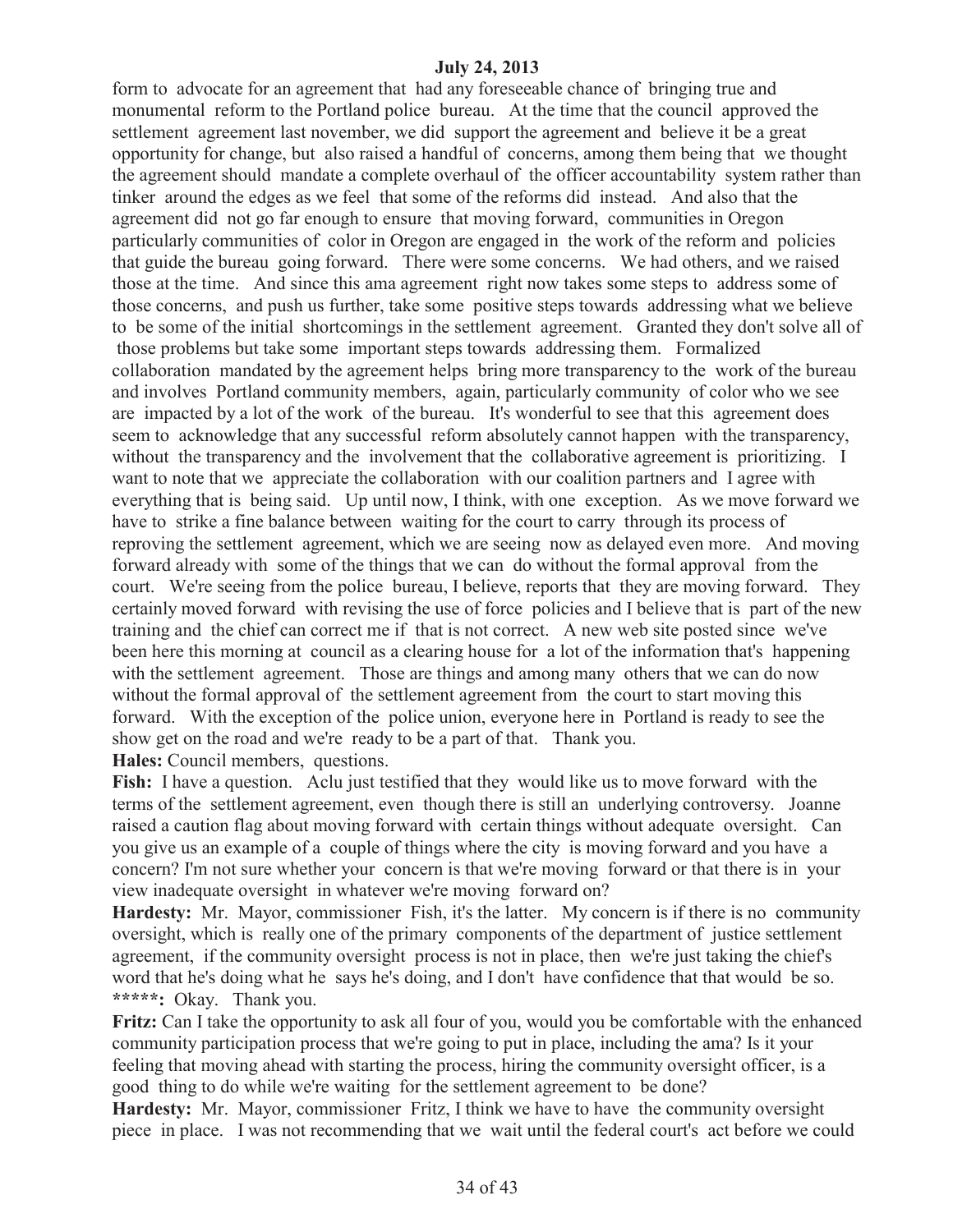actually start the process of making the changes we know we need to make. But, again, my concern is that if -- let's just say they're saying 50% of the changes have already been made, if there is no community engagement process that is double checking that data, then the public will have no confidence that we have made the strides that we say we want to make.

Fritz: So getting the oversight officer in place is key.

**Hardesty:** Absolutely key.

**Straus:** If I may, thank you, mayor hales and commissioner Fritz. I absolutely agree with those comments. And I think among our concerns that I didn't mention before during the pendency of the settlement agreement before council was this issue of whether there is an independent monitor with the authority of the court to take the issue back to the court, if we're not seeing the appropriate implementation is happening through the city and the bureau. As we wait -- we are still lacking that accountability. I think it is a great step here to see a little more formalized accountability through the community and the citizen oversight process. But certainly, and i'm not advocating for not moving forward, but as we move forward with the very long list of things mandated by the settlement agreement, when we don't see those things happening, there isn't any mechanism to ensure that they do. That is why ultimately we do need the approval of the court to at least give us a little bit of that. But I think we should be moving forward. **Fritz:** Reverend Knutson, do you have a comment?

**Knutson:** I think we have to have the oversight in place in order to see the results. A number of things outside of the agreement that we will continue to work with, with city and police department, diversification of the police force for sure, things like that. There is a lot of things before us. This is a key step. I think the oversight really is crucial.

**Fritz:** Mr. Handelman.

**Handelman:** Collaborative agreement sets forth a process to change the terms of the doj agreement itself, which gives me and my organization hope that we can do things like put the - other things in place without the court approving it. Certainly those are among some of the things that we hope will happen without the court's approval.

**Fritz:** Thank you, mayor if I may explain for folks at home and others who haven't been party to these negotiations, a little more about the reference in the ordinance on the council coordinating committee with my colleagues on my council and the auditor, we recognized that all six elected officials in Portland are responsible for both oversight and implementation and improvement of this system. I have been coordinating with the participation of everyone in the council offices and auditor's office, a committee that has been meeting to look at what is, what should be, and how we move forward in a very open and transparent manner. The next step that I see having heard your comments to the question that I just posed, is that we -- I will be bringing to council in a couple of weeks a proposal to do a different way of hiring the community oversight liaison officer than the city would normally use. Normally we put out a request for proposals to say what it is that you are going to do. Settlement will say what it is that this person is going do inoversight. What we will probably do is put out a request for resumes which will give us a selection advisory committee which we will be putting together with community organizations insight in how to do the 30-day public review process, how do select the three candidates who will be out for the council to choose one of those candidates, and every step of the way, we are going to be doing this. Bringing these to council one at a time so that everybody can comment so that we know what's going on. Both people who are paying attention, which I really appreciate the four of you, the amount of time that you have put into this as have all of your colleagues and my colleagues on the council as well so that everybody in the general public knows that this is why we're doing, because to me, that is how we're going to improve trust. Representative frederick talked about reducing fear, the fear of the community and the fear of the police. And that is a step beyond the greater goal that we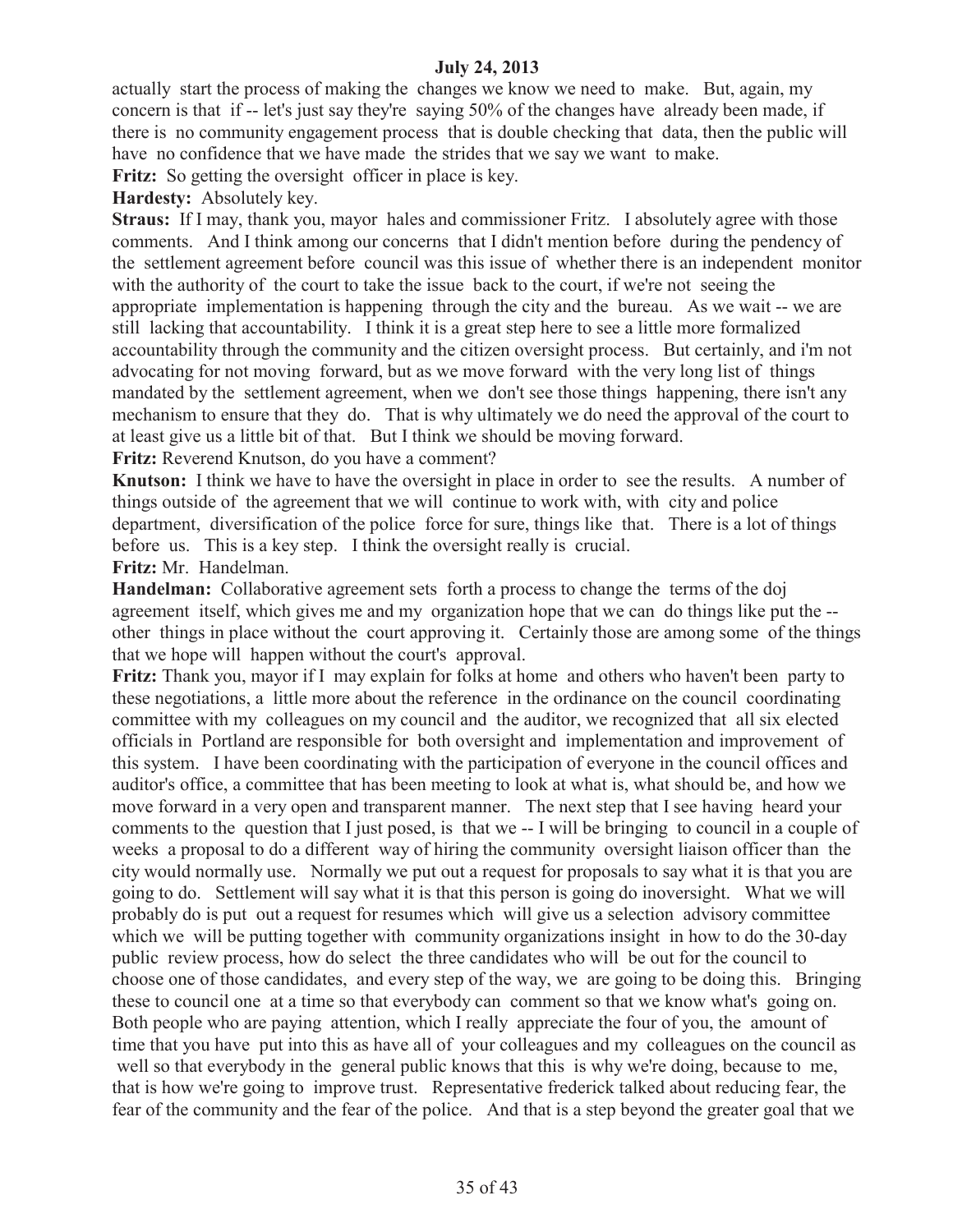need to be able to trust our police. Our police need to be able to trust the community. That we are working together collaboratively. Thank you very much for the work that you have been doing. **Hales:** Thank you. Any other questions.

**Saltzman:** I don't know if it is a question. Maybe it is a question tore commissioner Fritz and the mayor. When will we have a community oversight person and the board up and running? I've had my nominee for six months waiting to go. I hear you say get those people in place, yet i'm hearing you, commissioner Fritz, with all due respect, outlining a process that probably will eclipse the federal judge hearing.

**Fritz:** No, it's not.

**Saltzman:** We will have somebody in place mid-september --

**Fritz:** I can't give you a specific time -- the community oversight board members will stay as specified in the federal court agreement, including five, one of whom is appointed by each member of council. But the agreement also specifies that the oversight liaison officer should be in place before the advisory board is seated. So, we need to do things according to the settlement agreement. Expeditiously and now that we've got this agreement in place, with three of the four parties -- let's be very clear, four parties that were involved in the federal court case. Three of us, department of justice, the albino ministerial alliance and city of Portland have come to agreement on this collaborative agreement on this process forward. Portland police association has not and that is why we are still going to be in federal court. But we need to make sure that we do every step of the settlement as is outlined in the settlement.

**Saltzman:** Give me a time line when we will have a community oversight person hired? **Fritz:** Well, i'm going to bring -- I can do that when I bring back the ordinance on how to -- how to advertise that position.

**Hales:** I hear your urgency. I think that's a matter of weeks and a few months, not anywhere near as long as the now year-long horizon to when judge simon actually takes the case up again. **Saltzman:** Weeks until --

**Fritz:** You know as well as I do, national advertising to get the right people to get a wide range of folks to apply, can't be done in two weeks.

[audience interruption]

**Hales:** Hey, hey, stop, please.

**Fritz:** We will be doing the process and then we will be --

**Saltzman:** We've known we needed such a person for months.

**Hales:** I guess, frankly, I have been focused on this agreement and we're spending a lot of time on the union negotiation. Wish us luck there. And i'm looking for opportunities, including that one, that is of the board and the liaison to start putting pieces of this settlement agreement in place without a court order and without a union contract as well. These are all operating, as far as i'm concerned, on parallel tracks and we will get to things as quickly as we can. Some of them, frankly the union contract being one of them, are going to take longer.

**Saltzman:** I realize that. My focus is on the community oversight officer and board. **Hales:** Point taken.

**Saltzman:** We're hearing from them these are essential agreement --

**Hardesty:** Mayor, commissioner Saltzman, I would say that we as the community thought that the settlement agreement would have been filed with the federal court by now. That we would all have clear direction about where we were moving. The federal courts decided mediation should - we should try mediation. We did that for some months. And so now we're moving forward understanding that ultimately whether it is this year or next year, the settlement agreement will be filed. Understanding that immediately we've got to start making changes in the police department that we have. And, three, that the community, whether or not there is an advisory board, is paying attention to how this process rolls out. And, so, I appreciate taking the time to get someone who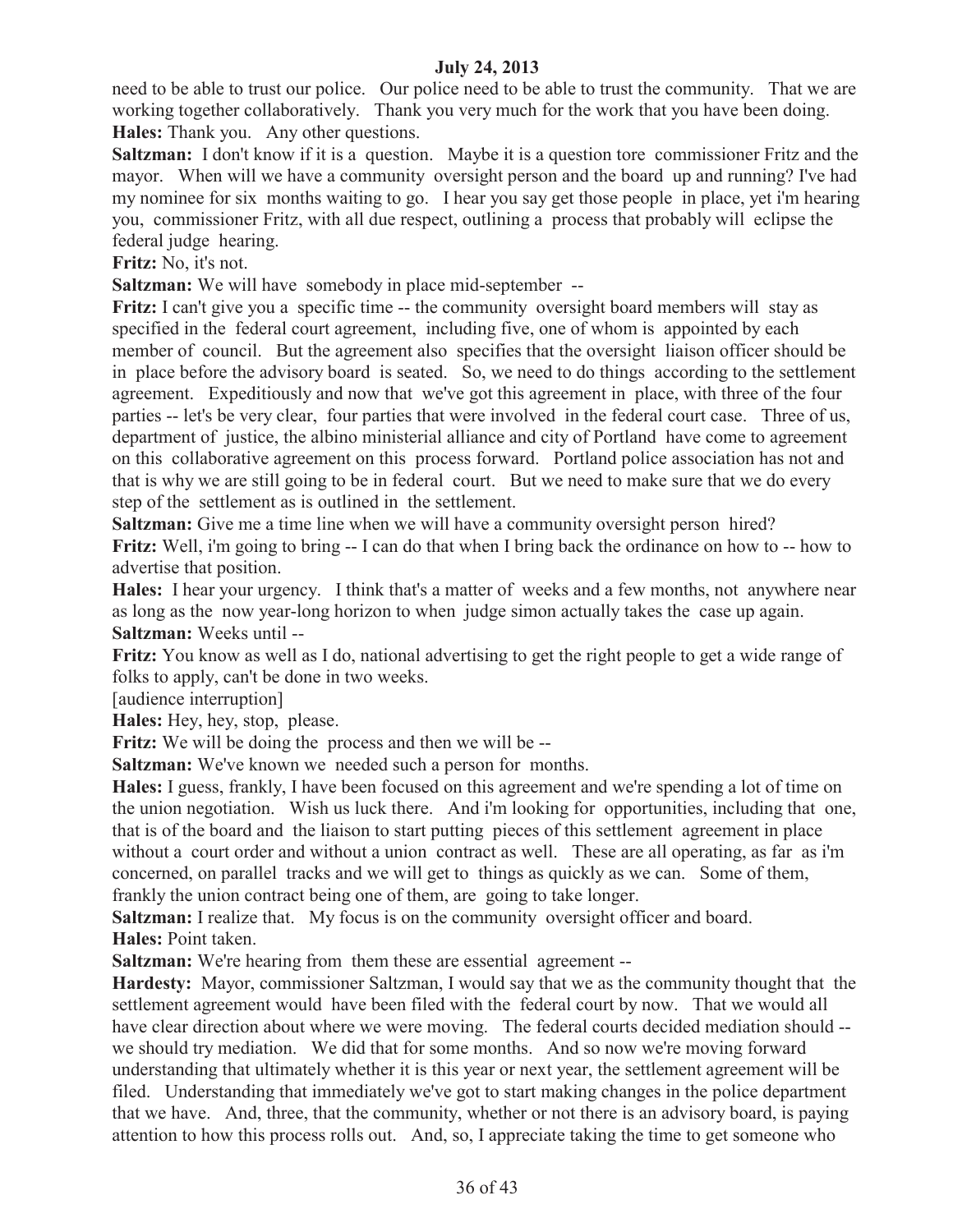cannot just work with the police, but have expertise in working with community members as well. Because it has to be someone who will be trusted across those different venues. And you can't get that person in a couple of weeks. You have to spend some time.

**Hales:** Thank you all. We have public testimony, but before we get to that, the chief and his staff are here and we want to give chief reese a chance to come up and address any of the points of this that you would like to and also respond to council discussion so far in this hearing. Doj is here as well. They're not, I think, empowered to testify at this point. But they're here as a resource. Good afternoon.

**Chief Michael Reese, Bureau of Police:** Thank you mayor and commissioners. The Portland police bureau -- I want to thank members of the ama justice coalition, department of justice, working hard over the last several months on this settlement agreement. Even though the signed agreement has not been adopted by the court, I believe we have a moral and ethical obligation to proceed forward with the reforms. We want to provide the best possible care for people in crisis. The police bureau has continued to move forward and design new policies with the support of the department of justice and community input. And internal input. Policy changes include having supervisors respond and investigate all incidents involving the use of physical force, developing a new behavioral health unit, improve systems of accountability, force policies and taser policies. I want to let you and the community know that we have doj-related information now in one place on our web site. It went live today. If the community is interested in reform measures that we're taking and where we're at in that process, you can go through a link at Portlandpolice.com. And there is a tab for the doj and you can pull down some of this information. We know that while these measures are ongoing, we're not claiming success. We're claiming improvement. It will be the community liaison and the community oversight board that will look at the reform measures and say yes, you've met the mark or, no, you haven't and there is work still to be done. I invited commander sara westbook to come up and talk just briefly about the process that they went through in both selection of the unit, officers, design of the program and community oversight board. Within the behavioral health unit, community advisory board, and advisory council, citizen oversight over the process as we go through the reform training. Thank you.

#### **Hales:** Good afternoon.

**Commander Sarah Westbrook, Bureau of Police:** Good afternoon. We started meeting as soon as we created our behavioral health unit. And we -- what we did is went through the community and selected folks who from different communities who would have different points of view so that we could make sure that we were hearing from as many eclectic perspectives as we could. There are two people from the police bureau on the board currently, and that would be lieutenant and me that represent sworn staff. Our mental health professional in the police bureau. We also have our newly hired coordination team coordinator, who will now be sitting on that. We have representative from the national alliance on mental illness. A representative from boac, a representative from the jail. We have two consumers. We have others from the volunteers from america. We just changed to a new representative, kathleen roy, from central city concern. From cascadia, we have bill osborn from Multnomah county behavioral health, he represents the commitment to process and helps us understand what's happening on that world, and dan friedman, from disability rights Oregon. And the purpose of our group and what we have been doing so far, we meet and we're discussing per the agreement, is to discuss about the training that our cit officers, enhanced cit officers are receiving. At the beginning, they watched our enhanced cit officer training that we put on, and also becoming more and more involved in just what's happening within the police bureau training regarding how it is integrated into the advanced academy, and -- with what our future training will be. So, it's been good dialogue and they have been good partners for us. I'm not sure if you had any questions. I wanted you to know that it wasn't some small group. We figured that everybody would agree that we have some folks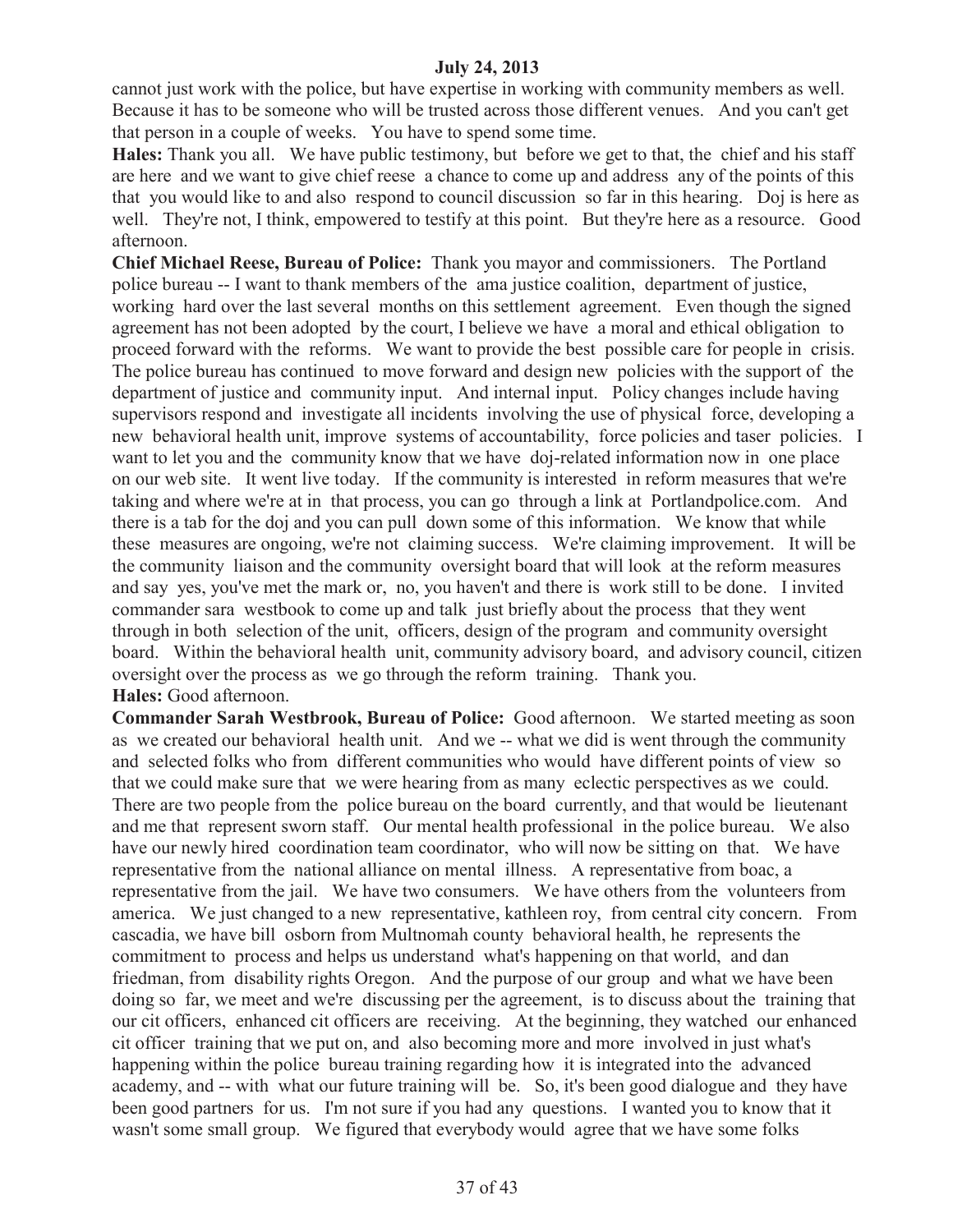together who have opinions and state them clearly and want to create the best train that we can - best training that we can for our police officers.

**Saltzman:** Is this the group that oversees the behavioral health unit and training function? **Reese:** Two separate training committees. A group that -- working on -- worked the behavioral health unit, policies and practices and training specific to our interaction with people with mental health issues.

**Fritz:** Commander westbrook, you gave the names on the behavioral advisory committee, can that be posted on the site?

**Westbrook:** I believe they can.

**Fritz:** I will put a link to that site on my front page because again, we want people to know about it. My understanding from what you just said the majority of the citizens -- of the people on that committee are not city or county employees. The majority are community members. **Westbrook:** Right.

**Hales:** Thank you. Other questions for the chief or the commander? Thanks very much. **Reese:** Thank you.

**Hales:** Thanks. Public testimony.

**Moore-Love:** Yes, we have eight people signed up. Would the first four please come on up. **Hales:** I will be right back. Go ahead.

**Fritz:** That's fine. Thank you. I forgot who was first.

**Benjamen Pickering:** I have a few things, I have been listening to this. And I have -- I have a few things. You know, you've got the forces out there, tactics that people get -- forces out there, and you know you have loved ones out there fighting for their loved ones out there, you know, and you've got -- and they do, you know, they come back from the war, the stage where you -- you know, but, I mean, you know, I just want to bring it to your attention. I said, you know, the cops -- I didn't mean to say it like it was all cops are bad. This and that. They are just out there doing their job. They think they're doing the best thing for everybody. It's cool, community, keeping the streets safe, call in, whatever, what not. But there has to be work on people's skills too. I want to bring to your attention -- can I get a drink of water? Anyway, you know, it always occurs to people with something that they don't know. And they -- about community, you know, sharing, and, you know, knowing that -- this is america. It is not just here. Everybody needs to work on people skills. You know, lots to develop. We were all kids at once. We all bicker and play, you know, touch football, you know, and you have sports, playing softball, whatever the deal is. **\*\*\*\*\*:** Can I interrupt you?

**Pickering:** Police brutality, it is pretty crazy out there. Stories that i've heard. Pretty crazy. Kids and sons out there and daughters and everybody, loved ones, but for the most part, police brutality, you know, I don't know how to say or -- i'm on disability. I don't have a job. But affirming what I believe in is, you know, everybody -- everybody child at heart. But I mean, sometimes, you know, your own actions, you don't know if it is the right thing to do. It could traumatize somebody who has been traumatized or hurt abused or someone who has been raped or someone out there and deal with things that they deal with. But to put your hands on them, throwing them up and making it worse -- radical, I mean -- you know. Thinking that, you know, I heard from the people, and things that i've dealt with. Out there, they have to know about that passion and that love and that faith and believing in that you guys are -- all you are because we are -- we already are -- we're acting like child this and this and bickering back and forth and we aren't getting no where. The point, to stand up, let's see what someone has to say once in a while you might get somewhere. You know, I just have a few things to say. I'm not getting started yet. This is my first speech anyway. Go ahead.

**Hales:** Thank you.

**Pickering:** 11 years old, being the biggest kid in town and not being a bully.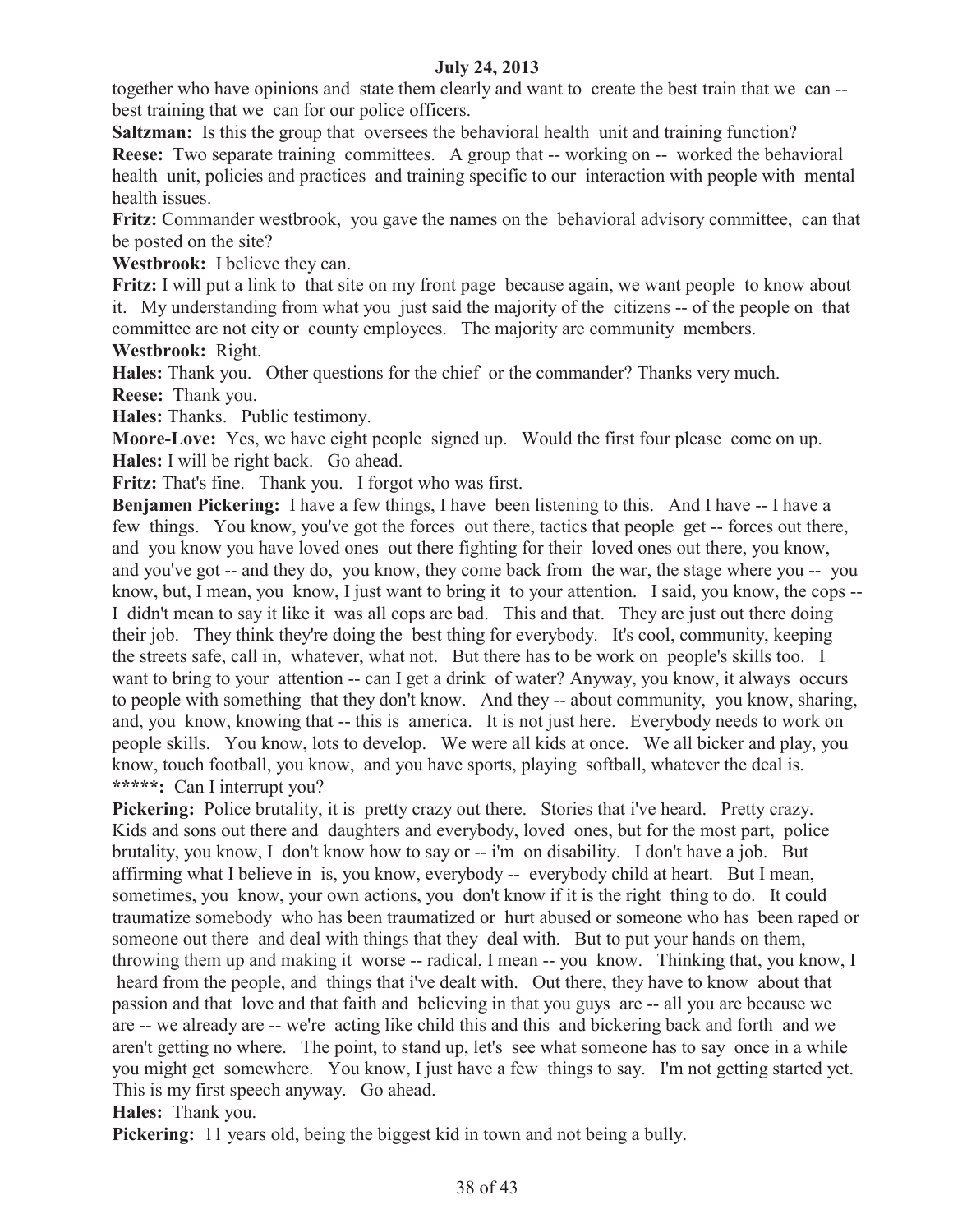**Hales:** Thank you. Go ahead.

**Joe Walsh:** Joe walsh, I represent individuals for justice. We're in agreement and support - however, we do have concerns. Let me tell you the story. Yesterday when you were moving all of the houseless people off of the front lawn and your driveways and sidewalks, there is a religious person -- i'm not going to use his name, decided he was not going to move and he was going to challenge the police. Just had a heart attack recently. To give up some of his liberties so that the rest of us could enjoy what we call democracy. And I decided to go -- I would not let him go alone. We were arrested. We were taken down to the justice department and set in the receiving room. They come out about two hours later and said to us -- we're not going to charge you or anything, you're free to go. The two officers acted from the time we went to the justice department, acted very professional, and it's exactly, mayor, where you want to go with your police department. They knew who I was. Knew I was an activist. But they were -- they knew that -- they were professional. Exactly where you want to go. The problem is I asked myself the question. Would they have treated me the same way if I was a man of color? And I don't know the answer to that question. And neither did the -- you white guys up there. You need to talk to your staff who may be a person of color, and learn from them. Because I learned from people like joanne and other people that it is exactly where you want to go. You can build all of the structure that you want. You can have all of the committees you want. If you don't have the goodwill and the professionalism in your police department, nothing you do is going to change that. And the chief has got to understand that. And if those two officers that I met yesterday, that one incident, because I admit -- I have met some police that really were not nice. That is where you want to go. That's what you are going to strive for. And it is a win-win. You get the activists off your back and you also have community spirit and we need to trust our police department and, boy, we've got a long way to go. Thank you.

# **Hales:** Thank you.

**Tequilah:** This is my signature other, joe, and I just want to say that -- you know how I go, I just start rumbling and whatever, but i'm going to keep my cool. The officers in the room right now, I pretty much -- I had conversations with all of them. And to me, I don't like that, you know, they're -- they're professional. Never give a problem. Very talkative, community friendly, I would say, but the ones that are getting the complaints, they don't have to sit in this room and hear us criticize and everything else because to me why would a good police officer tell on a bad police officer who's doing these crimes when they know they will just be hired back and be the snitch of the department. I just wanted to say my son has been diagnosed with fetal alcohol syndrome. He had plenty of problems in the past, even with the police department, with himself, going unchecked. He we was released from custody, unable to aid to assist. He has a low iq. This morning on the sidewalk he received—from one of the bad ones, I won't mention his name, that knows his condition, gave him a pedestrian zone because his blanket was an inch off of the sidewalk at wells fargo. And the paper, it says warning, to me it says warning, here we go again. And right here on the back, number 2, unable to comply due to physical and mental incapacitation. If he has a low iq and everything and they know everything and they know what I have been through and they still pick him. We have had this big ordeal over a trespass 2 ticket over this picking and picking. To me this is the wrong path. This is not going to be good. I just want to know, homeless due to no faults of our own. Bureaucracy knows my name, you know this, and pretty much for the past year -- you know usually I clean up my mess. I want to know before I leave because it's very hard to find an apartment here I want to know if you can help the homeless. Basically I need some references and I want to see if one of the board members that knew me for over a year or chief reese can write me a reference for an apartment.

**Hales:** Thanks for coming. We'll get you connected to services.

**Tequilah:** We got a card.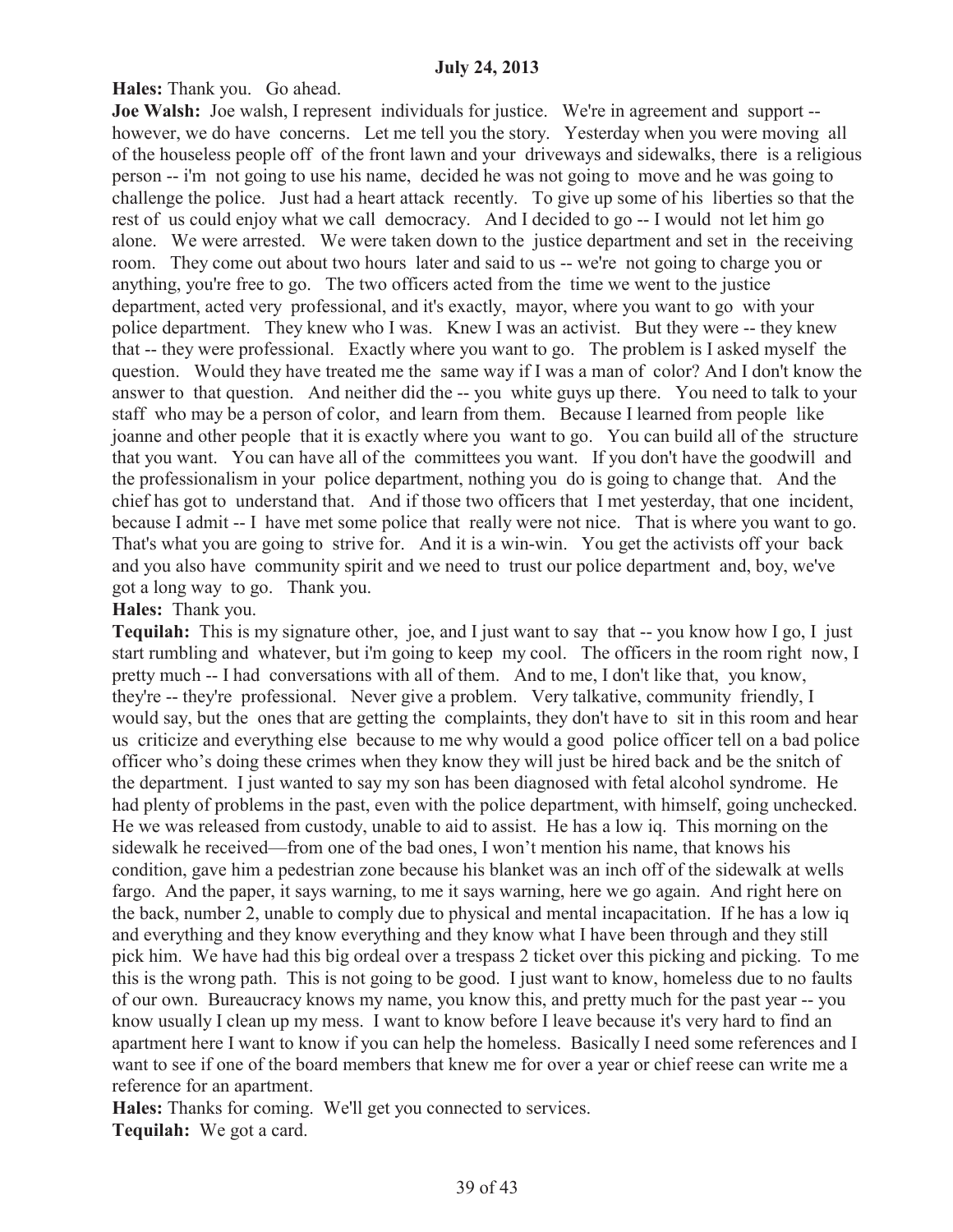**Fritz:** I don't know that us writing you a reference would be of assistance in that case. If you want to stop by my office I have a copy of the rose city resource guide. The mayor said we can help you. **Tequilah:** Your references will let me off the hook I'm pretty sure it can help. Knowing me for a while, you know I don't cause too much trouble.

**Joel Sievers:** We don't need a recovery center. We're just trying to find a trailer, an apartment somewhere.

**Tequilah:** The references say they clean up their mess --

**Siervers:** \$250 bucks a month --

**Hales:** Probably more valuable than a reference from one of us. Thanks for coming. We'll get you connected to services.

**Tequilah:** Thank you. I'll have a talk with you, amanda. That's what I need.

**Hales:** Thank you all.

**Hales:** Mary, are you ready? Go ahead.

Mary Eng: Great to see you guys, city council. Okay, I have a ton of ideas so we're going to go really fast. Hang on to your hats. We need diversity acceptance movement. It seems like mental illness is this word anybody can bandy about anyone they don't like. People they disagree with. There is neurodiversity acceptance movement overtaking the word primarily because many of the activists are highly talented writers and thinkers. Why do we have to be called disabled? Why do we have to be called mentally ill? It's time to have a cool connotation in some circles. I want you to think about that neurodiversity. I want to invite you to my birthday party. If I gave my address would I be killed like nancy or jamie? I want to invite the whole city to my birthday party. We have one vegan cake so far. 6313 southwest 92 avenue, Portland, Oregon 97266. Come to my party tonight at 7:00 and meet my charming sister and find out about her dress blog. If you want to be my boyfriend you gotta pay.

**Hales:** Mary, could you stick to the issue in front of us?

**Eng:** In may, surgery reversal. Police should not be allowed to reverse eye surgery without obtaining medical records and consent. Historically black colleges, we need historically black colleges. We need to make history now. I went to an historically black college. Look it up. It's important. We're going to paper the council, then the judge, then the council, then we're going to pay for the victims. When are we going to work together? We need less pejorative terms for everyone. Everyone including our magnificent joe walsh need to be on their best behavior appeared we really need to work together. Some of us are anti-psychiatry. Do you consider this mentally ill? Will they be locked up by the people who tried to force drug the memories of police brutality from benjamin pickerring's mind? We have police therapy. We need police to have saunas, spas, yoga, massage, child care, support group, family leave, paternity leave. We need police who are holistic toward their own health and well-being so they don't take it out on blind, disabled or africanamerican citizens. We need sign language and blind accessible, braille, audio tape. I want sign interpreters right there. We could turn around the nation with some leadership here in Portland. **Hales:** Thank you. Go ahead. Who is next? Put your name into the record and let us know what you would like to say.

**\*\*\*\*\*:** I was just going in the order we were called.

**Hales:** You go ahead then.

**Barry Joe Stull:** I'm barry joe stull. I have been working on police accountability issues for quite some time. I guess we could find some evidence of that if we did an internet search of my name and we got past all those booking photos as I referenced in my earlier testimony for this rasp. That's an insanity of this rash of arrests. One of the points that I raised when I was invited to be a pacific green party candidate running for state office through one of the colleagues of mine who did a statement was stall is not a career politician posturing for your vote. He fearlessly tackles government and racist police corruption head on. That was in the year 2000. So not quite 14 years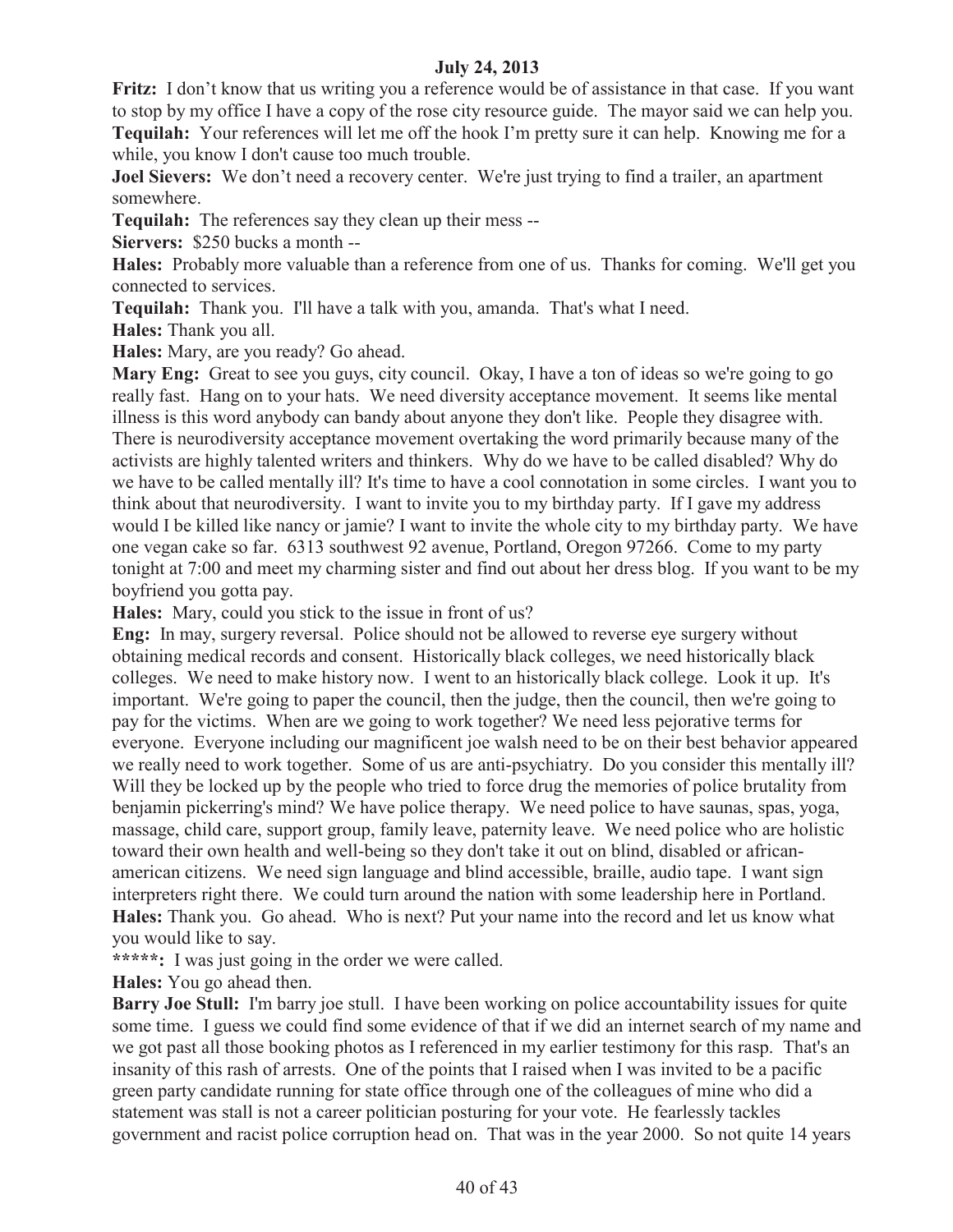ago, but it's getting there. In the meantime I met with police commissioner Saltzman in private room, one other person who was patrick nolan. I get along quite well with the police. A years ago this time, however, on the 18th of july, I was informed by a Portland police officer that the word is amongst the police that i'm a person that's mentally ill and I threatened to kill a police officer. That's pretty scary. What's scary was that my social worker at the Multnomah county health department and my colleagues thought the police were going to kill me. It's in my records with the health department that they were afraid of death by cop. One of the reasons that i'm such a gadfly is that on september 1, 2003, sergeant then officer, knocked on my door and his partner completed the police report and he noted the subject of steven dons, apparently in a shoot-out with Portland police in the 1990s and died in custody as a person that was paralyzed over here in the justice center. Officer sery went out the door and six months later fatally shot and killed from unarmed black motorist james perez. Some of the police officers and other professionals that I interact with, and i'm educated. I have a b.a. In music from lewis and clark college, a got an award from the governor for being an honor student in 1996. My colleagues --

**Hales:** You need to wrap up.

**Stull:** My colleagues are well aware that this is a systemic problem. It's going to take systemic changes. I don't appreciate chief reese characterized me as a person with a mental illness when no health care professional that's actually trained is able to do that, so my concern is that they figuratively shoot from the hip and literally shoot from the hip.

**Hales:** Thank you. Welcome.

**Crystal Elinski:** Good afternoon, mayor and commissioners. I got on the list. I'm crystal. Just for clarification for testimony earlier today. I wanted to testify and there wasn't that usually there's an opportunity after the people on the list that you one of you will ask I think it's the mayor asks if anyone else is interested and I thought you guys were talking like asking questions and answering. I didn't know you were making a vote. That's why I was like, wait, wait, what about me. Someone told me just now that works here that you have changed that in the last six months. Is that true? **Hales:** I don't think so but I may have neglected to ask if there was anyone else. Usually we have a signup sheet. I don't know if it's required but we often ask if there's anyone else who wants to speak so we're trying to give everyone else an opportunity so my apologies.

**Elinski:** Thank you. I was a bit embarrassed. I could try to tie it in with this issue right now. I guess I would have said this morning i'm crystal and I represent 10,000 Portlanders statistically random, this is what lewis and clark does to you. I just have a lot of emotions today because I came to my regular traditional site as I approached this building and the vigil was gone from its space. The sort of energy that has come from it has been really hard on me. Very hard. Hard on the people that have been trying so hard to make this a better place. I don't think that's the way to go. I just saw you last week and I didn't know how I didn't know this was happening. That was like a week ago. How do things change so quickly? I was very happy, in a good mood from listening to you speak, and I just am on this emotional and I wonder -- with all these formalities we're not transparent enough. The Portland police bureau is the epitome of that. In the roles that some of our elected officials and their staff and also a staff member I just met today, the roles you play are ridiculous and are getting us nowhere. They are making it worse. I really hope that you can have some time today before your busy meetings or family issues because I know what family issues are like, steve novick, to stop and think about what people are saying when they come up here in their one time a week to speak to you. Thank you.

**Hales:** Thanks for coming, crystal.

**Elinski:** Today the Portland police bureau has a website. You can go and see that everything is just fine.

**Eng:** Gary mckinnon is the hacker that everyone is talking about. And lunch is at the American grill if anyone has american dollars.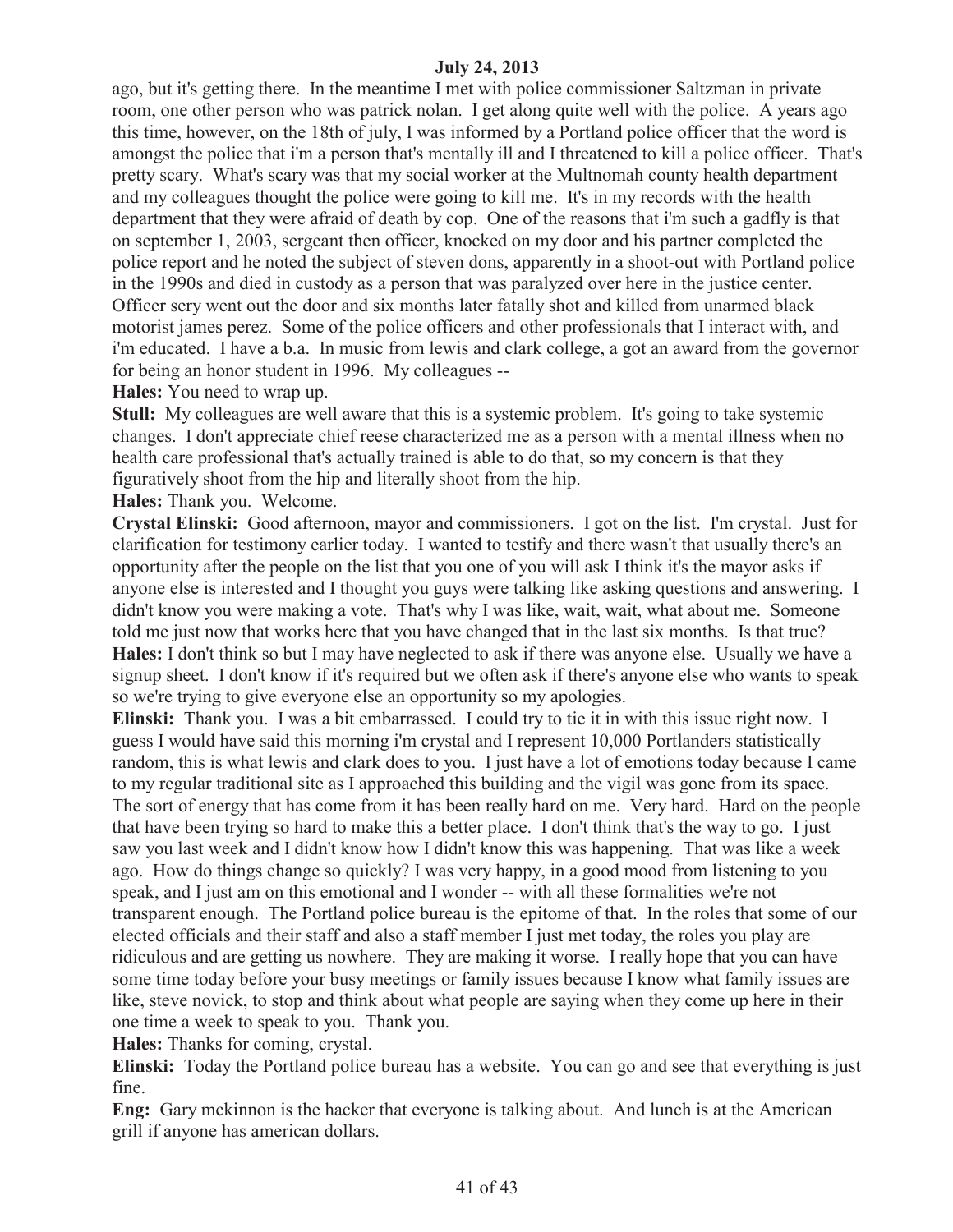**Hales:** Thanks very much.

[audience comment inaudible]

**Hales:** We're done. Any further council discussion before we take up the roll call on the ordinance? If not let's have roll call, please.

**Saltzman:** This looks like a good agreement. I want to thank the mayor, the ministerial alliance and department of justice, and I should also acknowledge the city attorneys for their good work on this agreement. Pleased to support it. Aye.

**Fritz:** This is an historic occasion with the albina ministerial alliance and department of justice and the city council coming to agreement on some very challenging issues. I appreciate the leadership of the Portland police bureau and the fact that we're not waiting on things that we don't have to wait on and that we are doing the process carefully and thoughtfully. I appreciate the representative frederick and former state representative joanne hardesty giving their perspectives because indeed there are state and federal issues as well as those at the local level. What i'm particularly pleased about in this agreement is we have taken the time to address some issues and ellen osoinach in the city attorney's office is highly commendable and should be lauded for working both with the department of justice and the court and also with the community. I think that that's an unusual combination perhaps in attorneys to be able to work both inside the courtroom and out. Perhaps one of the joys and challenges of being a city attorney as well as a very accomplished lawyer. Thank you, mayor, for your leadership on this. I know every member of the council is dedicated to getting it right this time. We cannot fail and I said that when we established the office of equity and human rights. We have been through too much as a community and continue to have tragedies, so we cannot fail this time. I'm very committed for the remainder of my term in office to work with the council coordinating committee to work with the community and to do things in a step by step manner which may seem ridiculously slow at times but I often find when you get the process right the product comes out right too. So that's why this agreement, this collaborative agreement is particularly important. I will note that karla moore-love read out the correct language in the title of this ordinance. There were a couple of scrivener's errors and including making sure that we speak about people experiencing mental illness and recognizing as I said with the housing issues that it's one person at a time. Indeed one police officer at a time. Thank joe walsh for taking the time to testify today and give his account of an arrest and a release that went right yesterday. In a very difficult situation again outside city hall our security officers and our police officers have done their best to be respectful and to look out for civil rights for everybody including those coming and going. So thank you, mayor. Aye.

**Fish:** I want to join the comments of my colleagues. Mayor, thank you for your leadership. Commissioner Fritz, thank you for your tireless work. Our jobs are unglamorous but you have taken to it and shown your usual zeal for community process and outreach. Thank you for that. Jo ann, thanks for your tenacity. This is something of a watershed today to have a collaborative agreement to listen carefully to the comments from ama leadership about where we are in a continuum but I think it's important and I know we're sometimes criticized for this it is important to mark progress no matter how slow because progress is towards some goal. We need to come back and mark progress. This is a step forward. I thank you for your leadership in the community. It's been an interesting discussion. Obviously a lot of work ahead. One thing I would ask for follow-up from the bureau is I would like a better understanding of the pieces of the settlement that have been implemented and a better understanding of what is the oversight of those pieces that have been implemented. To the testimony, something on an interim basis that council will want to know more about, what's been implemented and what's the oversight in the interim period to test whether it's actually effective.

**Hales:** It's a good day for peace and justice and for the trust and collaboration that have to be there for those words to be real. I appreciate good work that's been done. Ellen, thank you. To our